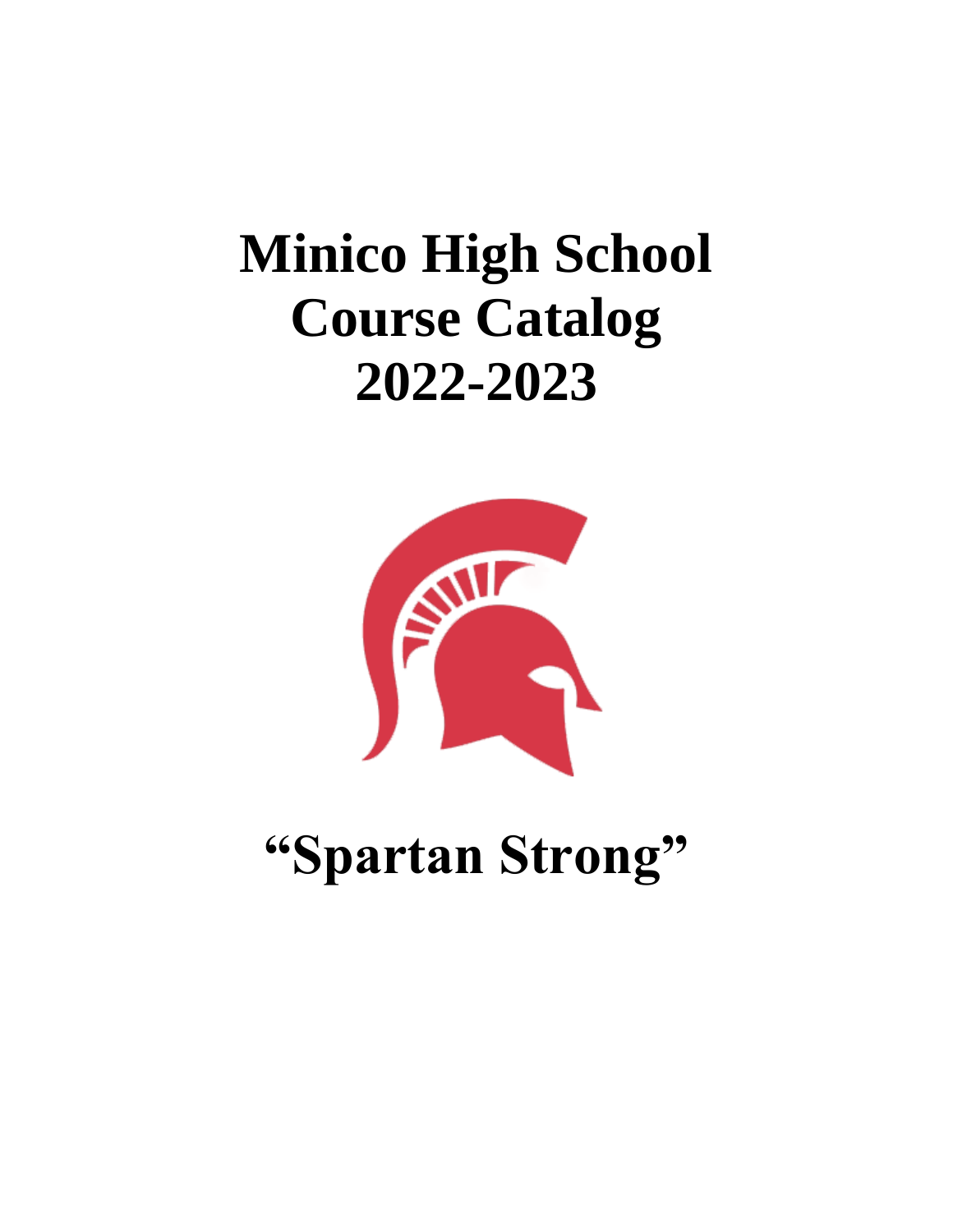# **TABLE OF CONTENTS**

| <b>Ag Sciences and Technology</b>     | Pages $3-7$        |
|---------------------------------------|--------------------|
| <u>Art</u>                            | <b>Pages 8 -10</b> |
| <b>Broadcast Technology</b>           | <b>Pages 10-11</b> |
| <b>Business Technology</b>            | Pages 12-14        |
| <b>Cabinet and Construction</b>       | Pages 14-15        |
| <b>Certified Nursing Assistant</b>    | Pages 15-16        |
| <b>Culinary Arts</b>                  | Pages 16-17        |
| <b>Diesel Technology</b>              | <b>Pages 17-18</b> |
| <b>Education and Training</b>         | 19<br><b>Pages</b> |
| <b>Engineering Technology</b>         | <b>Pages 19-21</b> |
| <b>English</b>                        | Pages 22-25        |
| <b>Family and Consumer Sciences</b>   | Pages 25-26        |
| <b>Foreign Language</b>               | <b>Pages 26-28</b> |
| <b>Health</b>                         | <b>Pages</b><br>28 |
| <b>Information Technology</b>         | Pages 28-31        |
| <b>Math</b>                           | Pages 31-33        |
| <b>Music</b>                          | Pages 33-37        |
| <b>Physical Education</b>             | Pages 37-39        |
| <b>Science</b>                        | Pages 39-41        |
| <b>Social Studies</b>                 | Pages 42-44        |
| <b>Speech</b>                         | <b>Pages</b><br>45 |
| <b>Tutors</b>                         | <b>Pages</b><br>45 |
| <b>Minico Graduation Requirements</b> | <b>Pages</b><br>46 |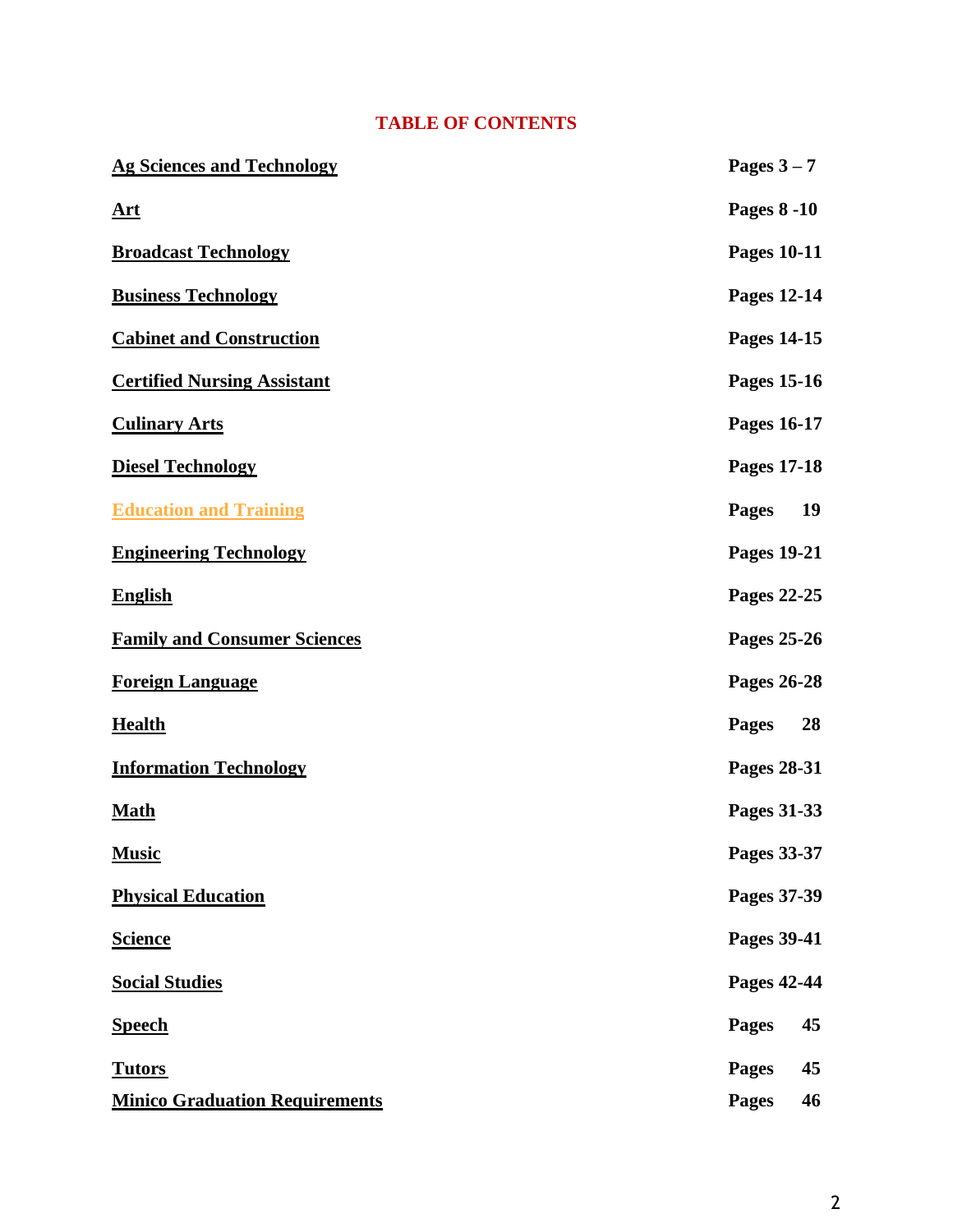### <span id="page-2-0"></span>**AG SCIENCES and TECHNOLOGY**

# **Introduction to Agricultural Industry (M0800/E8001)**

COURSE DESCRIPTION

Which came first, the chicken or the egg? Want to find out?

Introduction to agriculture is the foundation course for all agricultural related courses at Minico High School. In this course you will develop a foundational knowledge of animal sciences, plant sciences, agriculture business, leadership and communication, food production and processing, structural and technical systems, and More! Regardless of their background or future goals, there is something in Agriculture Education for EVERYONE!

### **Prerequisites: None**

**Suggested Grade Level: 9th - 12th**

### **Plant Science (M0925)**

COURSE DESCRIPTION

Are Tomatoes a fruit or a vegetable? Come find out in Plant Sciences where students engage in many activities and hands-on units of instruction which immerse the students into the basic of the crop production and plant sciences. Students will develop a foundational knowledge of Plant classification, identification, anatomy and physiology. This is a one semester course.

**Prerequisites: Introduction to Agricultural Systems**

**Suggested grade level: 10th - 12th**

### **Greenhouse and Crop Management (M0810)**

### COURSE DESCRIPTION

What do peppers, petunias, succulents and marigolds have in common? The answer, they can all be grown in a greenhouse. Do you want to learn how to grow your own food and flowers indoors? Greenhouse management is designed to help students develop a basic understanding of plant growing and maintaining as well as crop production. In this course you will learn how to grow plants and marketing plants in a greenhouse while including plant identification, greenhouse structures, crop and flower layout, proper seeding techniques, and watering in the greenhouse. Students will engage in many activities, hands-on units of instruction which immerse the students into the basics of running a greenhouse. This is a 2-hour course. **Prerequisites: Introduction to Agricultural Systems and Plant Science Suggested Grade Level: 11th - 12th**

### **Agriculture Speech (M0929)**

COURSE DESCRIPTION

Need a Speech credit and have an interest in Agriculture? This class takes a spin on traditional speech by focusing on agriculturally based topics. Learn how to apply communication skills and leadership skills to different aspects of the agriculture industry. We will explore career opportunities and agriculture principles.

**Prerequisites: Introduction to Agricultural Systems Suggested Grade Level: 11th - 12th**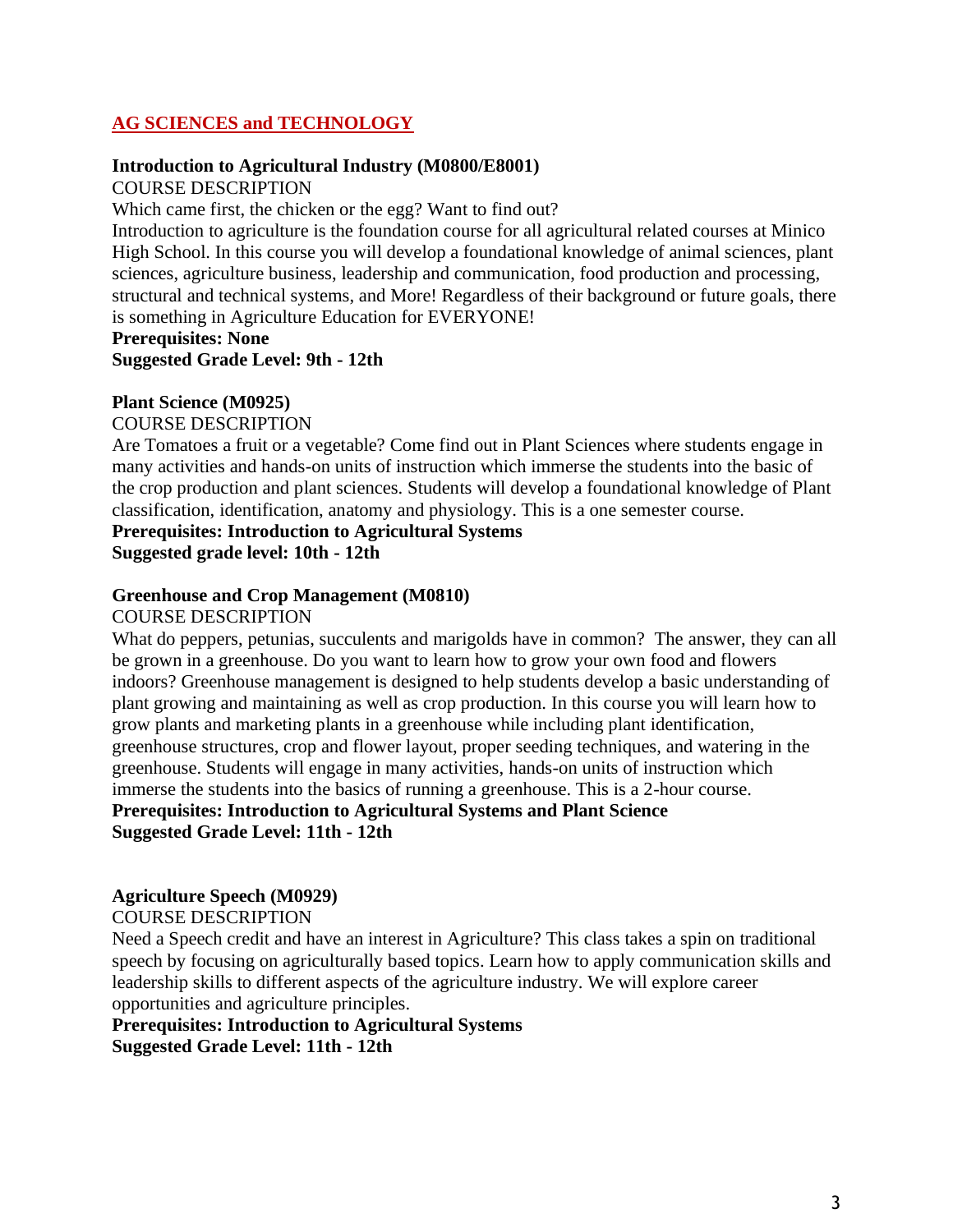### **Agriculture Leadership (M1570)**

COURSE DESCRIPTION

Do you want to be a leader? Do you want to be in FFA? In this Agriculture leadership course students will develop agricultural leadership, personal development, and interpersonal communications skills. This course prepares individuals to serve in leadership and communication roles in agriculture. Students will participate in FFA Career development events. **Prerequisites: Introduction to Agricultural Systems** 

**Suggested Grade Level: 10th - 12th**

### **Plant Sciences Capstone (M0812)**

COURSE DESCRIPTION

Ready to complete the Plant Science pathway? This course is designed as a review and further exploration in the area of plant science, greenhouse production, and more. Try your hand at this capstone course. Successful completion of this course and a passing score on the end of course exam may qualify you for college credits in Plant Science!

**Prerequisites: Introduction to Agricultural Systems, Plant Sciences, Greenhouse and Crop Manage**

**Suggested Grade Level: 11th - 12th**

**Ag Welding (M0806)**  COURSE DESCRIPTION This course is designed to develop skills in Arc and Oxy-Acetylene welding. There will be Fabrication techniques and hands-on opportunities. **Prerequisite: Introduction to Ag Systems Suggested Grade Level: 10th - 12th**

**Fabrication (M0805)**  COURSE DESCRIPTION This course is designed to develop skills in metal equipment assembly and joining processes. **Prerequisite: Introduction to Ag Systems and a minimum of 70% in Welding Suggested Grade Level: 11th - 12th**

### **Advanced Welding (M0807)**  COURSE DESCRIPTION

A course designed to reinforce foundational process skills in Arc and Oxy-Acetylene welding as well as implement advanced fabrication and manufacturing technology practices. Successful completion of this course and passing scores on a written and practical exam could lead to college welding credits and/or certification.

**Prerequisite: Introduction to Ag Systems and a minimum of 70% in Welding II Suggested Grade Level: 11th - 12th**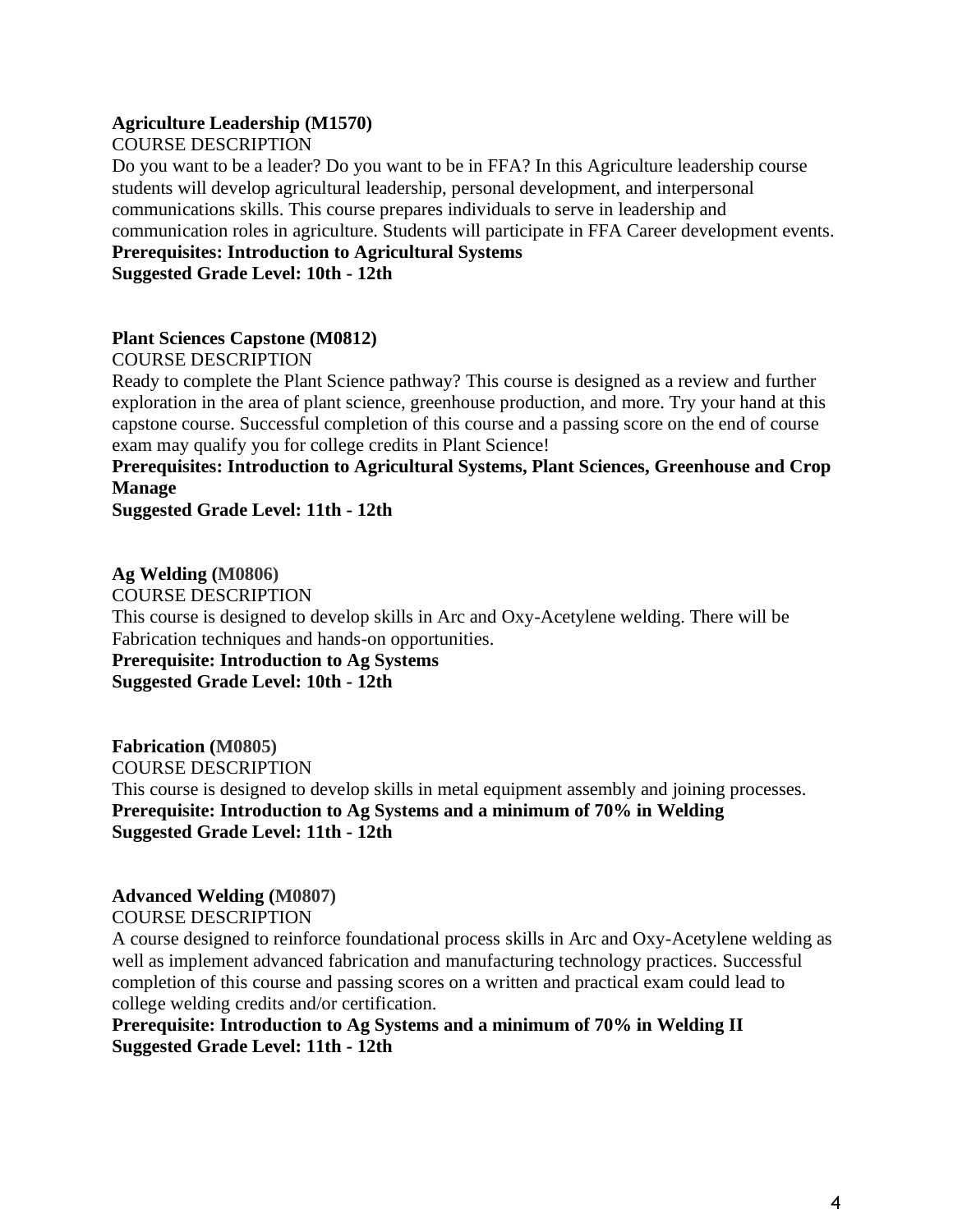# **Ag Economics (M0845)**

### COURSE DESCRIPTION

Interested in how agriculture fits in the U.S. economy? Want to know how to create a business and market an agricultural product? Need an econ credit to complete for graduation? Then you should add this course to your schedule.

This course is designed to introduce students to agribusiness management in the free enterprise system. It includes a study of economic principles, budgeting, record keeping, finance, decision making, risk management, business law, marketing and careers in agribusiness. Successful completion of the prerequisites, this course, as well as a state test at the end of the course may lead to college credit in ag business.

**Prerequisite: Introduction to Ag Systems Suggested Grade Level: 11th - 12th**

### **Livestock Management (M0801)**

COURSE DESCRIPTION

This is the first class after Intro to Ag Systems to take to explore the world of animals and livestock production. Specifically, study beef, dairy, swine, sheep, goats, poultry, and horse production systems and care. Animals are in the classroom frequently and current management techniques are investigated. This class manages the school animals and will be active participants in the Partnering in Active Learning Support program. This course is hands-on and lab-based. This course includes principles of evaluation, selection and management of beef, swine, sheep, horse and dairy animals.

### **Prerequisite: Introduction to Ag Systems Suggested Grade Level: 9th, 10th grade.**

### **Animal Science (M0928)**

### COURSE DESCRIPTION

Animal lovers of all kinds will enjoy this laboratory experience-based course about the internal workings of animals. In-depth studies of how animals influence our society, history of domestication, animal welfare and animal rights issues, and animal behavior keep students busy and active in the classroom. This course is a science elective and can help fulfill graduation requirements.

### **Prerequisite: Introduction to Ag Systems Suggested Grade Level: 10th, 11th grade**

### **Veterinary Science (M0843)**

COURSE DESCRIPTION

This advanced animal science course focuses on issues facing animal agriculture and pet ownership, veterinary terminology, care and management of companion animals as well as livestock, and introduction to veterinary assisting techniques and skills. Animals and guest speakers are frequent partners in our learning environment and multiple lab experiences each week keep students engaged and an active participant in becoming a lifelong learner. This course is a science elective and can help fulfill graduation requirements.

**Prerequisite: Introduction to Ag Systems, Biology Suggested Grade Level: 11th, 12th grade**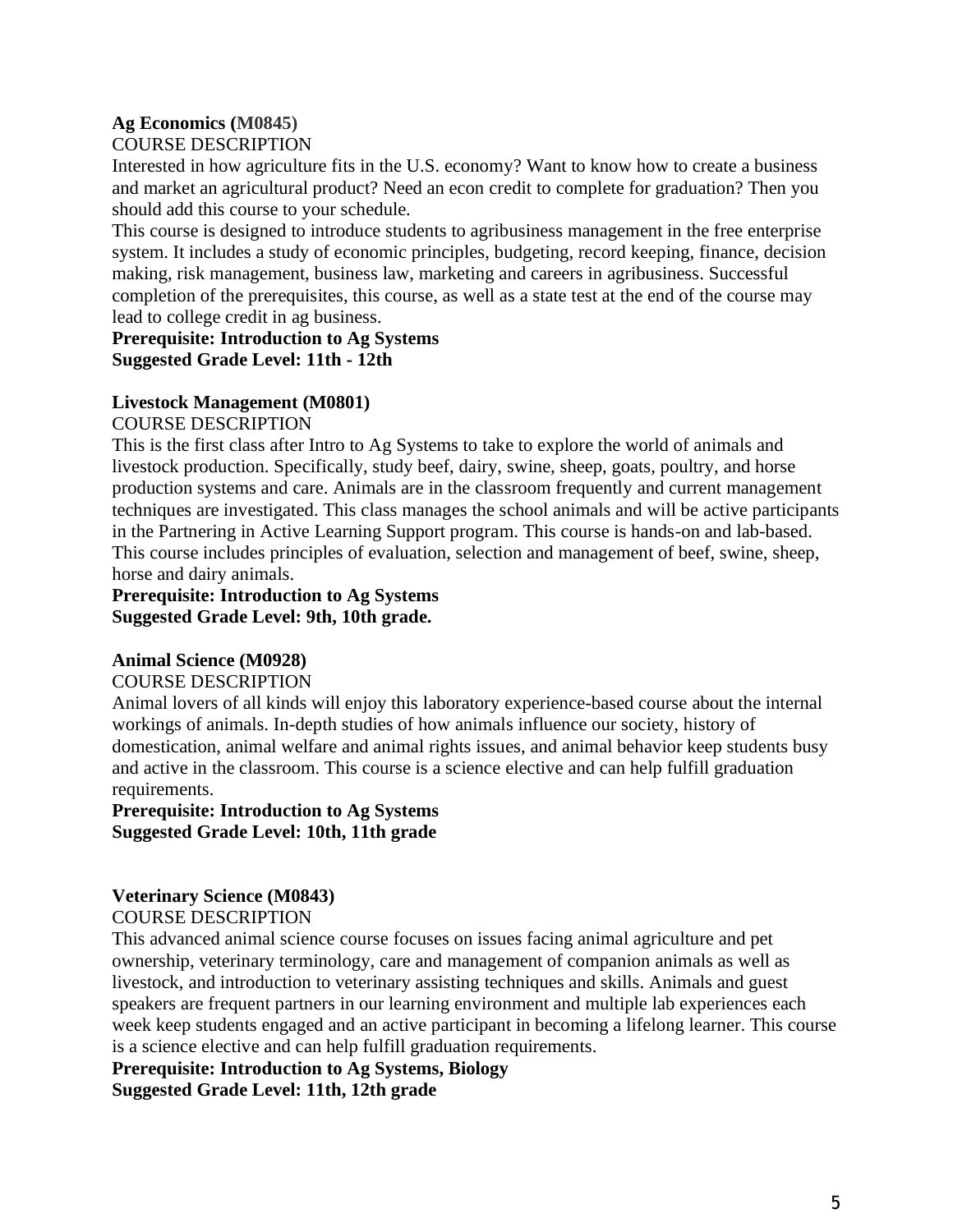### **Equine Science (M0840)**

### COURSE DESCRIPTION

Winston Churchill may have said, "There is something about the outside of a horse that is good for the inside of a man." Whether he did or did not, fuel your passion for horses in this sciencebased class learning about the equine industry, anatomy and physiology, hoofcare, management, and more. If you love horses, you will enjoy this class! This course is a science elective and can help fulfill graduation requirements.

The course is designed to provide science and practical management instruction in the care of horses. The applied science curriculum component has a focus on physiology, anatomy, nutrition, genetics, health and reproduction.

### **Prerequisite: Introduction to Ag Systems**

### **Animal Science Capstone Course (M0812)**

COURSE DESCRIPTION

Have you taken a few animal agriculture courses and are considered one of Minico's resident experts on all things animals? Try your hand at this capstone course. Successful completion of this course and a passing score on the end of course exam may qualify you for college credits in Animal Science!

### **Prerequisite: Introduction to Ag Systems and a minimum of 2 other animal agriculture courses**

**Suggested grade level: 11th, 12th**

### **Introduction to Natural Resources and Ecosystems (M0930)** COURSE DESCRIPTION

Do you like fish, wildlife and forestry? Take Introduction to Natural Resources and Ecosystems, a course that will teach students about natural resources, fish and wildlife, range science, environmental science, and forestry science. Students will learn the principles of ecology and natural resources, and the role ecosystem services play in various aspects of agricultural production.

### **Prerequisite: Introduction to Agricultural Systems**

### **Fish and Wildlife Science (M0932)**

### COURSE DESCRIPTION

Calling all outdoor enthusiasts! Did you ever think you could earn a science elective credit by learning about wildlife and management techniques? Explore the ecological, economical, and aesthetic benefits of fish and wildlife and explore sustainable management practices and outdoor recreation. This course is taught as a science elective and can help meet graduation requirements. This course is designed to examine the importance of fish and wildlife science, outdoor recreation and natural resources.

### **Prerequisite: Introduction to Ag Systems**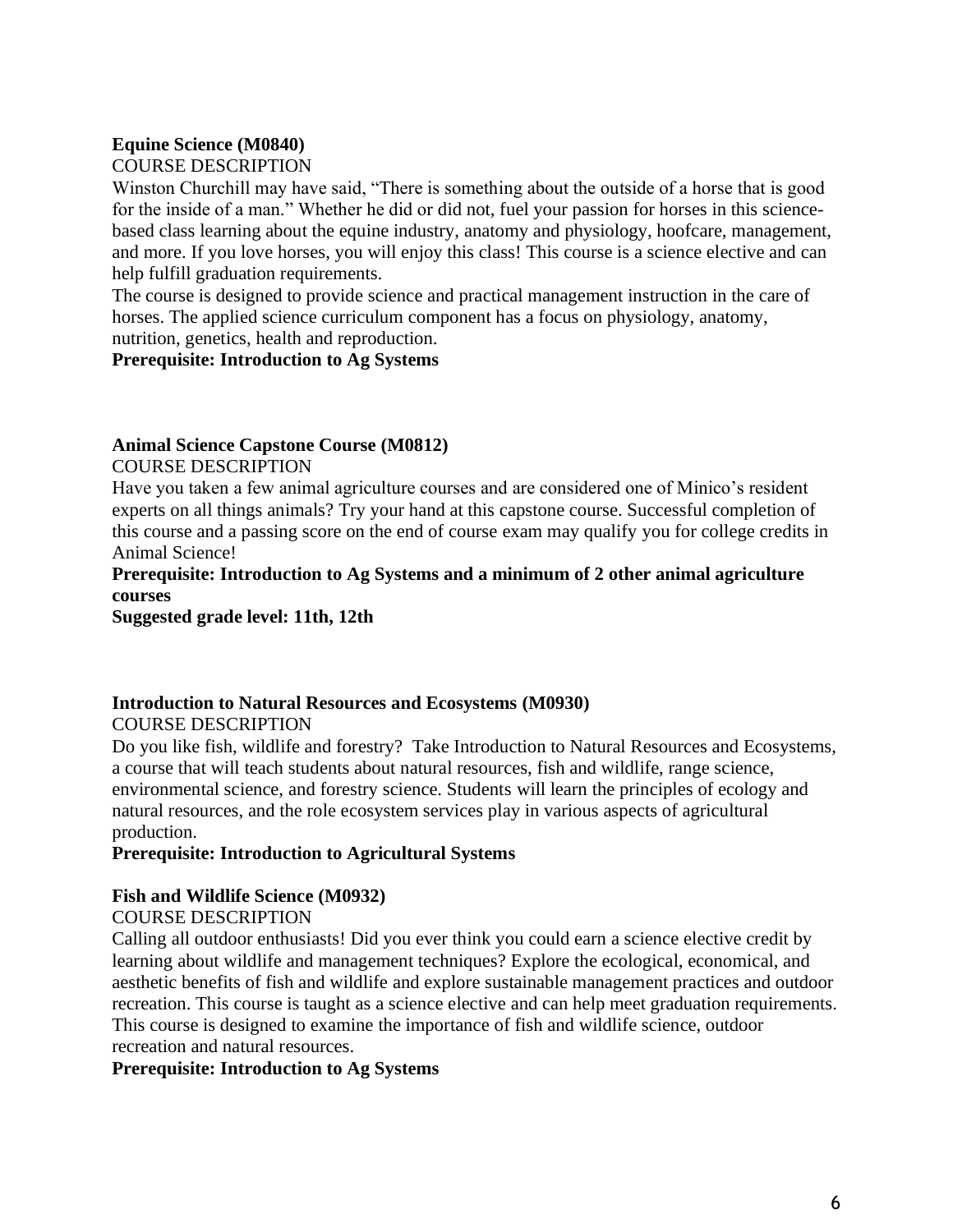### **Ag Biology A/B (M0624/M0625)**

### COURSE DESCRIPTION

Complete your sophomore science credit requirements in the ag program! Agriculture keeps biology practical and real as you learn biological concepts that impact the world around us. This is a lab-based course with multiple hands-on experiences and learning life science by experiencing life!

This course is designed to examine the importance of plant and animal cell structure, functions of the cells, plant and animal processes, heredity and genetics, and the basic factors that affect life and quality relating to agriculture and natural resources. The course provides contextual, inquirybased instruction with experimental design and research based projects in the areas of zoology, botany and ecology with specific emphasis based on the needs of the local school district.

### **Prerequisite: Introduction to Ag Systems Suggested Grade Level: 10th**

### **Agriculture Work Place Learning A/B (CO-OP) (M0797/M0798)**

COURSE DESCRIPTION

Explore agriculture careers in a real-world setting! If you have completed a pathway (minimum of three courses) in plant science, animal science, or welding, try out the Co-Op by experiencing job opportunities as part of your school day. Program completers are placed in job experiences with cooperating employers for an internship-type experience.

This course is OPTIONAL and, if offered, must occur IN A GRADING PERIOD SIMULTANEOUS TO OR FOLLOWING THE CAPSTONE COURSE . This industry-based work experience opportunity is organized and planned to assist the student in developing advanced skills necessary to gain and maintain employment.

### **Prerequisite: Ag Welding III, Plant Science Capstone , or Animal Science Capstone Suggested Grade Level: 11th and 12th**

### **Food Science and Processing (M0813)**

### COURSE DESCRIPTION

A defining trademark of the Mini-Cassia community is the abundance of rewarding career opportunities in food processing in our area. Learn the basics of food science, HACCP plans, and units of operation in a fast-paced, hands-on, exciting lab-based environment. This course is taught as a science elective and can help meet graduation requirements.

An applied science course in the science of food production, processing, transporting, storage, toxicology and quality control. Students apply the scientific method of discovery as they study the biological and chemical basis of food preparation, processing and preservation. Students develop writing and critical thinking skills through data collection, laboratory procedures, science-based experimentation, and written lab reports. This course focuses primarily on the food processing industry

**Prerequisite: Introduction to Ag Systems Suggested Grade Level: 10th - 12th**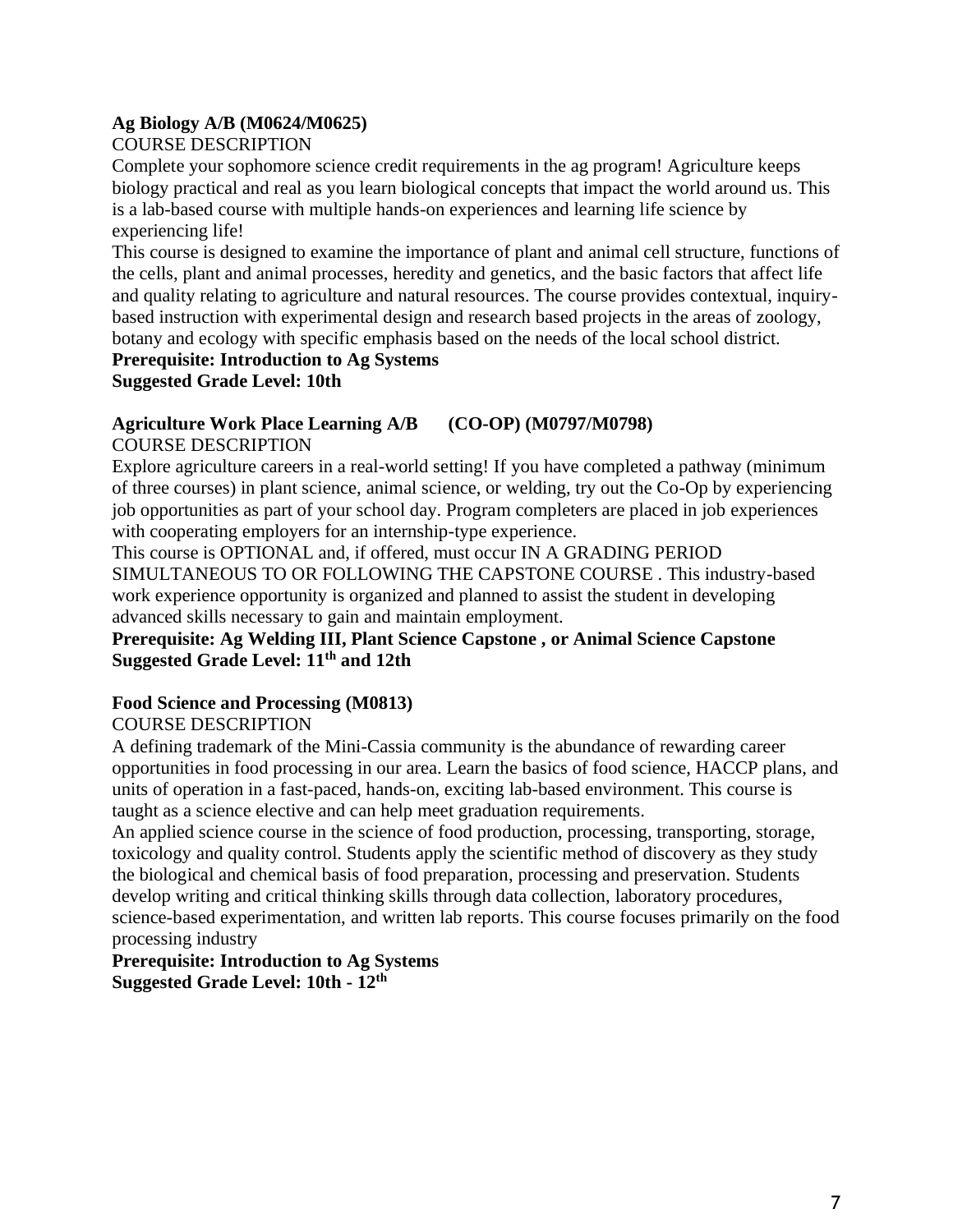# <span id="page-7-0"></span>**ART**

### **Basic Art (M0343)**

### COURSE DESCRIPTION

For the beginning artist who wishes to understand the concepts of making two-dimensional art. This is a rigorous, intense, content heavy class looking into perspective and shading to create realistic drawings. Guided practice that will prepare you to create your own works of art on your own.

### **Prerequisite: None Required Materials/Costs: Sketchbook**

### **Drawing (M0338)**

### COURSE DESCRIPTION

Level 2 Class. For the intermediate artist who wishes to dive deeper into the concepts of making two-dimensional art. This is a class designed to challenge students who have already taken Basic Art and are looking to improve perspective and shading techniques. Guided practice that will push students to create their own works of art on your own.

### **Prerequisite: Basic Art Required Materials/Costs: Sketchbook**

### **Advanced Illustration (M0342)**

### COURSE DESCRIPTION

Level 3 Class. For the advanced artist who looking to improve the skills of making twodimensional art. This class pushes students into looking into their own creativity and imagination to bring their ideas to life. Involves practice that will turn your own works of art into creative masterpieces.

Available for Dual Credit upon approval.

### **Prerequisite: Drawing AND Basic Art, Contact teacher for advanced placement Required Materials/Costs: Sketchbook**

### **Watercolor Painting (M0388)**

COURSE DESCRIPTION

Level 2 Class. Learn to use watercolor paint and develop an understanding of painting skills that are different than Acrylic Painting. After learning to draw in Basic Art, further your understanding art by learning about color, light and design.

### **Prerequisite: Basic Art**

### **Required Materials/Costs: Sketchbook**

### **Studio Art (M0345)**

COURSE DESCRIPTION

Level 3 Class. For students who have done it all and want independent work time to nurture their own skills whether in drawing/painting/ceramics. Contact teacher for instructions on how to get into this class.

### **Prerequisite: Teacher Permission Required, No Underclassmen**

**Required Materials/Costs: Sketchbook (\$20 if using Clay) Some materials may need to be provided by the student**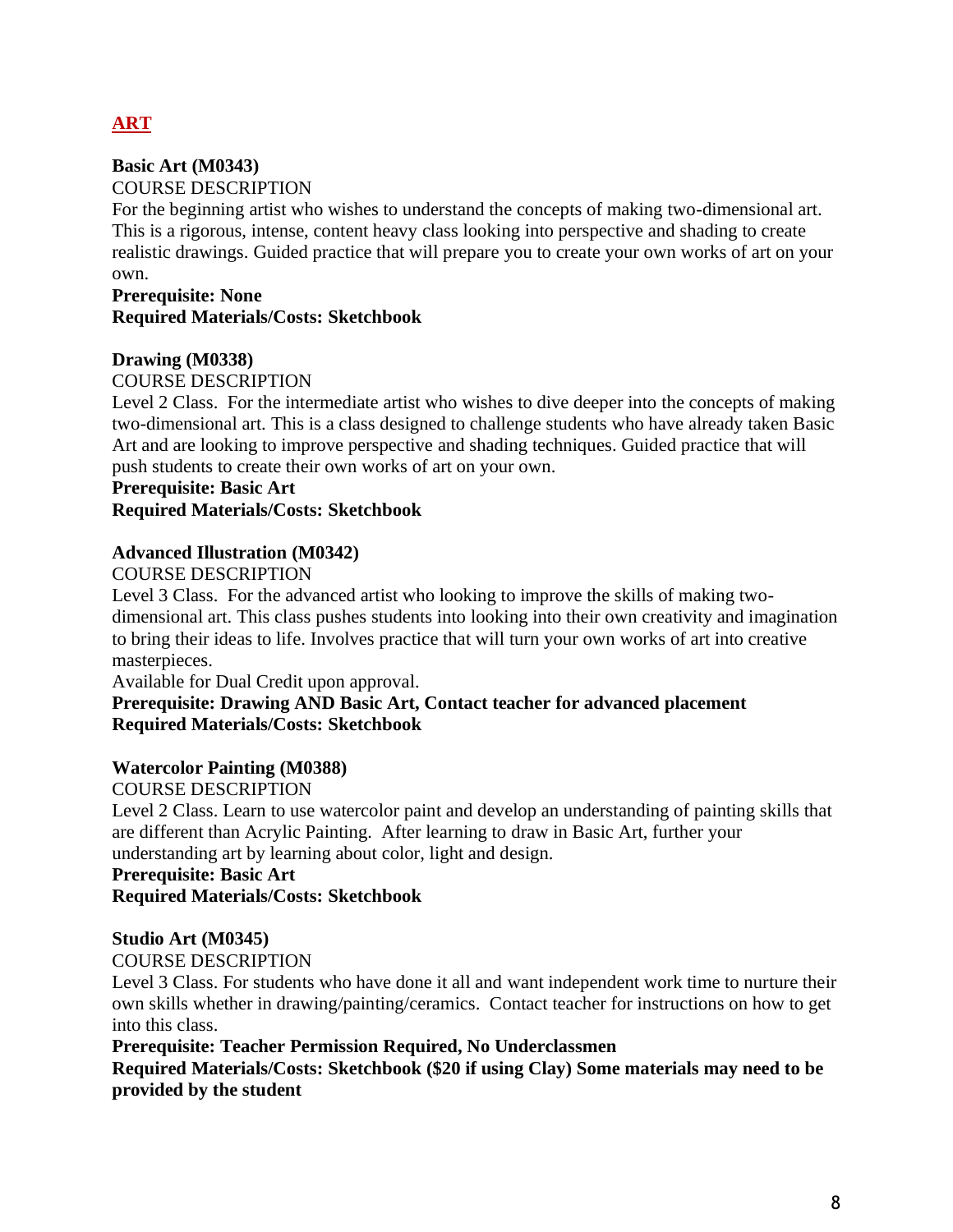### **Ceramics (M0349)** COURSE DESCRIPTION

Level 1 Class. For the beginning artist looking to get their hands dirty, literally. Learn to use your hands and a variety of tools to create three-dimensional art as well as different building styles including Pinch/Coil/Slab/Wheel.

### **Prerequisite: None**

### **Required Materials/Costs: Sketchbook & \$15**

### **Advanced Ceramics (M0387)**

### COURSE DESCRIPTION

Level 2 Class. For the intermediate ceramicist. Independently improve your skills to use your hands and a variety of tools to create three-dimensional art as well as different building styles including Pinch/Coil/Slab/Wheel. Advanced Ceramics may be taken during regular Ceramics class time, just ask the teacher how or when you can get into the class.

### **Prerequisite: Ceramics**

**Required Materials/Costs: Sketchbook & \$20**

### **Sculpture (M0350)**

COURSE DESCRIPTION

Level 3 Class. For the experienced ceramicist looking to get into anatomy focusing on the detailed, complicated structure of the hand, face, and body. Also learning about the anatomy of animals for sculpting purposes.

### **Prerequisite: Ceramics Required Materials/Costs: Sketchbook & \$20**

**Face and Figure (M0384)** COURSE DESCRIPTION Level 3 Class. For the Advanced artist looking to learn to draw the human figure and portraits. Basic Art is required for this course. **Prerequisite: Basic Art. No Freshmen Required Materials/Costs: Sketchbook**

### **Basic Painting (M0341)**

Level 1 Class. This course is designed for beginners and those who have minimal painting experience. Students will learn the basics of handling acrylic paints and brushes. Students will learn to mix colors working only with the primary colors plus white and black. Students explore a variety of subject matter (landscape, still life, portrait, animal life, flora and fauna, etc.)

### **Prerequisite:**

**Required Materials/Costs: Sketchbook**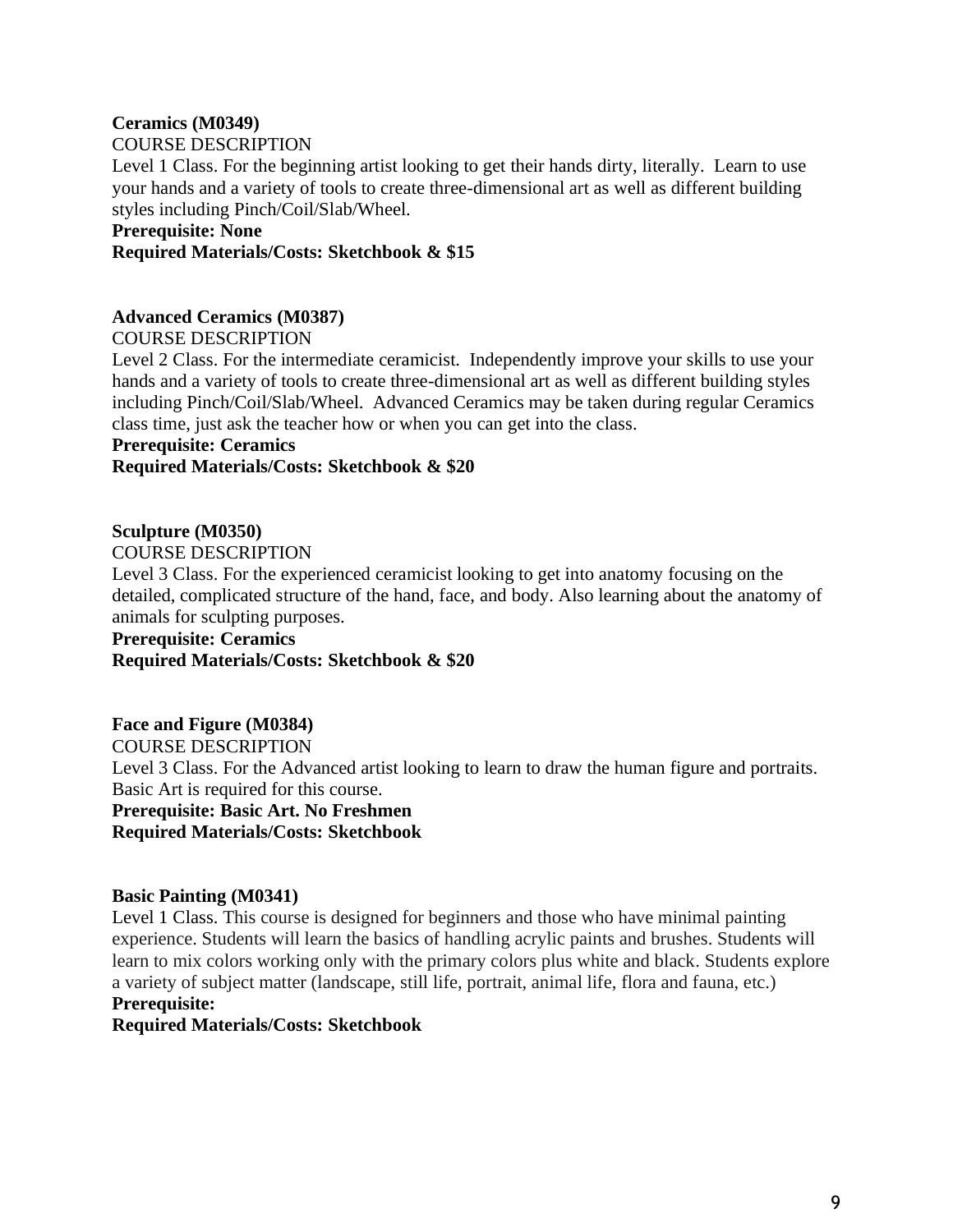### **Advanced Painting (M0348)**

Level 2 Class. This goal of this course is to further technique and develop a painting style, building upon knowledge acquired from previous painting classes. Students will explore individual creativity based on various concepts and ideas. Some projects are based on art history movements and styles requiring students to participate in art history lessons and discussion. Basic Paint is a prerequisite for this class or teacher approval.

### **Prerequisite: Basic Painting or Teacher Approval Required Materials/Costs: Sketchbook**

### **Digital Art (M0346)**

Level 1 Class. Emphasis is placed on the elements and principles of design throughout the course. Visual problem-solving skills are explored through the computer. Students will learn to operate and work with Adobe Illustrator and Photoshop to create works of art. Students will participate in class projects with the instructor to learn the tools and software and then will create their own images utilizing the skill learned. No prerequisite is required but basic art is recommended.

### **Prerequisite: Basic Painting recommended but not required Required Materials/Costs: None**

### **Art Exploration:\**

### COURSE DESCRIPTION

For any level of student artist who wants to explore different media in art. Go beyond pencil drawing to try out ceramics, paper arts, printmaking, painting, charcoal, collage, etc. This course will help stretch your creative thinking and give opportunities to try new ways of making art while learning about different artists.

# **Prerequisite: None**

### **Required Materials: Sketchbook**

### <span id="page-9-0"></span>**BROADCAST TECHNOLOGY**

### **Journalism (M0312)**

### COURSE DESCRIPTION

Are you the kind of person who needs to be in the know? How about the kind of person who wants to run the conversation? Maybe you want to create your own blog or magazine? This course covers the basic principles and practices of contemporary journalism. Students will explore the foundations of journalism, learn key skills involved in reporting and writing, and critically evaluate the role of journalism in democracies. Other topics include the changes in the production, distribution, and consumption of news, and journalism ethics. This course is a great primer for Broadcast Technology and Minico News.

### **Prerequisite: None**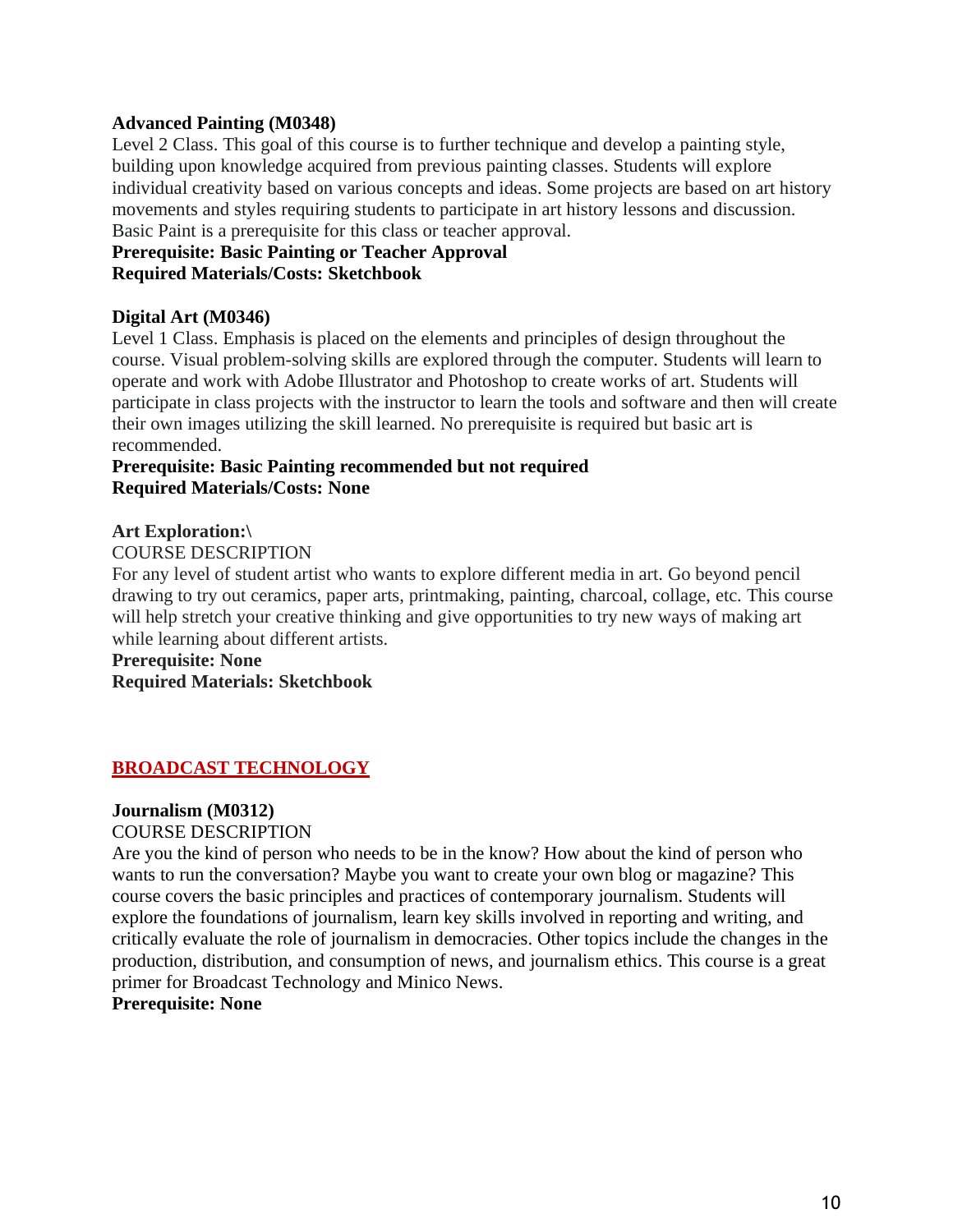### **Introduction to Interactive Media (M1844)**

### COURSE DESCRIPTION

Start your content creation journey with this introductory course on Adobe and learn the skills needed to design your own graphics, videos, and webpages. Students will learn and produce content with Spark, Photoshop, Illustrator, InDesign, and Premiere Rush. **Prerequisite: None**

### **Digital Photography 1 (M0389)**

### COURSE DESCRIPTION

Love taking photos? This course covers the basics of digital photography for students at all levels. This course includes basic visual literacy skills, understanding the camera and its functions, manipulating images in Adobe Lightroom and Photoshop, printing digital photographs, and criticism. Final outcome of this course is an Adobe Spark personal portfolio and the ability to take Instagram bangers.

### **Prerequisite: None**

### **Digital Photography 2 (M0339)**

### COURSE DESCRIPTION

Did you absolutely love Digital Photography 1? We're going to push what you were able to do in the first course and make you an even better photographer. In this course we will look deeper into the art and the business of photography. Final outcome of this course is an improved Adobe Spark personal portfolio and the ability to make money from your photography.

### **Prerequisite: Digital Photography 1**

### **Video 1 (M1883)**

### COURSE DESCRIPTION

Let's make some movies! If you want to make quality videos that make people want to watch, take this course. This course introduces the basics of video production utilizing a phones, camcorders, and video editing equipment. Students in class learn about industry careers, the three stages of the production process, and will produce their own short films and music videos. **Prerequisite: None**

### **Video 2 (M1885)**

### COURSE DESCRIPTION

Piggybacking off Video 1, this course shows you how to plan out your videos even more while adding motion graphics and professional audio editing. Students will produce their own narrative short film with the option of submitting it to local film festivals for cash prizes. We will also introduce workflow of live television production equipment in our Minico News studio. If you want a job in front of or behind the camera, this class is for you.

**Prerequisite: Video 1**

# **Broadcast Technology (M2001)**

### COURSE DESCRIPTION

This is the capstone class that will prepare you for work in the film and television industry. Work as a crew member on our school news program, Minico News, with a focus on television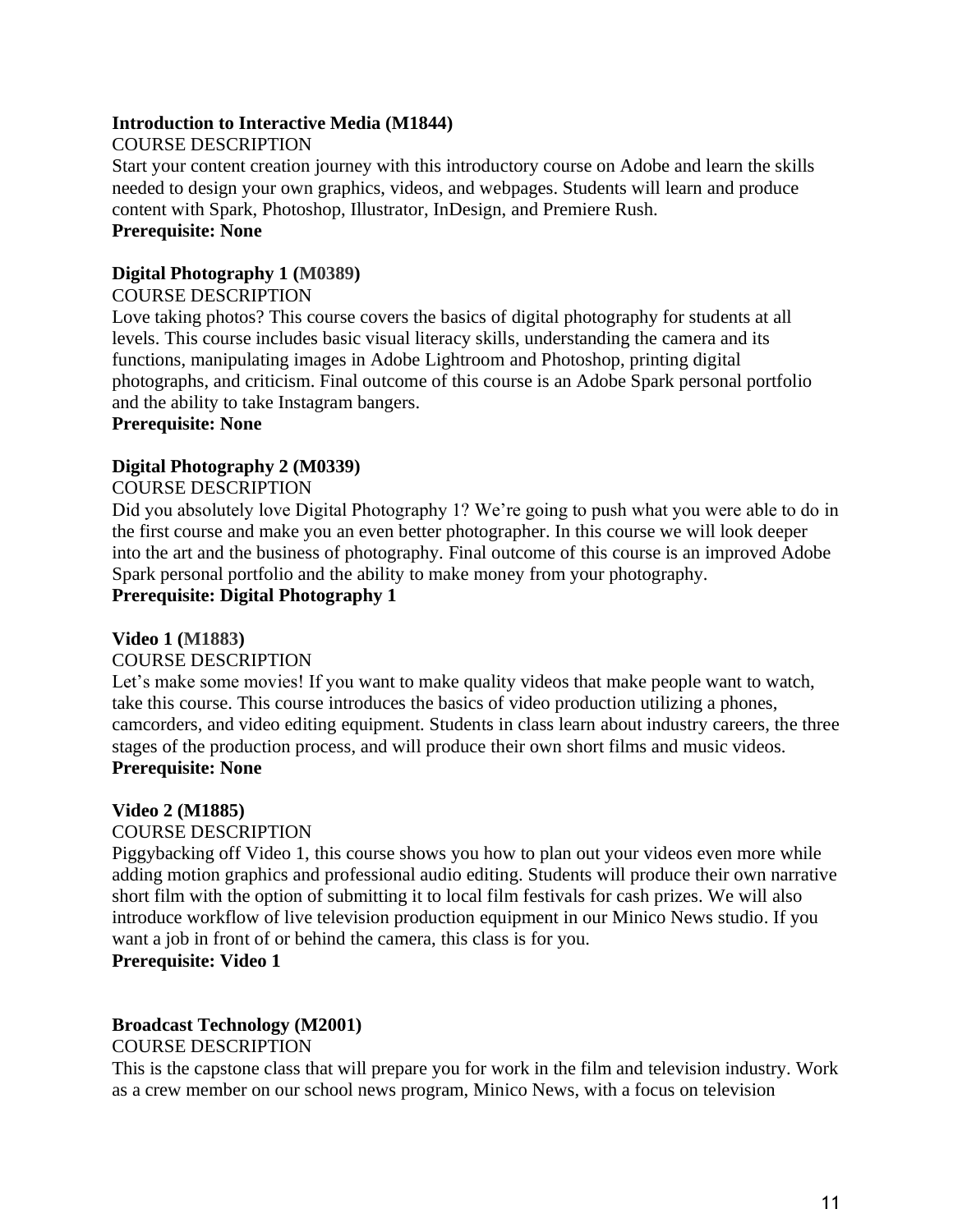production and distribution, directing, live editing, graphic design and overlay, and troubleshooting. Graduates from this program have found jobs working in feature films and television studios.

**Prerequisite: Video 2**

### <span id="page-11-0"></span>**BUSINESS TECHNOLOGY**

### **Business Computer Applications (M1840)**

### COURSE DESCRIPTION

In this course will learn basic skills in Microsoft Word, PowerPoint, and Excel. You will learn short-cuts and tricks that will impress even teachers! The skills that you learn in this class will be beneficial to your future career in the business and administrative world. You can earn Microsoft Word, PowerPoint, and Excel certifications in this course that will look great on your resume as well!

### **Prerequisite: N/A**

### **Required Materials/Costs: Computer with Microsoft Office Installed**

### **Personal Finance (M1891)**

### COURSE DESCRIPTION

This is a course to help you learn to succeed in life when it comes to dealing with money, goals, and dreams. We will learn the importance of saving money, how to deal with debt, how to plan for college, how to buy a car or a house, how taxes work, etc. This is a class that, if you apply the principles, can make you rich in the long run, help you to achieve your goals, and realize your dreams.

### **Prerequisite: Business Computer Applications Required Materials/Costs: Computer with Internet Connection**

### **Accounting A (M1860)**

### COURSE DESCRIPTION

Accounting is the language of business. If you want to be able to make money, then you need to understand how businesses work. This class will give you the basics of accounting which is a needed stepping stone to understand how everything inside a business works. Understanding accounting is key to owning your own business or securing a leading position in a business. 1 in 4 business leaders are accountants, all business leaders have accounting knowledge, and 60% or more of businesses report needing more employees who understand accounting.

### **Prerequisite: Business Computer Applications**

### **Required Materials/Costs: Computer with Internet Connection**

### **Accounting B (M1861)**

### COURSE DESCRIPTION

In Accounting "B" you will be building on the knowledge learned in Accounting "A". We will go over payroll taxes which can help you to better understand how much you are truly making and where the money that is being pulled out of your check is going. Also, you will learn to read and analyze business financial statements and gain the understanding of how businesses come to make decisions. It is from these statements that employers are able to decide how much they are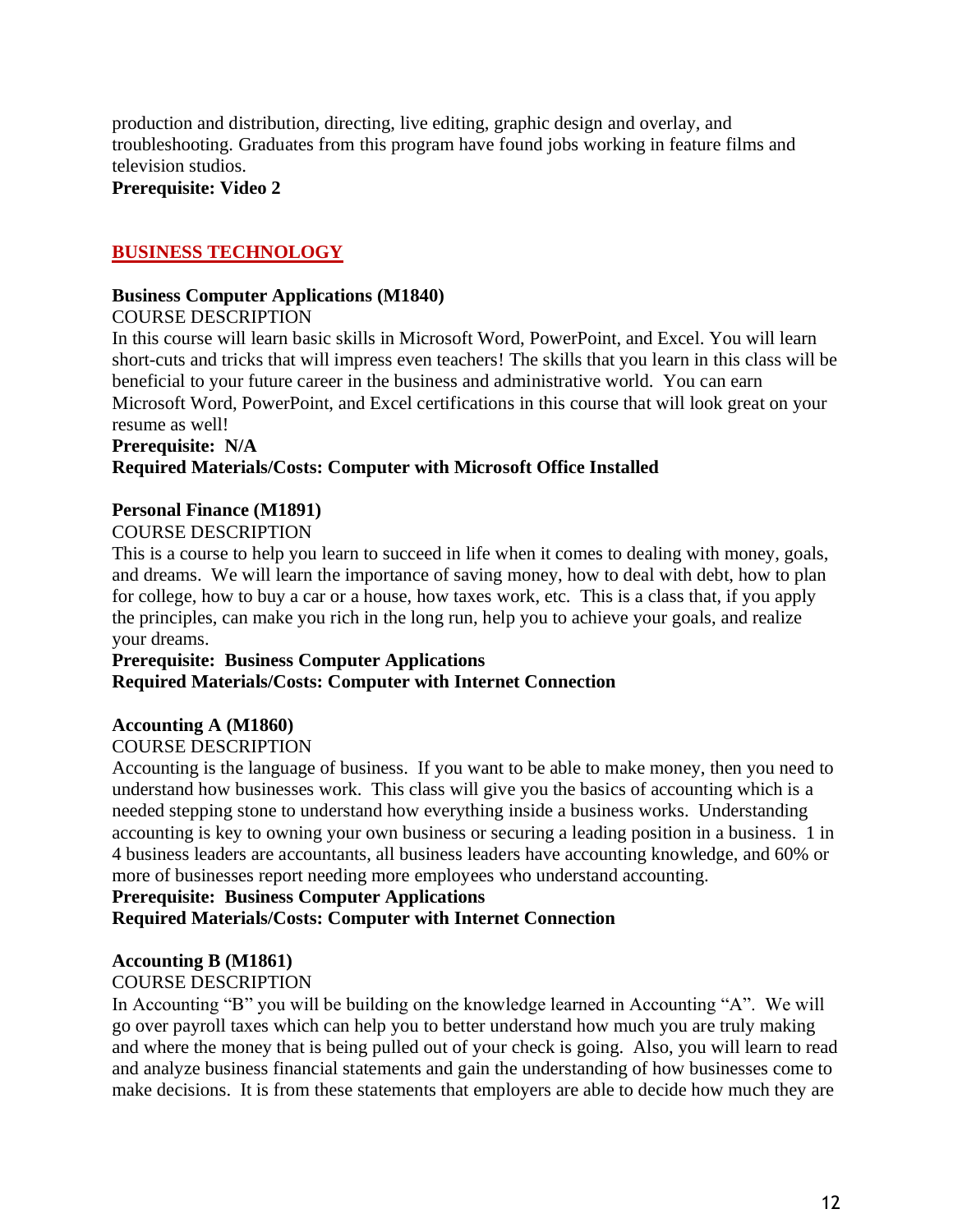willing to pay their employees, how much to charge for goods or services, what equipment they should purchase, or whether they should even stay in business any longer. This course is where you will really learn to understand the thought process of businesses.

### **Prerequisite: Accounting A**

### **Required Materials/Costs: Computer with Internet Connection**

### **QuickBooks Accounting Software**

### COURSE DESCRIPTION

In this course I will help you learn to use and master QuickBooks Pro Desktop and QuickBooks Online. QuickBooks is currently the leading small business accounting software provider, servicing 80% of the United States' small businesses. We will be using the concepts learned in Accounting "A" & "B" to run the books of Minico's Ag. Greenhouse business, as well as other real and hypothetical businesses. You can also earn QuickBooks certifications in this course that are sure to land you a job. If you don't believe me ask your parents!

### **Prerequisite: Personal Finance & Accounting B**

**Required Materials/Costs: N/A**

### **Applied Entrepreneurship A/B**

### COURSE DESCRIPTION

This course is designed to apply all the concepts and principles learned in Business Computer Apps, Personal Finance, Accounting "A" & "B", and QuickBooks Accounting Software, to open a business. In this course we will come up with an idea, build a business plan, open a business, run the business throughout both semesters, and analyze our successes and failures along every step of the way. This is a hands-on course that will give you real life experience with ownership decisions, accounting decisions, ethical decisions, and so much more. The experiences gained from this course will make you and your resume stand out, opening the door to many future opportunities in the work force.

### **Prerequisite: QuickBooks Required Materials/Costs: Computer with Internet Connection**

### **Desktop Publishing (M1844)**

### COURSE DESCRIPTION

Desktop publishing is a general usage survey of desktop applications in both an *Adobe & Microsoft* environment. Students will learn the basic management of communication and telling stories through visual projects. The skills the students employ will prepare them for basic to intermediate competency in graphic project design.

### **Prerequisite: None**

**Required Materials/Costs: None**

### **Media Technologies Fundamentals (M1844)** COURSE DESCRIPTION

Start your media content creation journey with this introductory course on the Adobe and Google Suites and learn the skills needed to design your own graphics, videos, and webpages. Students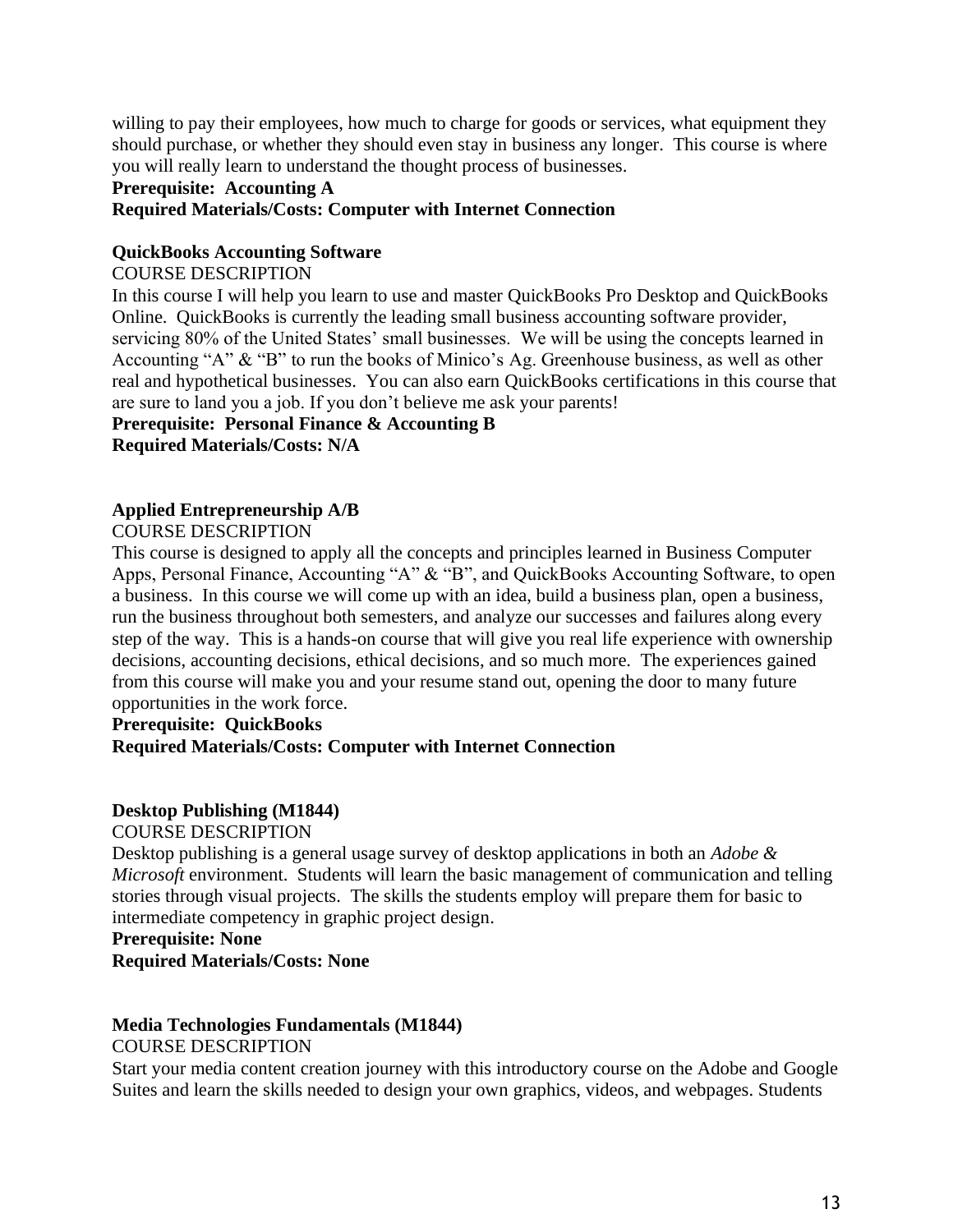will learn and produce content with Adobe Express, Photoshop, and Premiere Rush while also learning media literacy and production workflows.

# **Prerequisite: None Required Materials/Costs: None**

### **Journalism (M0312)**

### COURSE DESCRIPTION

Are you the kind of person who needs to be in the know? How about the kind of person who wants to run the conversation? Maybe you want to create your own blog or magazine? This course covers the basic principles and practices of contemporary journalism. Students will explore the foundations of journalism, learn key skills involved in reporting and writing, and critically evaluate the role of journalism in democracies. Other topics include the changes in the production, distribution, and consumption of news, and journalism ethics. This course is a great primer for producing the school podcast, Spartan Stadium and Minico News.

### **Prerequisite: Media Technologies Fundamentals (M1844) Required Materials/Costs: None**

### **Advanced Journalism** ( )

### COURSE DESCRIPTION

(10-12 Grade Only) In the capstone course for the Journalism pathway, you will work as a member of a news team in producing Spartan Stadium, our weekly Minico podcast. Students will also take on rotating roles in production and complete large scale media projects that mimic realworld scenarios.

### **Prerequisite: Journalism (M0312) Required Materials/Costs: None**

### **Photography (M0389)**

### COURSE DESCRIPTION

Love taking photos? This course covers the basics of digital photography for students at all levels. This course includes basic visual literacy skills, understanding the camera and its functions, manipulating images in Adobe Lightroom and Photoshop, printing digital photographs, and criticism. Final outcome of this course is an Adobe Spark personal portfolio and the ability to take Instagram bangers.

### **Prerequisite: Media Technologies Fundamentals (M1844) Required Materials/Costs: None**

### **Business Essentials (M1842)** COURSE DESCRIPTION

What are the foundations of leadership; why do ethics matters; what is key to winning? These and other questions will be answered as we explore the nature of an effective individual will to in relation to the organizational environment. Regardless of title all individuals can take initiative and move the team forward.

### **Prerequisite: None**

**Required Materials/Costs: None**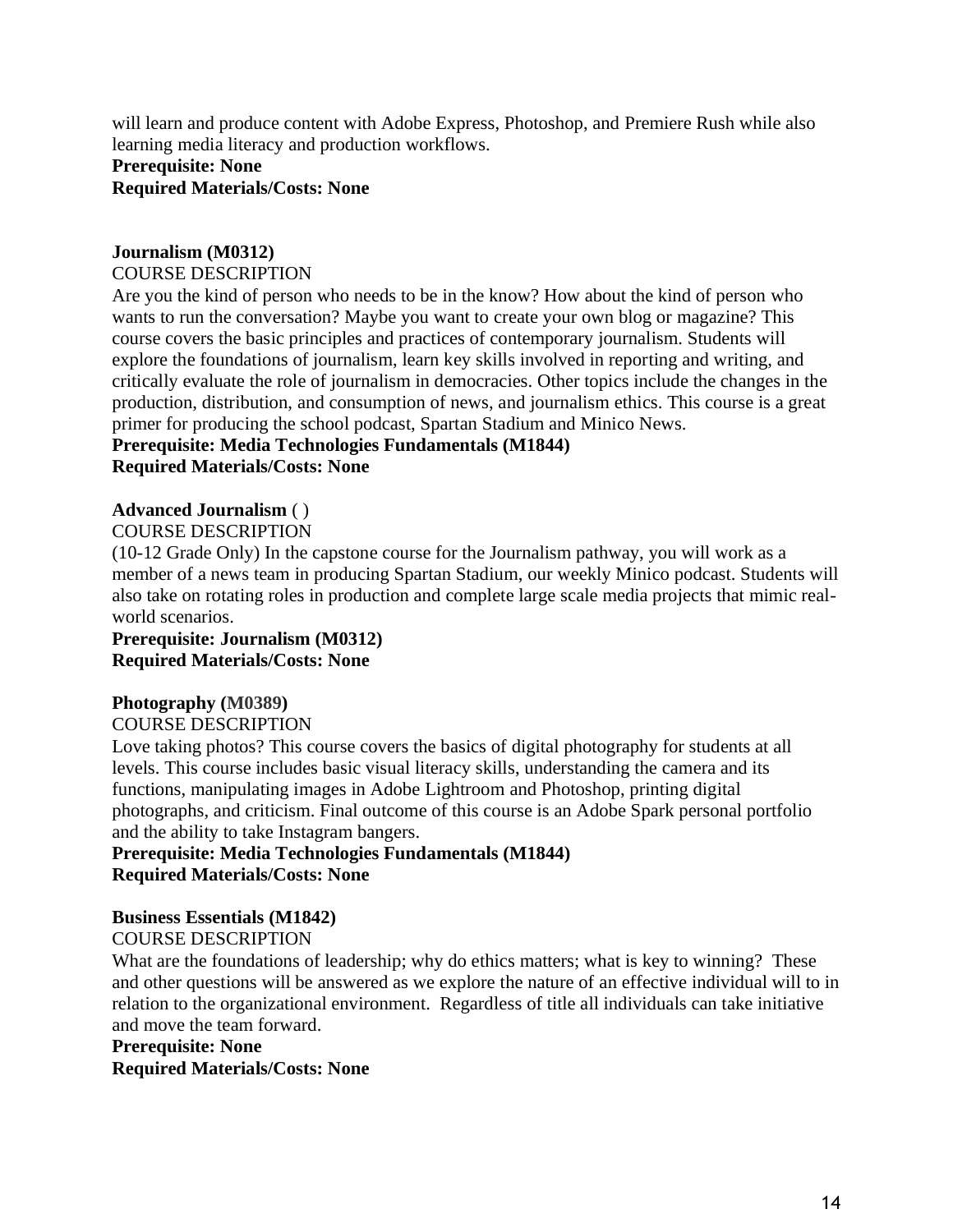### <span id="page-14-0"></span>**CABINET AND CONSTRUCTION**

### **Cabinet and Construction I (M0831)** COURSE DESCRIPTION

Have you ever built your own piece of furniture? When you join this course, you will begin your adventure in woodworking by making a solid wood nightstand. This is just the beginning! Cabinetry and Cobstruction is such a great start if you have an interest in working with your hands. You can expect to learn about tools, safety, different species of wood and applications. You also will have the opportunity to be introduced to the amazing CNC (Computer Numerical Control) machines. These machines can help spark a connection between computers and woodworking. Everyone loves coming to the shop! Mr. Van Every has great ideas, and the program aims towards a future in the trade of woodworking! Southern Idaho needs skilled workers to build houses, shops, cabinets, and to learn the trade. If you have a desire to learn how to use power tools, build stuff, and have a good time while learning, then this class is for you! You can be part of Minico Builders Academy!!

### **Materials used for projects are to be paid by the student. Prerequisite: None**

### **Cabinetmaking and Construction II** (M0832)

### COURSE DESCRIPTION

Now that you have had completed Cabinet and Construction I, you can safely be part of the second course offered at Minico High School. Be part of Minico Builders Academy!! This exciting and fun class is taught by Mr. Van Every. With his help, you can expand your skills in the wood shop by learning techniques used in fine cabinetmaking and woodworking. You have opportunities to create and design all sorts of awesome projects. Do you find satisfaction in building things? Are you creative or artistic, and want to implement your talents in the shop? Do you want to own a business in the building trade? Are you wanting to learn more about design, layout and fabrication of all things wood? This course is a path to a great future! Together, we expand your skills to use advanced woodworking tools that are used in industry. This course also offers an intermediate approach in using Computer Numerical Control (CNC) machines. This is the future of automated woodworking!

You can also expect to be introduced to terminology, machinery and tools that are often used in Residential Construction. As you continue to gain experience, you will find that these courses collectively lead you to learning lifelong skills, that can lead you to an amazing career!

**Materials used for projects are to be paid by the student. Prerequisite: Cabinet /Construction I**

### **Cabinet and Construction III (M0833)**

### COURSE DESCRIPTION

If you took cabinetmaking and construction I and II, this is what you have been waiting for. This advanced learning course is broad. We embrace what we have learned in I and II, and go full force into upper-level projects. Your skills will allow you to build all sorts of furniture. Some students have made tables, desks, gun cabinets, book shelves, baseball bats(lathe) and chests, just to name a few. This program was built to lead you here! As you build your own project, we will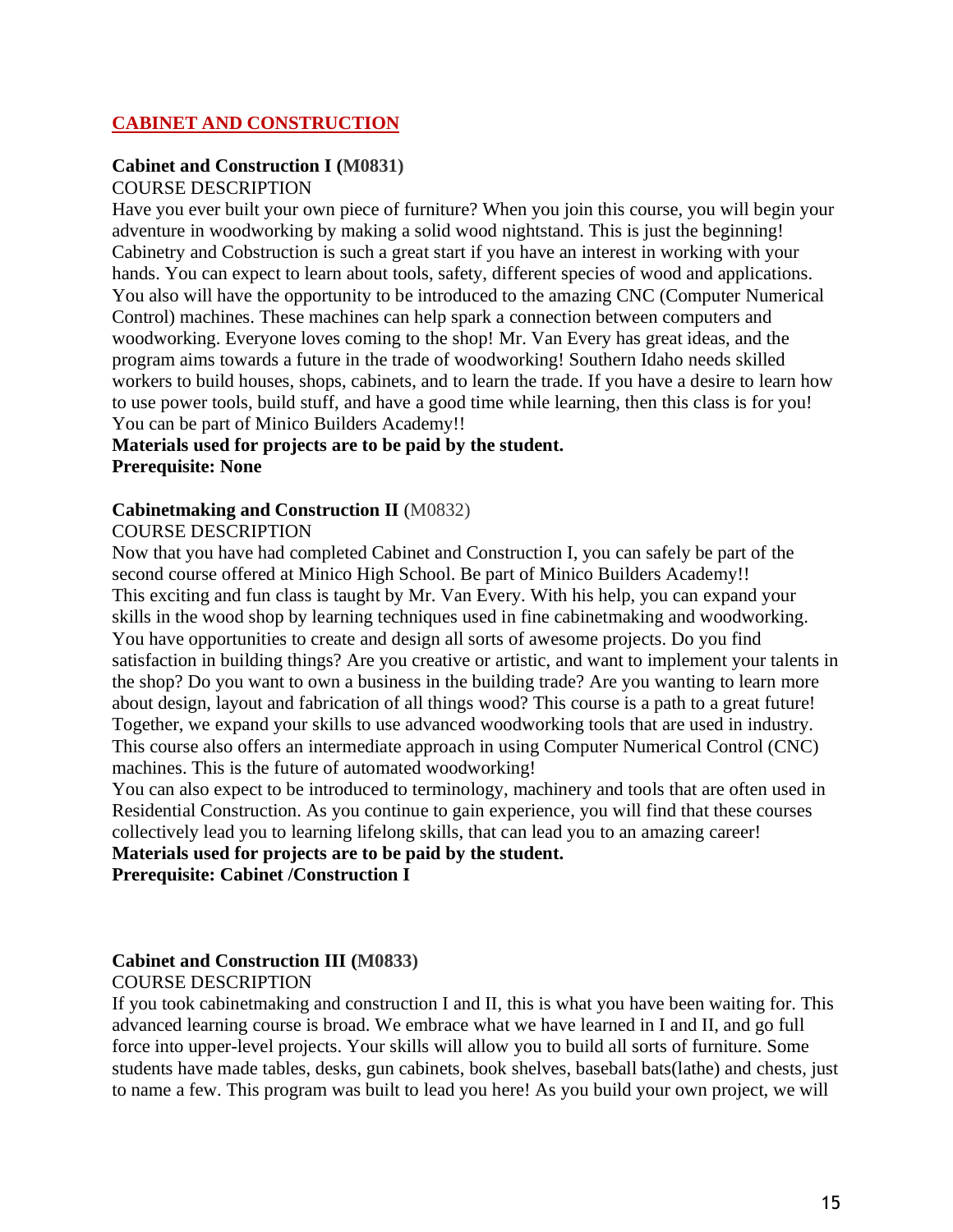build a large project as a class. The Tiny House has been such a great experience for those that have had the chance to be part of the build. This is hands on. This covers house design, framing, carpentry, plumbing and electrical. We work together, we learn together! No one is left out! The shop creates an atmosphere of pure learning as you build. We use innovative ideas in our projects. The more creative, the better! It is crucial that you come ready to learn. We qualify you to be OSHA-10 certified, as well as advanced safety protocols involved in the building trade. Mr. Van Every has big ideas. He wants you to be the next generation of tradespeople to build in our community!

### **Materials used for projects are to be paid by the student. Prerequisite: Cabinet /Construction I, II**

### **Cabinet and Construction IV (M0839)**

### COURSE DESCRIPTION

If you took Cabinet and Construction I, II and III, this is the Super Bowl of Cabinetry and Construction! If you have made it here, you have found yourself at the top of the mountain! This is an advanced learning course of woodworking and Residential Construction. We embrace what we have learned, and go full force into upper level projects. Your skills will allow you to build all sorts of furniture. Some students have made tables, desks, gun cabinets, book shelves, baseball bats(lathe) and chests, just to name a few. This program was built to lead you here! As you build your own project, we will build a large project as a class, which has been a Tiny House. It has been such a great experience for those that have had the chance to be part of the build. This is hands on. This covers house design, framing, carpentry, plumbing and electrical. We work together, we learn together! No one is left out! The shop creates an atmosphere of pure learning as you build. We use innovative ideas in our projects. The more creative, the better! It is crucial that you come ready to learn. Where you have already been qualified to be here, you will have access to all the tools that the shop offers. Let's create amazing things! Mr. Van Every has big ideas. He wants you to be the next generation of tradespeople to build in our community! **Materials used for projects are to be paid by the student. Prerequisite: Cabinet/Construction I, II, III**

### <span id="page-15-0"></span>**CERTIFIED NURSING ASSITANT**

### **Health Occupation (M0137)**

COURSE DESCRIPTION

Are you interested in Healthcare but want to explore the careers a little more? This class will introduce the US Health Care System and also the roles of various members of the Health Care Team. Discussions on Current trends, new discoveries; and selected moral, ethical, and legal medical dilemmas. DUAL CREDIT **Prerequisite: NONE**

**Required Materials/Costs: NONE**

**Medical Terminology (M0104)** COURSE DESCRIPTION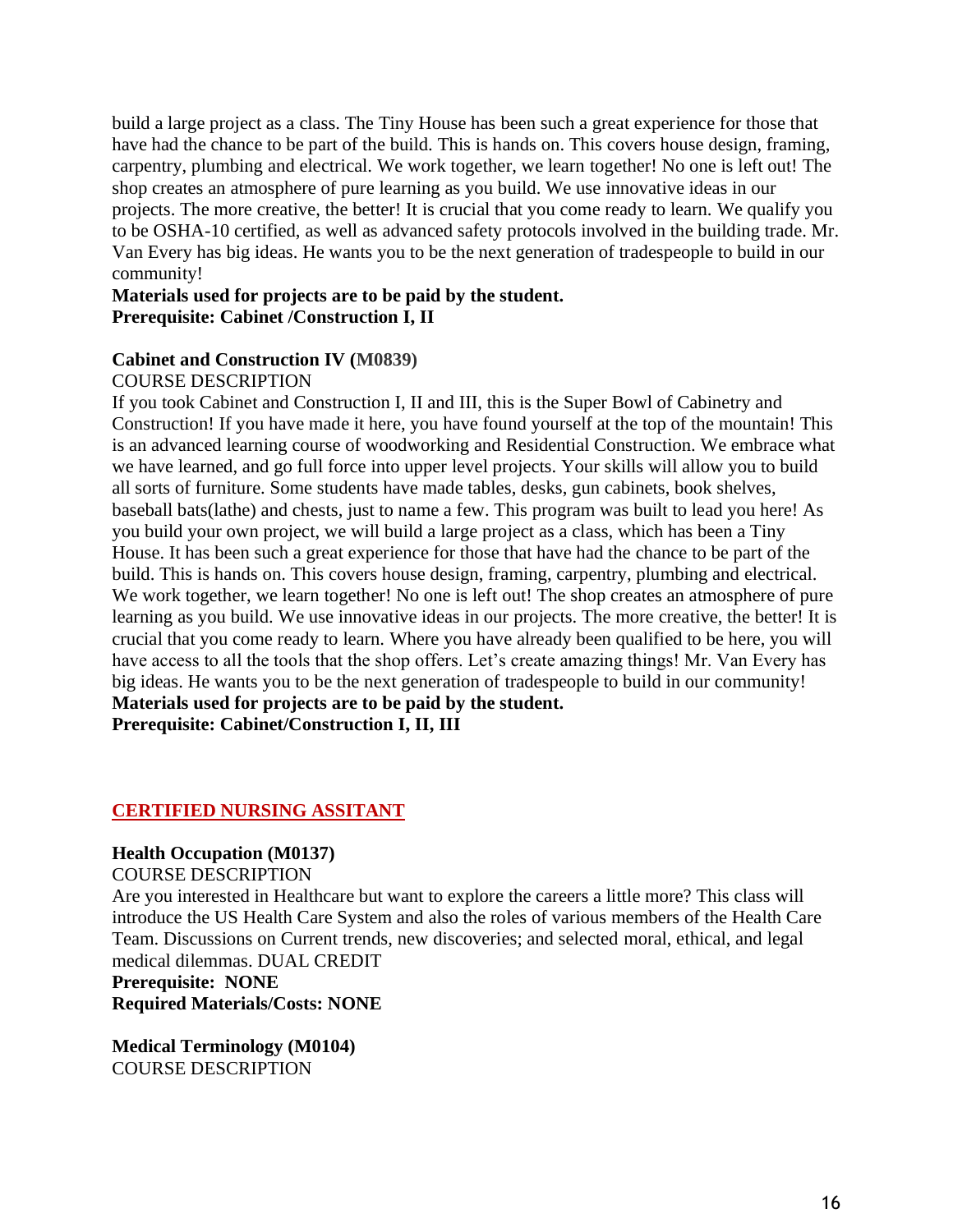Interested in Health Care, but don't understand the language? This course is designed to introduce the fundamentals of medical terminology. It includes word structure of basic medical/surgical terms and procedures; body parts and organs selected medical specialties; and commonly used medical abbreviations. DUAL CREDIT

### **Prerequisite: NONE Required Materials/Cost: NONE**

### **Nursing Assistant (M0139**)

### COURSE DESCRIPTION

The Nursing Assistant course teaches you the skill needed to become a Certified Nursing Assistant. Hands on training in our lab, and part of the class will be in a clinical setting. This course is a prerequisite for other health careers/ programs. Completion of this training program is required by federal regulations in order to be employed in skilled nursing facilities. At the completion of the training the student will complete a clinical skills examination and the written test.

### **Prerequisite: Health Careers (M0137), Medical Terminology (M0104) Required Materials/ Cost: approximately \$70**

# <span id="page-16-0"></span>**CULINARY ARTS**

### **Nutrition and Foods (M0851)**

COURSE DESCRIPTION: Nutrition and Foods is the introductory course offered in the Culinary Arts Program. Students will learn about food safety and sanitation, food preparation techniques (you always get to eat what you make in class), meal management, nutrition, health and career options in nutrition and related fields. Students will receive a certificate through the University of Idaho in food safety and sanitation that could be used in applying for a job and placing on a resume. FCCLA (Family Career and Community Leaders of America) offers the opportunity for students to compete at the district, state, and possibly even the national level in culinary events. **Grades: 10-12**

# **Prerequisite: None Required Materials/Costs: N/A**

### I**ntro to Culinary Arts (M0855)**

COURSE DESCRIPTION: This course is the prerequisite to the Advanced Culinary Arts class in the Culinary Arts program of study. If you'd like to be able to improve your cooking skills in the kitchen on a weekly basis then this program is for you. Students will gain experience in cooking techniques such as frying, baking, sauteing, poaching, broiling, and steaming. Students will learn how to use household kitchen equipment and practice food safety and sanitation. As well as gain business management, service techniques and employability skills. Nutrition and Foods is the prerequisite for this course. FCCLA (Family Career and Community Leaders of America) offers the opportunity for students to compete at the district, state, and possibly even national level in culinary events.

### **Grades: 11-12**

**Prerequisite: Nutrition and Foods Required Materials/Costs: N/A**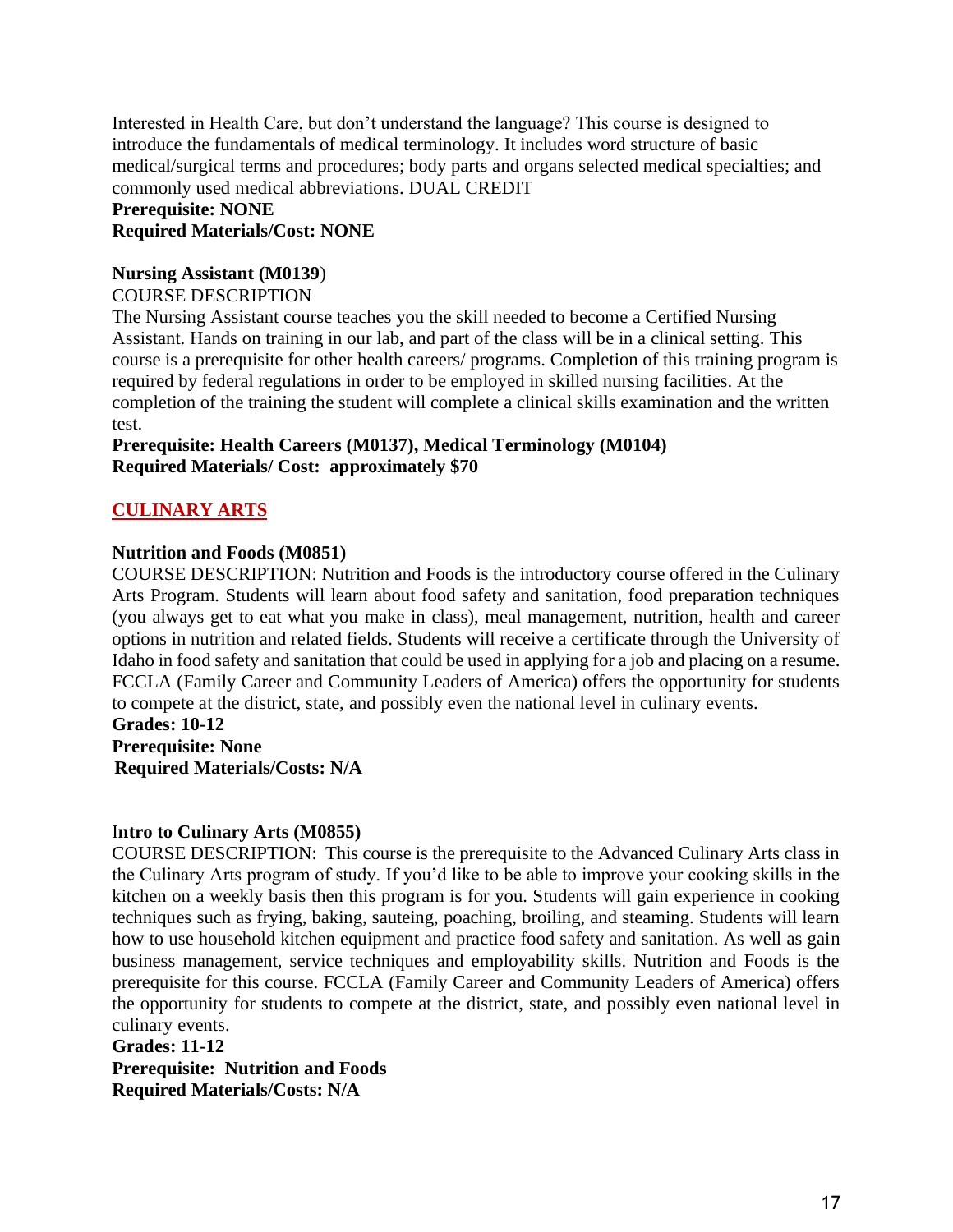### **Advanced Culinary Arts A/B (M0874/M0875)**

COURSE DESCRIPTION: This course is the third and final class in the Culinary Arts program of study available only to Seniors. This advanced class is a year-long class that gleans off of and adds to the knowledge and skills learned from Nutrition and Foods, and Intro to Culinary Arts. Students will receive a Servsafe Food Handler's certificate through the national ServSafe program. New skills and techniques will be taught and implemented comparable to those seen in the food service industry. Students will experience catering opportunities, industry guest speakers, and related field trips. FCCLA (Family Career and Community Leaders of America) offers the opportunity to compete at the district, state, and possibly even national level in culinary events.

### **Grade: 12**

**Prerequisite: Nutrition and Foods, Intro to Culinary Arts Required Materials/Costs: N/A** 

### <span id="page-17-0"></span>**DIESEL TECHNOLOGY**

### **Introduction to Diesel Technology (M1810)**

### COURSE DESCRIPTION

This course is designed to introduce students to basic heavy equipment/diesel applications. Students will be introduced to current shop and personal safety, tools and equipment, and repair/ information systems used in the industry. Emphasis will be on identification and proper use of tools and equipment used in the industry, training for safety and pollution, measuring, electrical systems, identification of fasteners, threads, pitches, sizes and proper applications. The course also includes training in applied communications, and employability skills including leadership, and human relations.

### **Requisite: This course is the prerequisite class for all other Diesel Technology courses.**

### **Heavy Equipment/Diesel Level I (M1811)**

### COURSE DESCRIPTION

Heavy equipment/diesel is a program designed to prepare students with skills for the field maintenance of heavy equipment, and in general maintenance and overhaul of such equipment. Heavy equipment/diesel includes instruction in inspection, maintenance, and repair of tracks, wheels, brakes, operating controls, pneumatic and hydraulic systems, electrical circuitry, engines, and in techniques of welding and brazing.

### **Prerequisite: Introduction to Diesel Technology**

### **Small Engines/Diesel Level I (M0895)**

### COURSE DESCRIPTION

This course is designed to develop skills in selection, operation and maintenance of small aircooled engines.

### **Prerequisite: Introduction to Diesel Technology**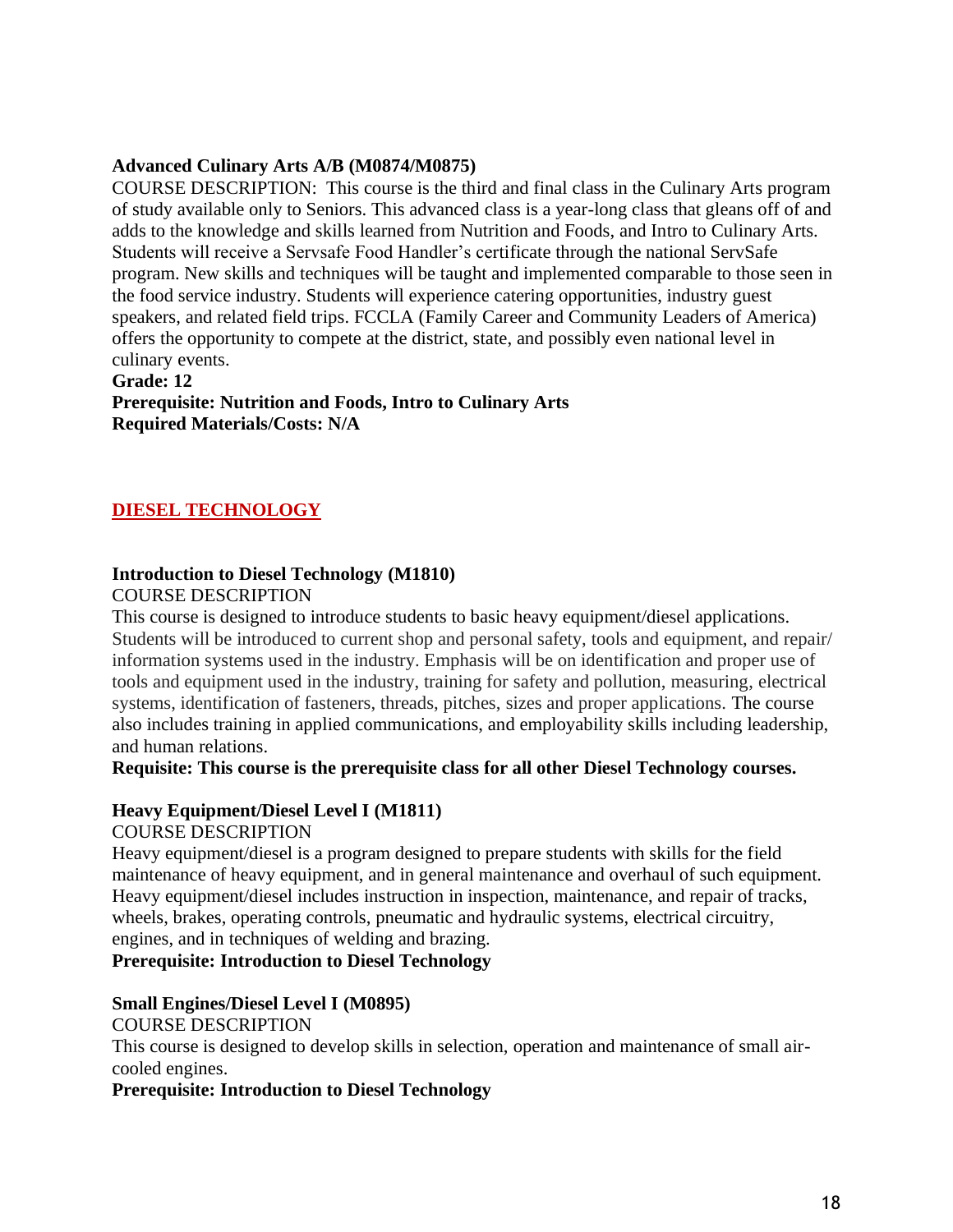### **Heavy Equipment/Diesel Level II (M1815)**

COURSE DESCRIPTION This is the second course in a three-course program. A course designed to provide students with heavy equipment/diesel applications. **Prerequisite: Diesel Level I**

### **Ag Machinery/Diesel Level II (M0804)**

COURSE DESCRIPTION This course is designed to develop skills in selection, operation, maintenance and management of agricultural machinery. **Prerequisite: Diesel Level I**

### **Heavy Equipment/Diesel Level III (M1817)**

COURSE DESCRIPTION

This is the third course in a three-course program. A course designed to provide students with team work, critical thinking, problem solving, diagnostics, and repairing to industry standards.

**Prerequisite: Diesel Level II**

# **Work-Based Learning - Heavy Equipment/Diesel Technology**

COURSE DESCRIPTION

This course is OPTIONAL and, if offered, must occur IN A GRADING PERIOD SIMULTANEOUS TO OR FOLLOWING THE CAPSTONE COURSE. This industry-based work experience opportunity is organized and planned to assist the student in developing advanced skills necessary to gain and maintain employment. The workbased learning (WBL) placement must specifically align to the Heavy Equipment/Diesel Technology pathway. The WBL experience must be supervised and monitored by a properly endorsed educator.

**Prerequisite: For Seniors who have completed Diesel Level III with a C- or better.**

### <span id="page-18-0"></span>**EDUCATION AND TRAINING**

### **Parenting and Child Development (M0865)**

COURSE DESCRIPTION: Parenting and Child Development is a one-semester course that promotes positive family relationships and stability, strengthening of parent/child bonds and being a resource for collective guidance skills. This class actively emphasizes how to make good parenting decisions and in developing positive parenting skills, it also addresses how students came to be who they are, reproduction, contraception, pregnancy, childbirth, birth defects, child abuse, divorce, infant and child care, development from conception to early school age, Students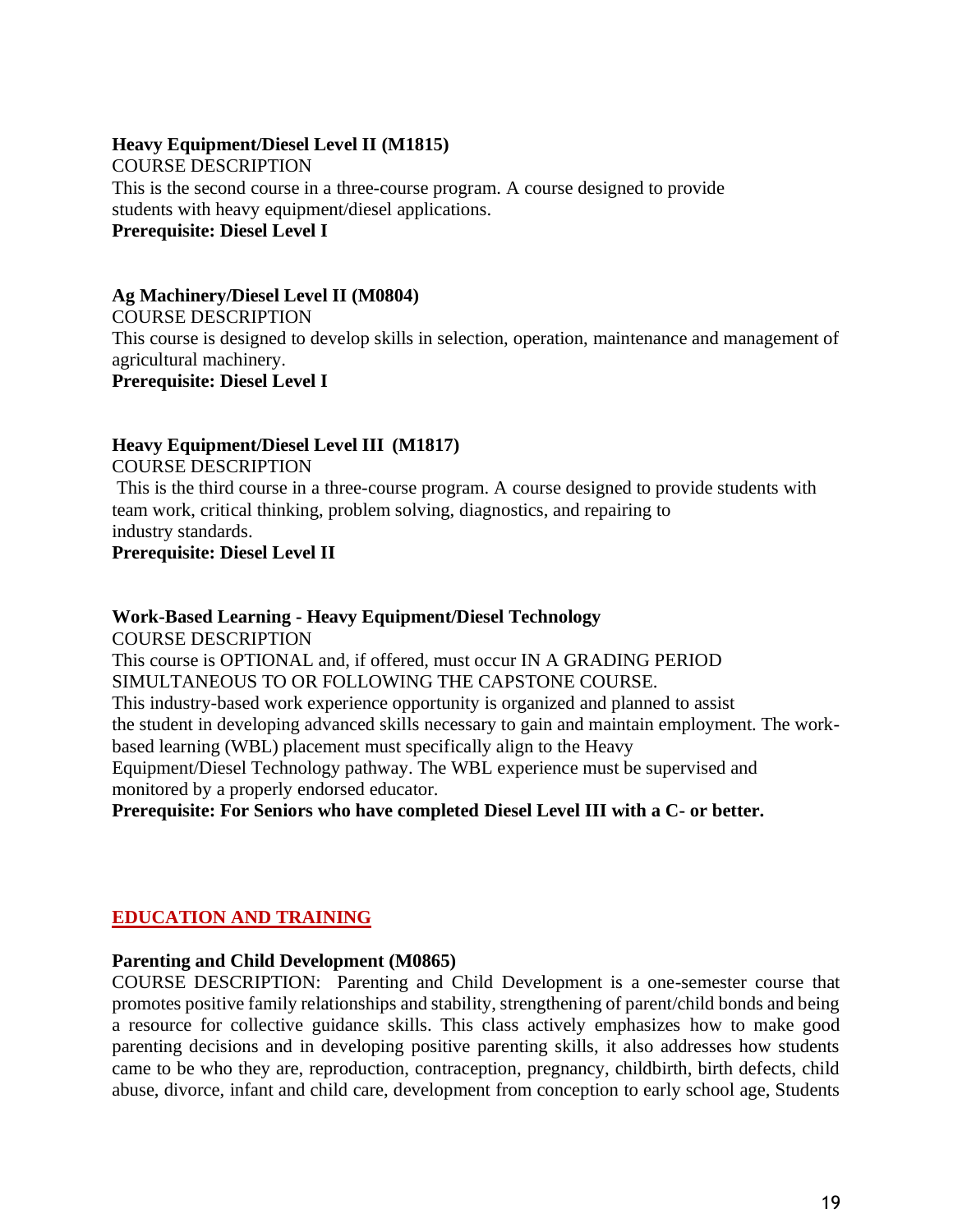will be acquiring and expanding teaching techniques in the areas of art, language arts, math, and science. This course is a prerequisite for the Education and Training program of study. FCCLA (Family, Career, and Community Leaders of America) leadership activities are an integral part of this course. This class is a prerequisite for the Education Assistant program of study.

### **Grade: 10-12 Prerequisite: None Required Materials/Costs: N/A**

### **Education Assistant**

COURSE DESCRIPTION: Education Assistant is the foundation of education course that will allow high school students the opportunity to interact with elementary students and work directly with an elementary classroom teacher during their senior year. The course introduces students to the benefits of teaching, careers in education, the history of education, philosophy of education, ethical issues related to education, addressing learners' individual needs, and curriculum standards, assessment and student learning. This class actively emphasizes social, emotional, intellectual and physical development in school-age children. Students will be acquiring and expanding teaching techniques in the areas of art, language arts, math, and science. This class is a prerequisite for the Education Assistant program of study.

**Grades: 11-12**

### **Prerequisite: Parenting and Child Development Required Materials/Costs: N/A**

### **Advanced Education Assistant**

COURSE DESCRIPTION: Advanced Education Assistant provides high school students with an opportunity to interact with elementary students and work directly with an elementary classroom teacher. In this capacity, the student will be able to observe young students in classroom settings, work one-on-one with students from diverse populations, assist with both small and large groups of students, and observe and demonstrate professional practices. Students will have the opportunity to obtain their Paraeducator State Test Certificate.

### **Grades: 12**

**Prerequisite: Parenting and Child Development and Education Assistant Required Materials/Costs: N/A** 

### <span id="page-19-0"></span>**ENGINEERING TECHNOLOGY**

### **Engineering Design Intro A/B (M0818/M0819)**

### COURSE DESCRIPTION

Pre-Engineering courses are where you are going to use and improve your math and design skills. In Pre-Engineering courses you will learn to safely use Laser Cutters, 3D Printers, Wood CNC machines, metal CNC machines, simulate and animate designs using computer software, make electronic circuits, build robotics from scratch, program apps/games/robots, explore basic computer vison and artificial intelligence, use basic hand tools, draft your ideas and designs in 2D and 3D, make and test prototypes of your designs, and learn about how to mass produce your products.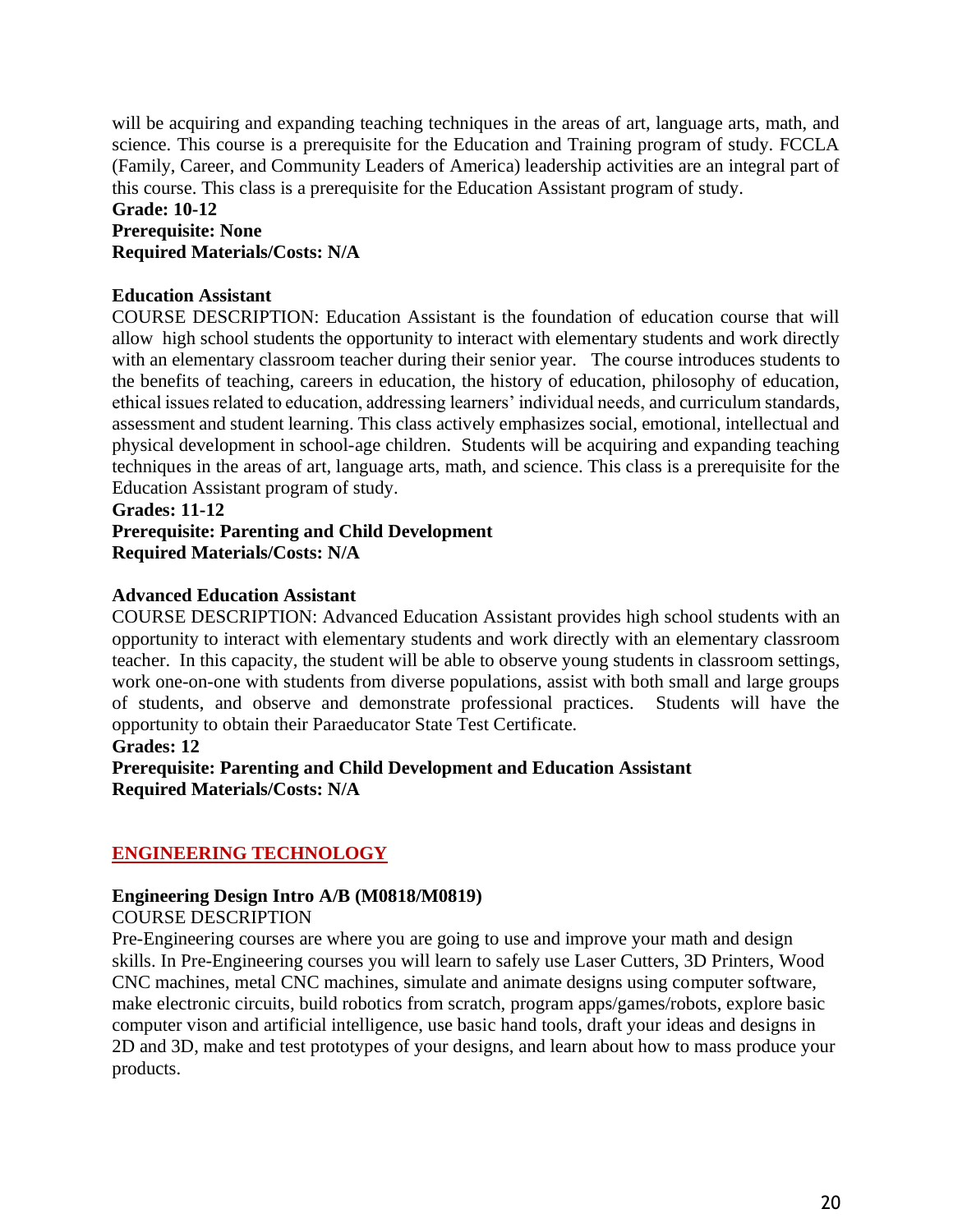Introduction to Engineering Design A&B courses teach problem-solving skills using a design development process. Models of product solutions are created, analyzed and communicated using solid modeling computer design software. Students will learn to safely use the Laser Cutter, the 3D Printers, and basic robotic and electronic safety, and learn to use the software programs and tools for the more advanced Pre-Engineering courses.

### **Prerequisite: None**

### **Required Materials/Costs: None**

### **Engineering Principles A/B (M0853/M0854)**

### COURSE DESCRIPTION

Pre-Engineering courses are where you are going to use and improve your math and design skills. In Pre-Engineering courses you will learn to safely use Laser Cutters, 3D Printers, Wood CNC machines, metal CNC machines, simulate and animate designs using computer software, make electronic circuits, build robotics from scratch, program apps/games/robots, explore basic computer vison and artificial intelligence, use basic hand tools, draft your ideas and designs in 2D and 3D, make and test prototypes of your designs, and learn about how to mass produce your products.

Principles of Engineering helps students understand the field of engineering/engineering technology. Exploring various technology systems and manufacturing processes helps students learn how engineers and technicians use math, science and technology in an engineering problem solving process to benefit people. The course also includes concerns about social and political consequences of technological change. In this course students will expand their 3D modeling skills and be introduced to animation and simulation software. Students will work with more complex designs with moving parts. Students will extensively use the 3D printers and mold making chemicals to show how their designs could be tested for function and mass produced. Students will learn basic programming and will make a simple app/game that will be controlled with prebuild robotics.

### **Prerequisite: Engineering Design Intro A and B Required Materials/Costs: None Classroom Video: [Engineering B](https://www.minidokaschools.org/cms/lib/ID49000027/Centricity/Domain/8/Course%20Descriptions-Engineering.mp4)**

### **Computer Integrated Manufacturing A/B (M0828/M0829)** COURSE DESCRIPTION

Pre-Engineering courses are where you are going to use and improve your math and design skills. In Pre-Engineering courses you will learn to safely use Laser Cutters, 3D Printers, Wood CNC machines, metal CNC machines, simulate and animate designs using computer software, make electronic circuits, build robotics from scratch, program apps/games/robots, explore basic computer vison and artificial intelligence, use basic hand tools, draft your ideas and designs in 2D and 3D, make and test prototypes of your designs, and learn about how to mass produce your products.

Computer Integrated Manufacturing applies principles of robotics and automation. The course builds on computer solid modeling skills developed in Introduction to Engineering Design. Students will use the 3D printers and mold making chemicals to show how their designs could be tested for function and mass produced. Students will use CNC equipment to produce actual models of their three-dimensional designs. Fundamental concepts of robotics used in automated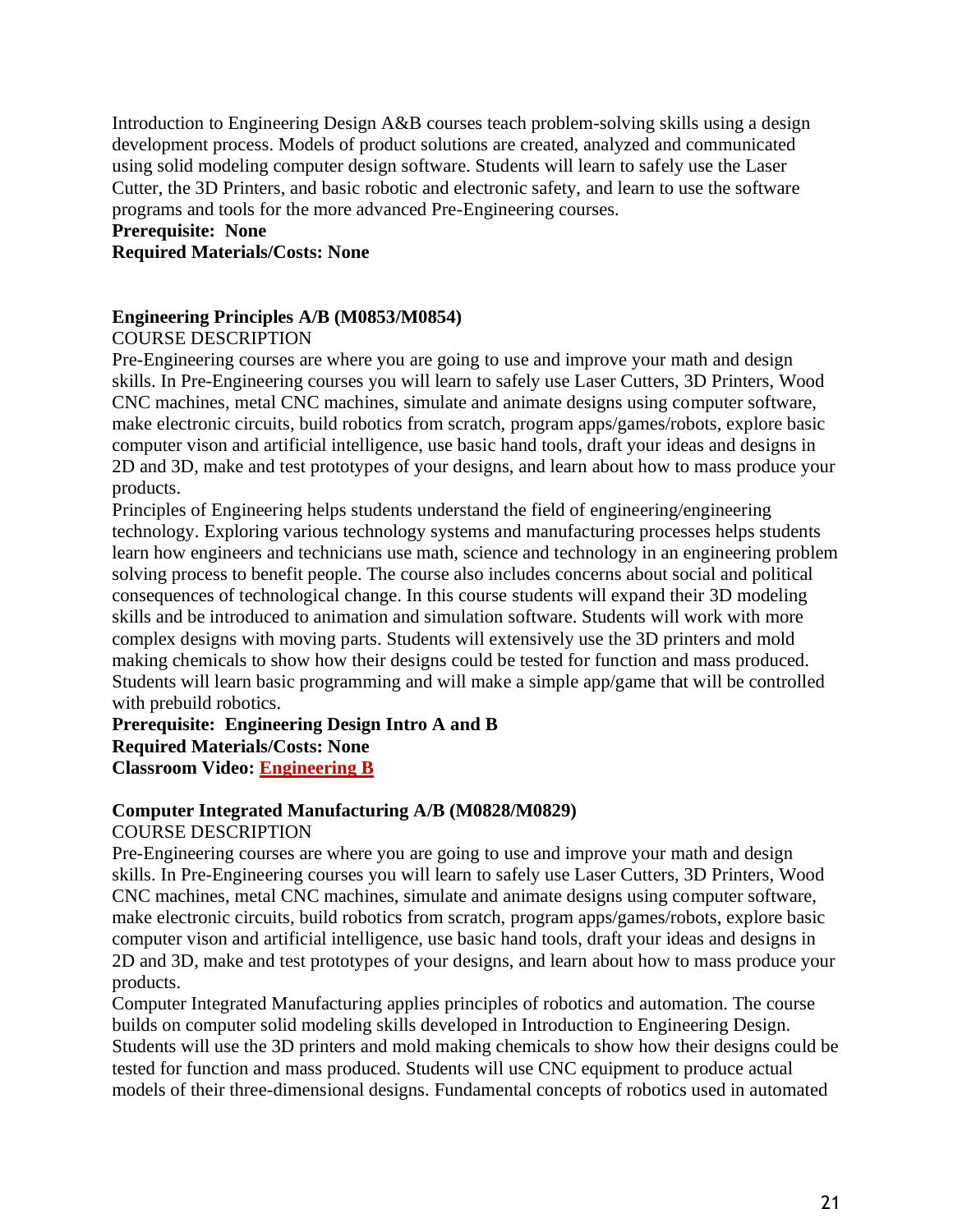manufacturing, and design analysis are included. Students will learn to safely use the Laser Cutter, the 3D Printers, the Woodshop CNCs, the Welding shop Plasma CNC, and basic robotic and electronic safety.

**Prerequisite: Engineering Design Intro A and B, Engineering Principles A and B. Required Materials/Costs: None**

### **Engineering Digital Electronics A/B (M0824/M0825)** COURSE DESCRIPTION

Pre-Engineering courses are where you are going to use and improve your math and design skills. In Pre-Engineering courses you will learn to safely use Laser Cutters, 3D Printers, Wood CNC machines, metal CNC machines, simulate and animate designs using computer software, make electronic circuits, build robotics from scratch, program apps/games/robots, explore basic computer vison and artificial intelligence, use basic hand tools, draft your ideas and designs in 2D and 3D, make and test prototypes of your designs, and learn about how to mass produce your products.

Digital Electronics is a course in applied logic that encompasses the application of electronic circuits and devices. Computer simulation software is used to design and test digital circuitry prior to the actual construction of circuits and devices. Students will program and control Arduino Microcontrollers, Raspberry Pi hardware, design and test robotic and electronic prototypes, and build robotic and automated systems. Students will explore basic AI, and explore the growing use of computer vision in industry and manufacturing.

**Prerequisite: Engineering Design Intro A and B (M0818),** 

**Engineering Principles A and B** 

**Required Materials/Costs: None**

### **Engineering Design & Development A/B (M0859) [CAPSTONE CLASS]** COURSE DESCRIPTION

An engineering research course in which students work in teams to research, design and construct a solution to an open-ended engineering problem. Students apply principles developed in the four preceding courses and are guided by a community mentor. They must present progress reports, submit a final written report and defend their solutions to a panel of outside reviewers at the end of the school year. Students will use the use the Laser Cutter, the 3D Printers, the Woodshop CNCs, the Welding shop Plasma CNC, and basic robotic and electronics as necessary for their design projects.

**Prerequisite: Engineering Design Intro A and B, Engineering Principles A and B, Computer Integrated Manufacturing A or Engineering Digital Electronics A. Required Materials/Costs: None**

### <span id="page-21-0"></span>**ENGLISH**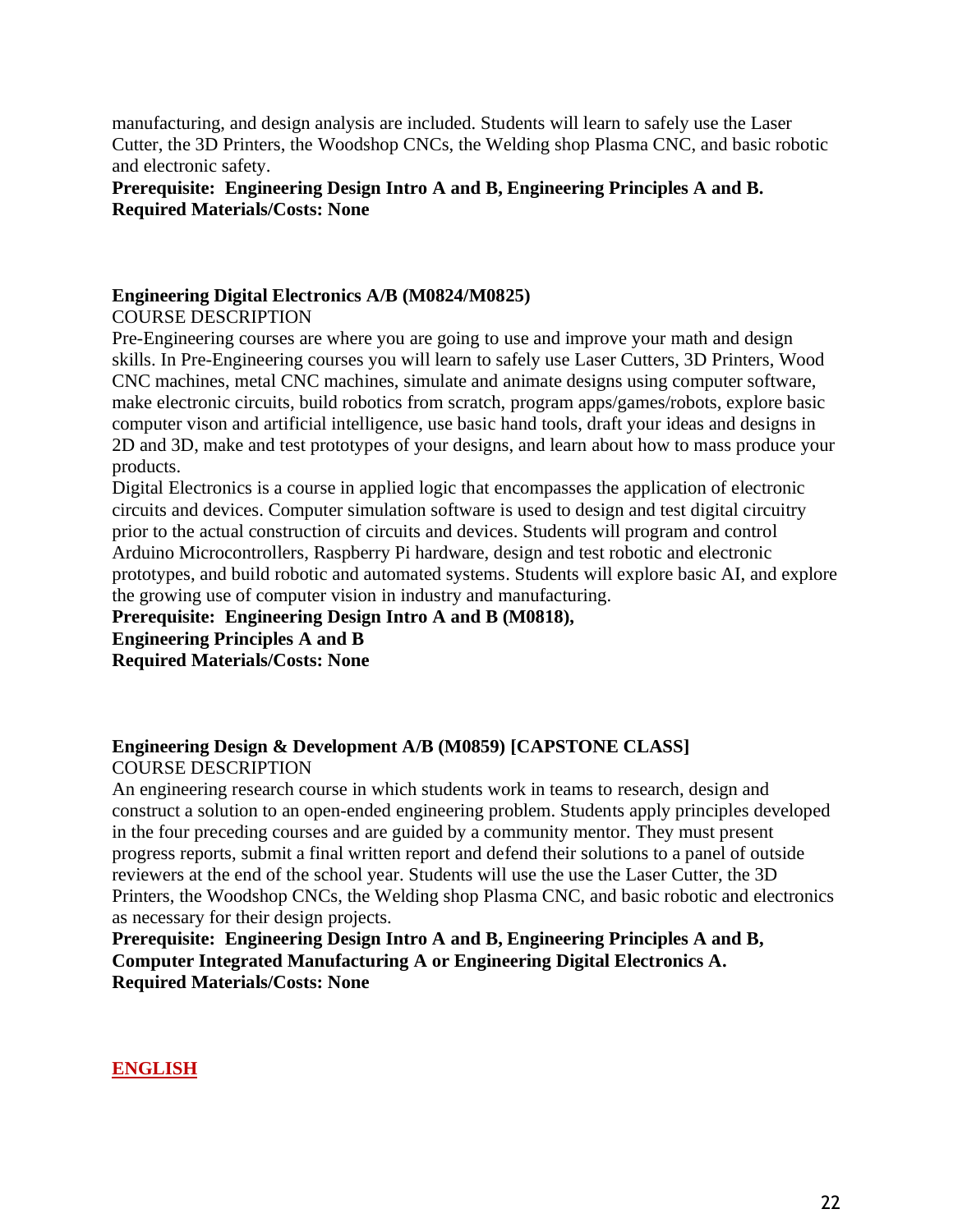### **ENGLISH 9A/9B** (**M0205/M0206)**

### COURSE DESCRIPTION

These courses are designed to help students acquire and/or improve upon reading, listening, critical thinking, and writing skills. Students will review grammar skills, sentence structure, and paragraph writing. Students will also continue working on developing argumentative writing skills by writing well-developed paragraphs and analyzing literary texts. These courses will center on the study of nonfiction reading and writing — students will read short stories, poetry and drama, including a Shakespearean play. Students will also be introduced to research-based writing.

### **Prerequisite: Students must successfully complete part A before taking part B (required course).**

### **HONORS ENGLISH 9A/9B** (**M0207/M0208)**

### COURSE DESCRIPTION

This is a two-term advanced English course for advanced English students. In this course, students will read, interpret, write, analyze, synthesize, critique, and extensively discuss short stories, novels, nonfiction essays, poetry, and drama. Students will view course related films, complete multi-layered projects, read independent companion texts, and write essays. While much of the course content matches the other 9th grade curriculum, students work at a faster pace and delve deeper into assigned material. Students who register for this class must demonstrate advanced reading and writing skills for their grade level, speak articulately in a classroom setting, and possess a mature attitude toward English and the educational process. Students must maintain an **85%** or higher to continue forward in the Honors English program. **Prerequisite: Advanced reading and writing skills, self-disciplined, advanced critical thinking skills, 'A' average in English 8, and approval by Minico English Department staff upon submitting an application**.

### **ENGLISH 10A/10B** (**M0240/M0241)**

### COURSE DESCRIPTION

These courses are designed to help students acquire and/or improve upon the Common Core Standards of reading, listening, critical thinking, and writing skills. Students will review grammar skills, sentence structure, and paragraph writing. Students will continue to develop argumentative writing skills by writing well-developed paragraphs and analyzing literary texts. These courses will center on the study of nonfiction reading and writing — students will read short stories, poetry and drama, including a Shakespearean play. In these courses, students will also be required to write research-based essays.

**Prerequisite: Successful completion of English 9A and 9B; students must pass part A before taking part B.**

**(Required Course)**

**Honors English 10 A/B (M0250/M0251)** COURSE DESCRIPTION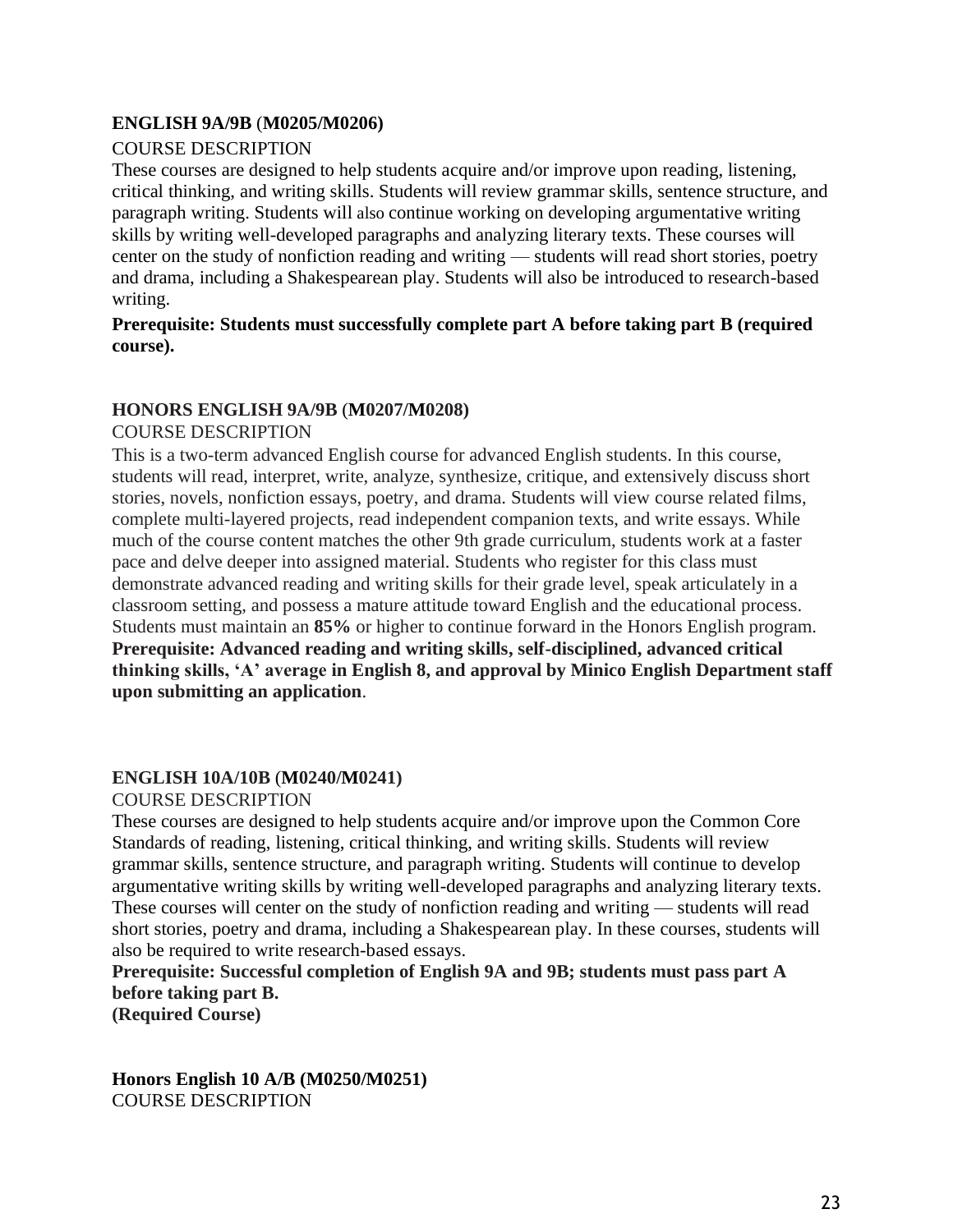This course is for students who like challenges and who want to expand and develop their critical thinking, reading, and writing skills. This Honors English course is based on the Idaho Core Standards. This course will cover various types of literature including poetry, Shakespeare, legends, novels, short stories, and nonfiction through reading, writing, discussing, and creating. Students will be expected to read, write, and create for a variety of purposes, audiences, and tasks. The study of the conventions of English and vocabulary will take place within the context of the class. All writing will be done in MLA format. A summer reading program is part of the curriculum for this course. Additional reading outside of class will be required during the course of the year.

### **Prerequisites: Honors English 9 A/B or permission of instructor**

### **ENGLISH 11A/11B** (**M0245/M0246)**

### COURSE DESCRIPTION

These courses are designed to help students acquire and/or improve upon the Common Core Standards of reading, writing, language, and critical thinking skills. Students will continue practice through paragraph writing and continue to develop strong essay writing skills, and will be required to write argumentative-based essays; students will also be introduced more thoroughly to the peer review process. In this course, we will focus on organizing and evaluating evidence to develop logical and focused claims: thesis statements. Additionally, this course will study American Literature that includes fiction, nonfiction and drama. Because there is so much literature available for study, the content and literature may vary from year to year.

**Prerequisite: Students must have successfully complete English 9A & B and 10A & B; students must successfully complete part A before taking part B. (Required Course)**

### **HONORS ENGLISH 11A11/B** (**M0255/M0256)**

### COURSE DESCRIPTION

This is a two semester, advanced English course for students who excel in reading and writing. Students will read, interpret, analyze, write, and discuss American Literature. It is also expected that students will competently incorporate textual evidence from short stories, novels, nonfiction essays, poetry, and drama into writing assignments. Students will collaborate on projects; students will also be required to write argumentative essays based on carefully constructed thesis statements, and will participate in peer review processes. This course is intended to prepare students for college level writing.

**Prerequisite: Advanced writing skills, self-discipline, critical thinking skills, an 85% average or higher in English 10/Hon. Eng. 10.**

### **ENGLISH COMPOSITION 12 (M0248)** COURSE DESCRIPTION

This is a college preparatory writing course designed to help students refine their formal, academic writing skills, and improve their library/multi-media research skills. The focus in this course will be on the writing process as applied to the formal, argumentative research-based essay. To pass the course, each student is required to complete a research paper using class and personal time. The research paper will satisfy the senior project research paper requirement.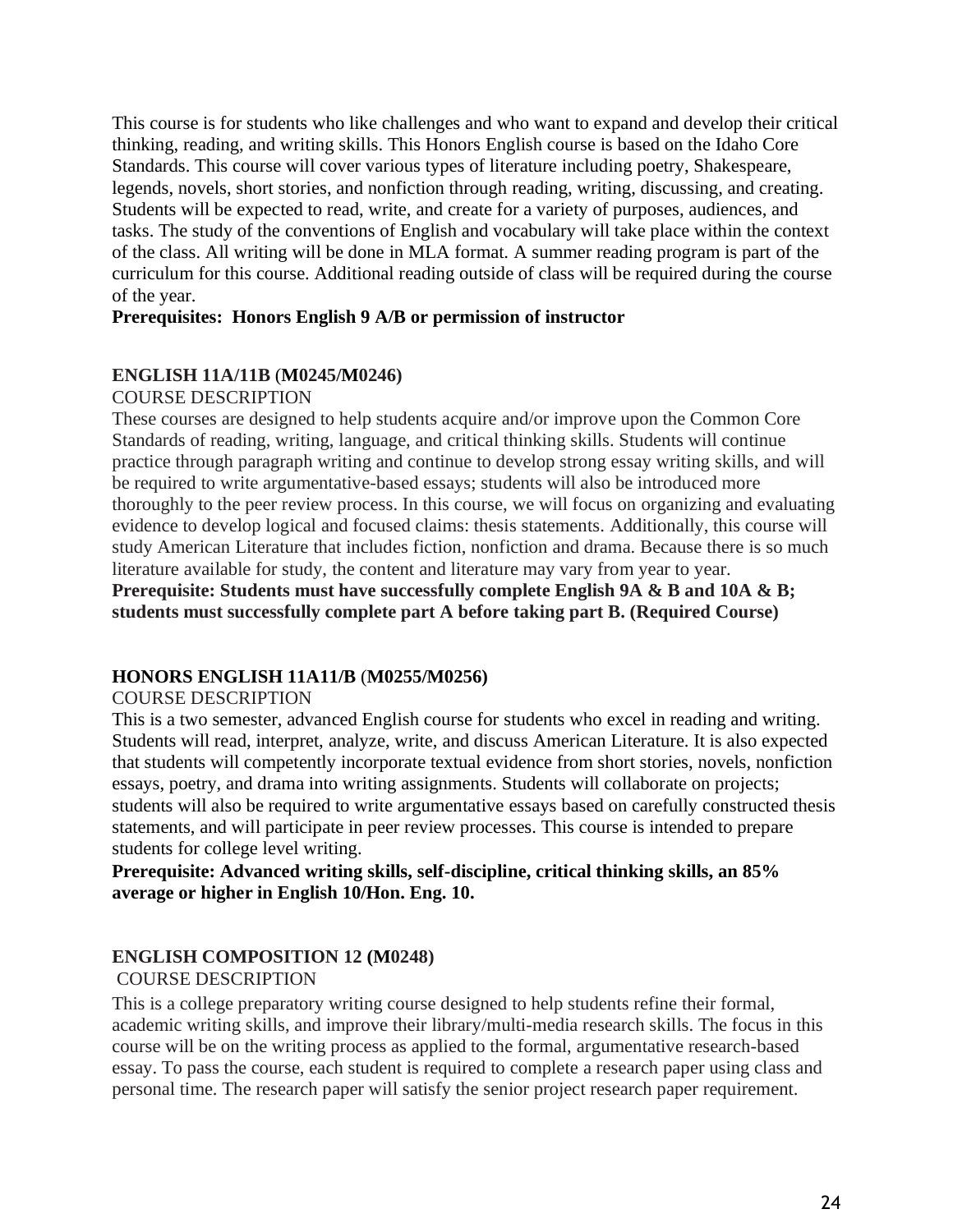Students will also focus on mastering grammar and technical writing skills and improving critical thinking skills. Throughout this course, students will focus on the elements of voice, language usage, and style. Additionally, correctly formatting paragraphs, introductions, and conclusions, as well as having an understanding of MLA format will be required for students to successfully complete this course.

### **Prerequisites: C or better in English 9-10-11 A & B**

### **ENGLISH LITERATURE 12 (M0247)**

### COURSE DESCRIPTION

This is a required literature course for grade 12 in the Common Core State Standards. This course is designed to help students acquire and/or improve upon the Common Core Standards of reading, writing, language, and critical thinking skills. This course is designed to help students advance their nonfiction/fiction reading and and critical thinking skills. Students will read and critically analyze elements and selections from classic and modern British Literature. The focus of this course is to improve reading skills through careful literary analysis of assigned works. Because there is so much literature available for study, the content and literature may vary from year to year.

### **Prerequisites: C or better in English 9-10-11 A & B**

### **Music Appreciation (M0289)**

### COURSE DESCRIPTION

### (Music 100 – Dual Credit – 3 CSI credits)

In this class, students have the opportunity to share their knowledge and experiences of music as well as learn about styles of music they may not know. CSI describes this course this way: A non-technical course designed to provide a basis for enjoyable listening through the discovery of stylistic differences between historical eras and the individual composers within the eras and through the awareness of the various performance media.

**General Education Competency:** GEM Humanistic and Artistic Ways of Knowing

### **CREATIVE WRITING (M0295)**

### COURSE DESCRIPTION

This course is an introduction to the art of creative writing. Class participants will write and revise pieces in a number of genres including mysteries, children's stories, memoirs and science fiction. The central focus of this course will be on understanding the characteristics of various genres and improving creative and technical writing skills. Students will also learn and gain inspiration from mentor texts and peer feedback. Most importantly, however, students will have the opportunity to engage in a supportive, creative community that empowers individual curiosity and artistic risk taking. While definitely not an "easy A," this course provides an opportunity for students who love to write to improve their craft.

### **Prerequisite: In order to take this course students must have successfully completed English 9 and 10.**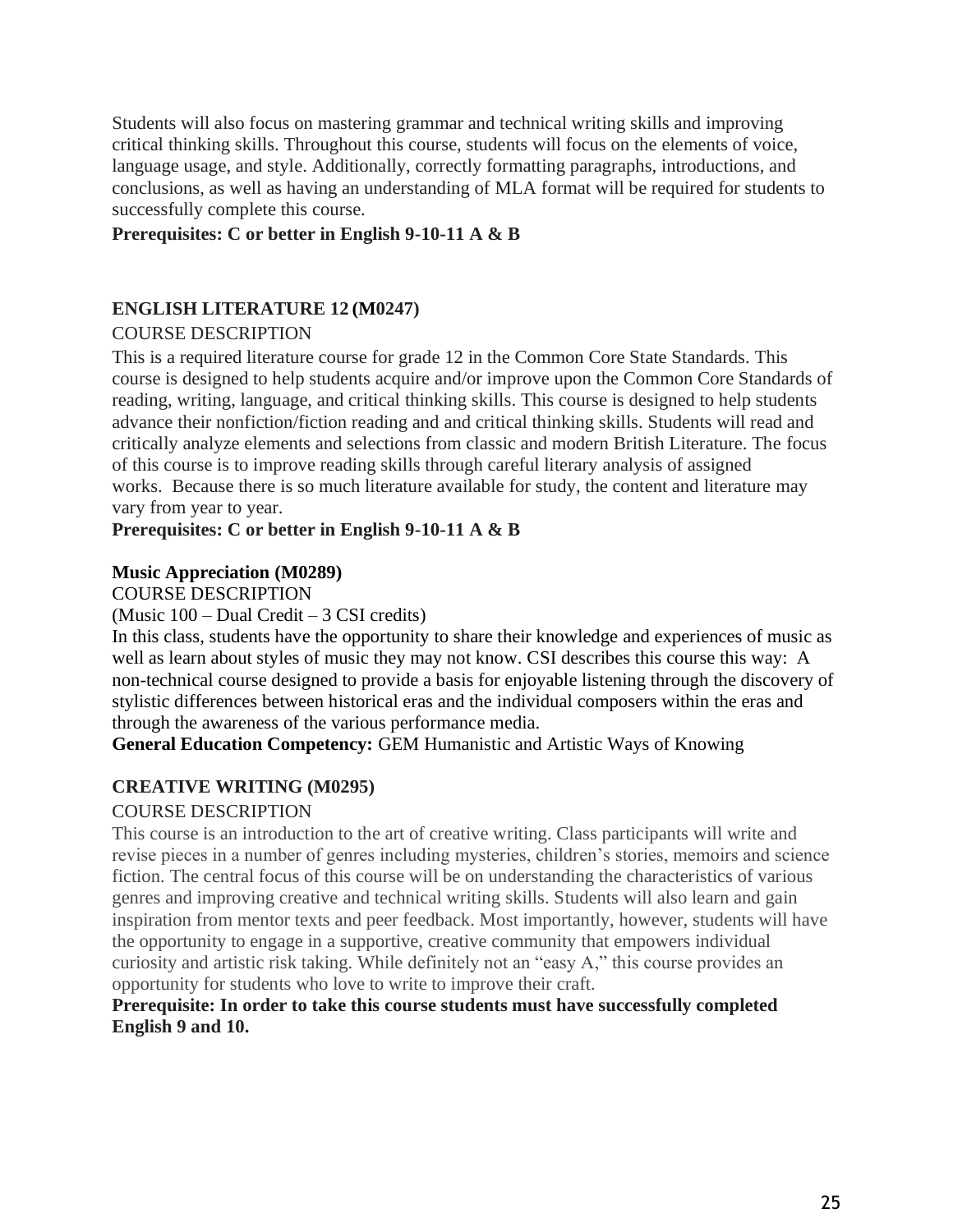### **English 101 Writing and Rhetoric I (M0234)**

COURSE DESCRIPTION

(Dual Credit – 3 CSI credits)

English 101 emphasizes the process and strategies of writing academic essays with critical attention to purpose and audience; focus and development to support a thesis; and organization and coherency. Students write analytical essays based on readings, observations, and ideas: develop various strategies to respond to different rhetorical situations; and edit for style, voice, and conventions of standard usage. This course introduces MLA format.

**Prerequisite: The Write Class/Meet with Mrs. Claridge/possible writing sample General Education Competency:** Written Communication

### **English 102 Writing and Rhetoric II (M0233)**

COURSE DESCRIPTION

(Dual Credit – 3 CSI credits)

English 102 furthers the composition skills developed in English 101, focusing on critical reading, writing, and research. Students will write expository and persuasive essays, using literary and/or interdisciplinary materials. This course also requires a researched essay.

**Prerequisite**: **[ENGL 101](https://csi.smartcatalogiq.com/2020-2021/Catalog/Courses/ENGL-English/100/ENGL-101) or equivalent placement test score**

**General Education Competency**: Written Communication

### <span id="page-25-0"></span>**FAMILY AND CONSUMER SCIENCES**

### **Adulting 101/102 (M0866/M0867)**

COURSE DESCRIPTION: What does it take to be a successful adult? What kinds of responsibilities will I face? If you have ever had any of these questions, this is the course for you. This is a course designed to focus on the young adult as an individual preparing for responsibilities in the home, family, community and work environment. The student will gain relationship skills and life management skills, utilize problem-solving methods, management processes, employment, and leadership skills. Adulting is designed as two independent but sequential semesters with one-semester focusing on independent living skills and one-semester on building and maintaining healthy interpersonal relationships among family members and other members of society.

### **Grade: 11-12 Prerequisite: None Required Materials/Costs: N/A Life Skills for Success**

COURSE DESCRIPTION: Life Skills for Success provides students opportunities to explore their personal goals, interests, and aptitudes as they relate to career concepts, including exploring the 16 national career clusters and Idaho's College & Career Pathways, and begin to determine what they want and expect for their future. Students learn about various traditional and nontraditional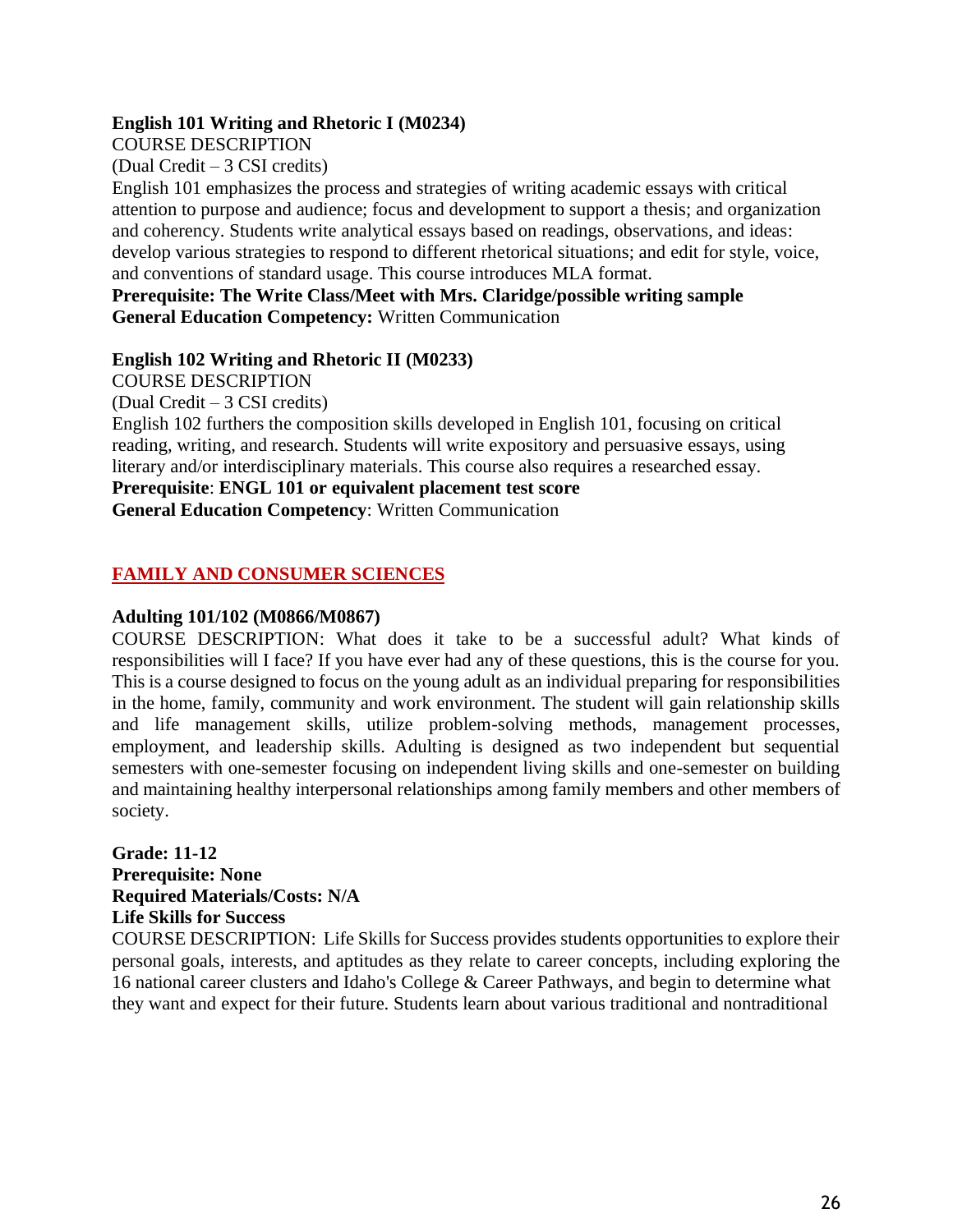careers and gain an awareness of the level of education and type of training needed for a variety of careers and occupations. Students build good study habits, expand their technology skills, develop their Graduation Plans and complete a career interest survey. Virtual and real life opportunities are provided for students to observe and explore various careers.

# **Grade: 9 Prerequisite: None**

# **Required Materials/Costs: N/A**

### **Teen Living 1**

COURSE DESCRIPTION: Teen Living 1 is a one-semester course that addresses issues of adolescents and their relationships involving family, school, and community. In this course, students are encouraged to evaluate their attitudes, consider adult issues, and then go beyond self to consider the impact of their decisions and actions on themselves, family, school and community. Areas of study include: family relationships, early childhood development and care, nutrition and wellness, clothing care and construction, leadership and career readiness. The FCCLA (Family, Career, and Community Leaders of America) student organization is used as a model for instruction and includes a variety of practical learning activities.

# **Grade: 9-10**

### **Prerequisite: None Required Materials/Costs: N/A**

### **Teen Living 2**

COURSE DESCRIPTION: Teen Living 2 is a one-semester course that addresses issues of adolescents and their relationships involving family, school, and community. In this course, students are encouraged to evaluate their attitudes, consider adult issues, and then go beyond self to consider the impact of their decisions and actions on themselves, their family, school and community. Areas of study include: personal development, healthy relationships, time management, money management, housing and interior design, leadership and career readiness. The FCCLA (Family, Career, and Community Leaders of America) student organization is used as a model for instruction and includes a variety of practical learning activities.

### **Grade: 9-10**

**Prerequisite: None Required Materials/Costs: N/A** 

### **Interior Design (M0863)**

COURSE DESCRIPTION: Have you ever marveled at the beauty of an interior space? Have you ever wondered who came up with that design and how? Does color affect your mood? This is a course that integrates knowledge skills and practices required for careers in the housing, interiors, and furnishings industry. Students will evaluate housing decisions, develop and practice design techniques, and demonstrate skills through visual presentations. Instruction includes design principles, construction techniques, and materials and equipment selection. A knowledge of careers in the housing, interiors and furnishing industry or real estate is also a part of this course. **Grade: 10 -12**

**Prerequisite: None Required Materials/Costs: N/A**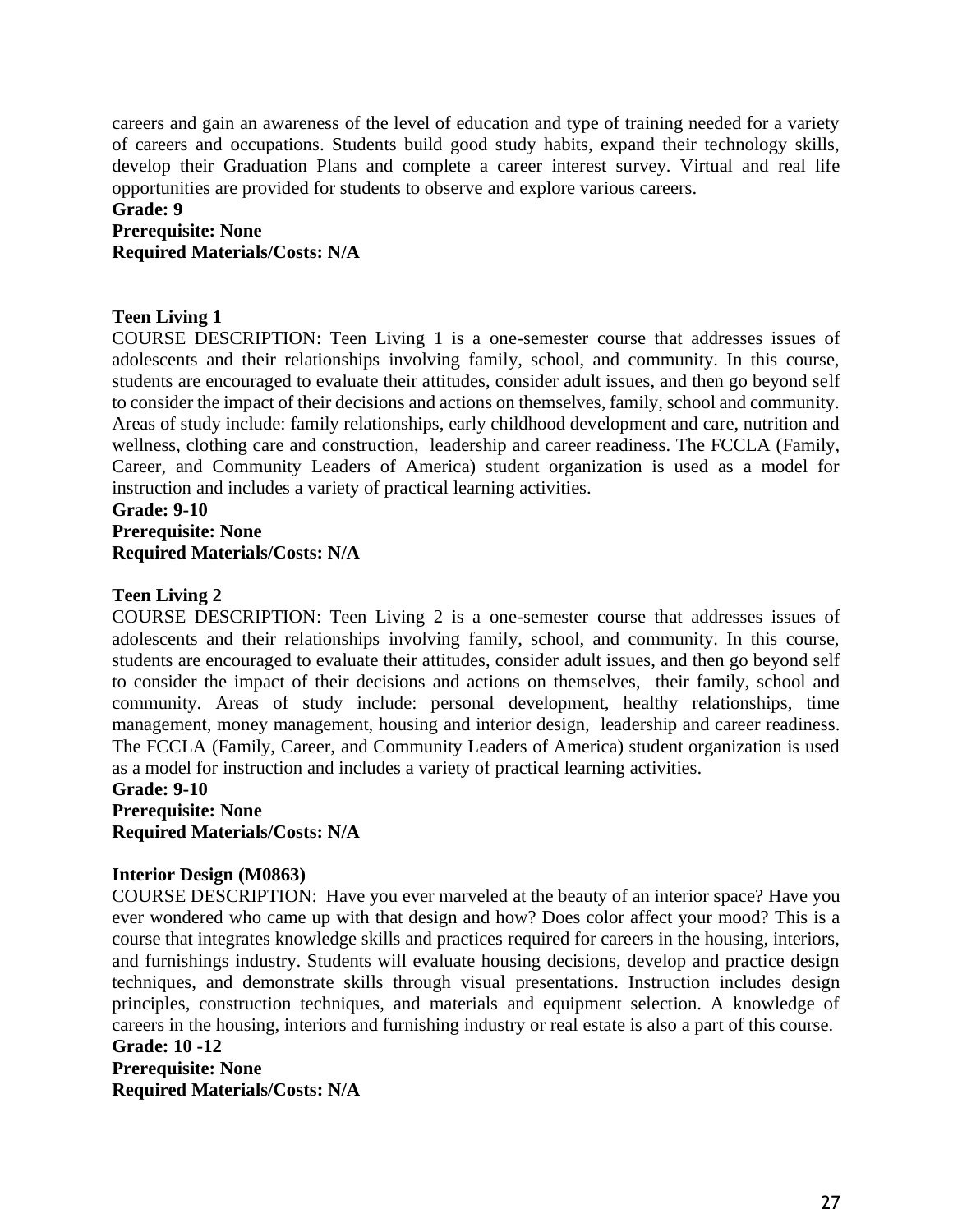### **Fashion and Textiles (M0861)**

COURSE DESCRIPTION: The Fashion industry is the second largest industry in the world (right behind food) and shows no signs of slowing down or going away. All grade levels are able to take this course. This course may also be repeated. Areas covered include exploring the social and psychological impacts of clothing, careers within fashion industry fields, how clothing has changed over time, design basics, textile knowledge, as well as clothing maintenance and construction.

**Grade: 9-12 Prerequisite: None Required Materials/Costs: N/A** 

### <span id="page-27-0"></span>**FOREIGN LANGUAGES**

### **Spanish 1A/B (M0351/M0352)**

### COURSE DESCRIPTION

Spanish 1 offers students the opportunity to begin language study by building a vocabulary base and concentrating on listening skills as they hear the language in context. Spanish 1 also focuses on the learning of the four basic language skills: listening comprehension, speaking, reading, and writing. An introduction to Hispanic culture is included in this course. Spanish speaking students MUST take Spanish 5 or Spanish 2 depending on their level. **Prerequisite NONE**

### **Spanish 2A/2B (M0353/M0354)**

### COURSE DESCRIPTION

Do you want to expand your knowledge of the Spanish language, it's rules, and its culture? Are you a bad speller? Did you take Spanish before and want to continue? This course is designed to help you improve your reading, writing, speaking, and listening skills of the Spanish language. This course prepares students for college Spanish courses and for a more interconnected world. It is becoming more important to be a global citizen and Spanish will help with this, and it even opens up the door for the acquisition of more foreign languages. We will explore the different Spanish tenses in Spanish as well as broaden our vocabulary about descriptions, family, house, animals, the city, clothes, food, and nature. Be prepared to present in front of the class and to speak in Spanish at least one line every day.

\*If you can speak, read, and write almost everything in Spanish, you should sign-up for a Spanish 5 course. See the teacher if in doubt.

**Prerequisite: Successful completion of Spanish 1A and 1B or know some spoken Spanish Required Materials/Costs: Headphones**

# **Spanish 3A/3B (M0355/ M0356) Dual Credit CSI Spanish 101/102 (CSI 4 credits)**

If you are looking for college credits, this is a great option for you. Skills in conversation, comprehension, reading and writing are reviewed and strengthened with a particular emphasis on grammatical understanding. Be ready to have conversations in Spanish throughout the semester. We might even go to CSI in Twin Falls to complete your final exam. We will learn/review the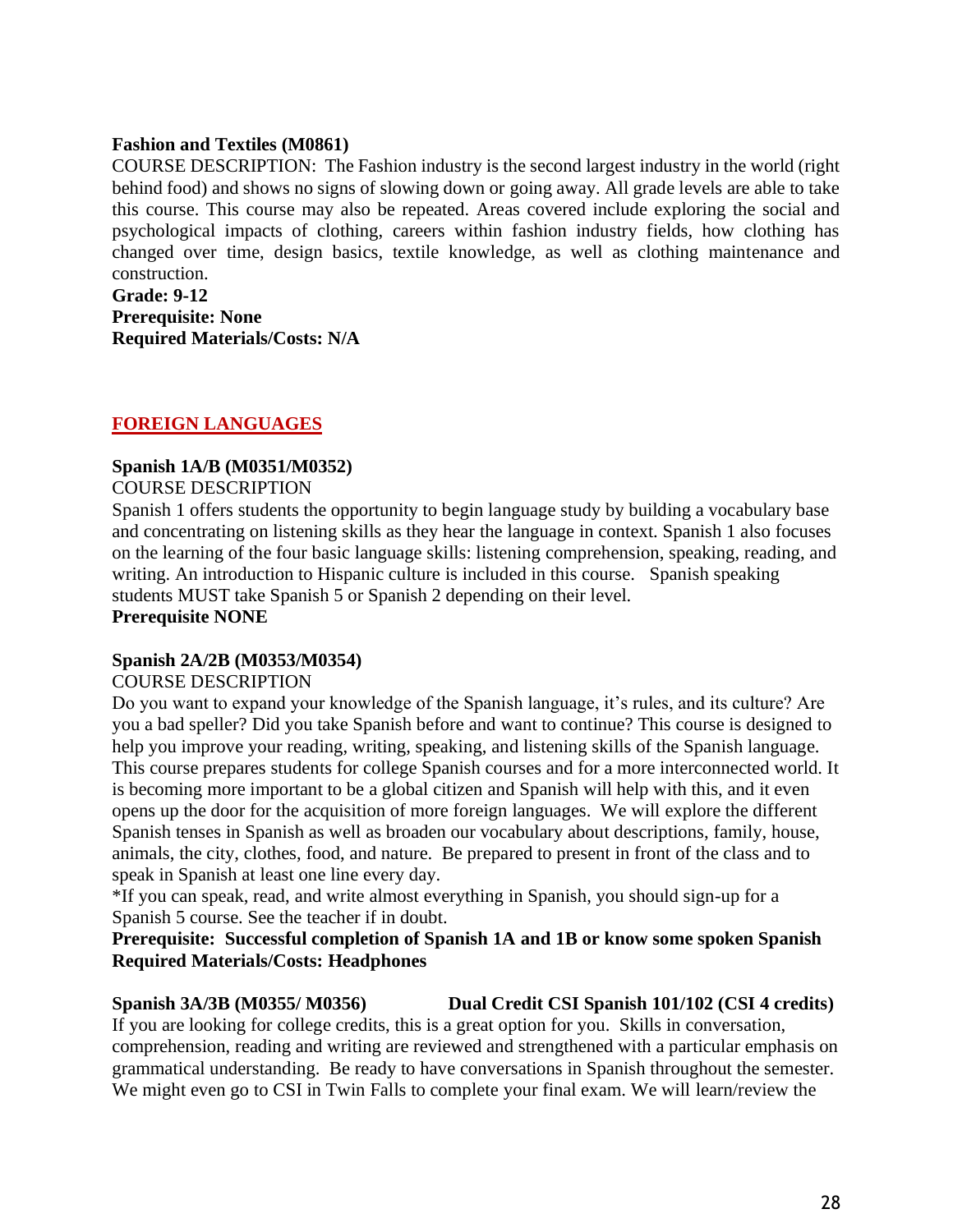past tense and expand our vocabulary skills. One of our mains goals will be to be able to have conversations of different topics.

\*If you can speak, read, and write almost everything in Spanish, you should sign-up for a Spanish 5 course. See the teacher if in doubt.

NOTE: NO 9th graders unless teacher approved.

**Prerequisite: Successful completion of Spanish 2A & 2B or have an understanding of how the Spanish language works.**

**Required Materials/Costs: You are required to purchase a \$160.00 online lab, where you will complete quizzes and other work needed for the class.**

**Spanish 4A/4B (M0357/M0358) Dual Credit NNU Spanish 2010 (NNU 4 credits)**

COURSE DESCRIPTION

Do you want to learn more about the Spanish speaking world? Do you want to be able to see people living and speaking in different Spanish speaking countries? Do you want to fix those little problems in your Spanish? This is the course to take! Come explore the Spanish speaking culture deeply while improving/expanding your Spanish. You can expect to do small presentations and do a lot of listening of Spanish. We will cover grammar that might be more difficult to more advanced Spanish speakers, while also learning about idioms and reciting tongue-twisters. If you're a more advanced Spanish speaker and want some dual credits or if you have enjoyed taking Spanish 1-3, this is the class to take.

NOTE: NO 9th graders unless teacher approved.

**Prerequisite: Successful completion of Spanish 2A & 2B or have an understanding of how the Spanish language works.**

**Required Materials/Costs: Headphones**

### **Spanish 5A/5B/5C/5D (M0359/M0360/M0361/M0362)**

COURSE DESCRIPTION

¿Eres un hablante nativo o muy fluido de español? ¿Sabes leer, escribir y hablar bien el español? Si es así, jestos son los cursos que debes tomar! Embárcate en un viaje a la literatura, la cultura y la historia de la cultura hispana que se ofrecen en los diferentes cursos de español 5. Puede tomar cualquiera de estos cursos UNA VEZ, sin importancia del orden. Cubriremos algo muy diferente e interesante en cada uno de los cursos.

Are you a native or very fluent Spanish speaker? Can you read, write, and speak Spanish well? If so, then these are the courses to take! Embark on a journey to Spanish literature, culture, and history offered in the different Spanish 5 courses. You may take any of these courses ONCE, with not importance to the order. We will cover something very different and interesting in each one of the courses.

**Spanish 5A**: Poetry, South America, Human Rights, and Day of the Dead culture **Spanish 5B**: History of Mexico, Murals, excerpt of Mexican novel Like water for Chocolate, Spanish play The house of Bernarda Alba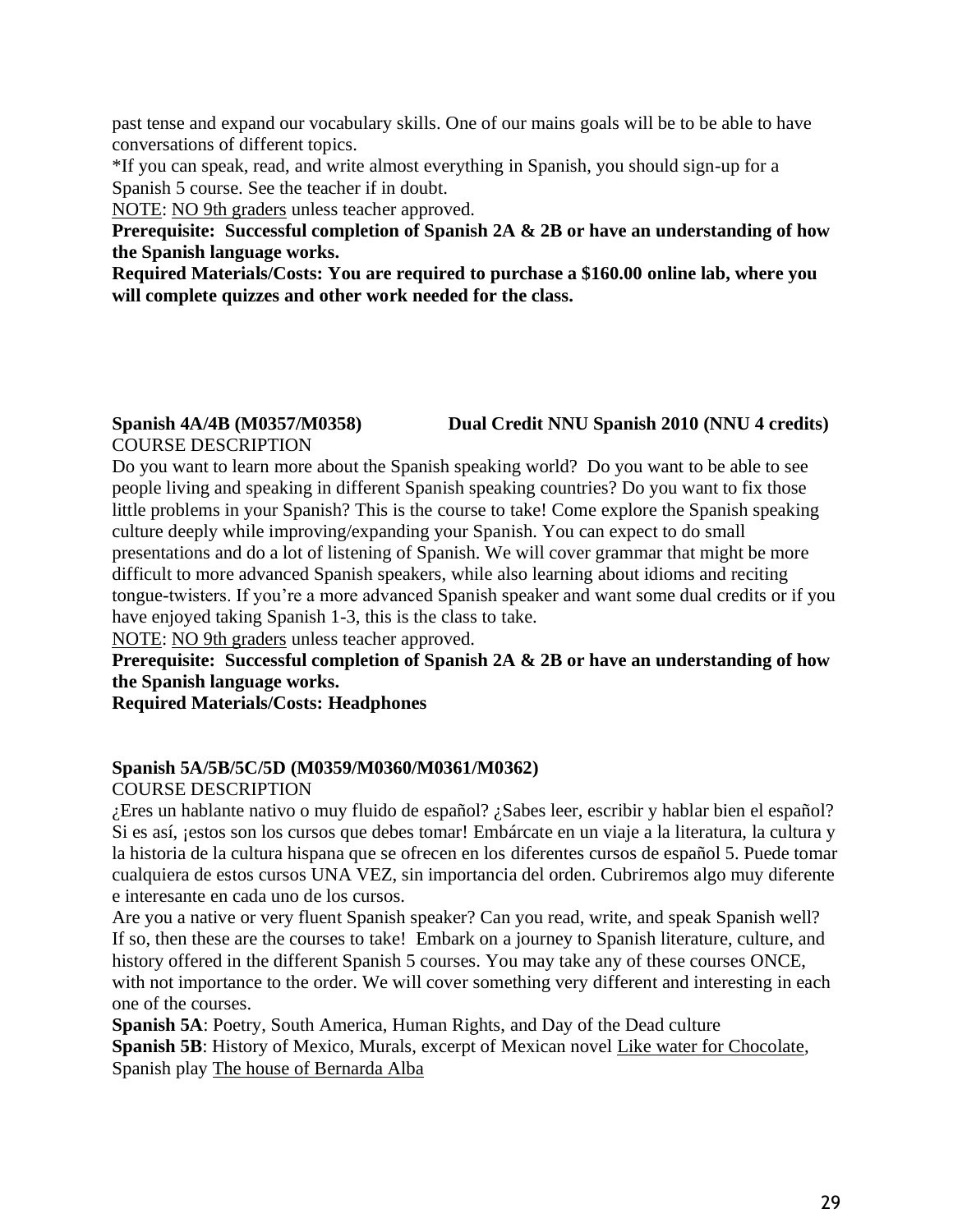**Spanish 5C**: Immigration literature/history; Discrimination; Central America, Day of the Dead literature

**Spanish 5D**: The impact of women writers in Latino literature, Reality/Fantasy literature, excerpts from Don Quijote, Prominent Hispanics/Latinos NOTE: This is NOT a dual credit class.

**Prerequisite: Fluent Spanish speaker/reader/writer Required Materials/Costs: Headphones**

### **Intro to Spanish World Culture**

### COURSE DESCRIPTION

Do you want to learn about the Spanish speaking world culture but don't want to deal with Spanish grammar? Are you interested in learning about the food, music, traditions, clothing, holidays and celebrations, famous people and places of interest, and much more of the Spanish speaking countries? Then this course is for you! Join this class to learn as much as we can about Spanish speaking countries. The class will be conducted mostly in English. You will help each other learn through various presentations throughout the course, including a lot of visuals and videos that will provide new knowledge to worlds that we might know very little about. You will also learn some new Spanish words that will get you more familiar with the culture.

### **Prerequisite: None**

**Required Materials/Costs: None**

### <span id="page-29-0"></span>**HEALTH**

### **HEALTH** *(***M0127)**

### COURSE DESCRIPTION

All tenth graders are required to enroll in Health and is necessary for graduation. This one semester class is designed to help students acquire knowledge, skills, and behaviors necessary to live a healthy and balanced life. Students will study and work independently and cooperatively to develop a better understanding of critical issues and enhancing behaviors in the realms of mental, emotional, spiritual, physical, and social health.

**Prerequisite: None**

### <span id="page-29-1"></span>**INFORMATION TECHNOLOGY**

### **Intro to Computer Repair (M1859)**

### COURSE DESCRIPTION

This course is the prerequisite course for all Information Technology courses. This class is designed to give students a better understanding of technology in general and the important issues surrounding technology today. This course includes ethics of computer and network use, web design, introduction to graphics, animation, computer hardware and operating systems, elementary networking, troubleshooting and programming.

This course is one semester for one credit.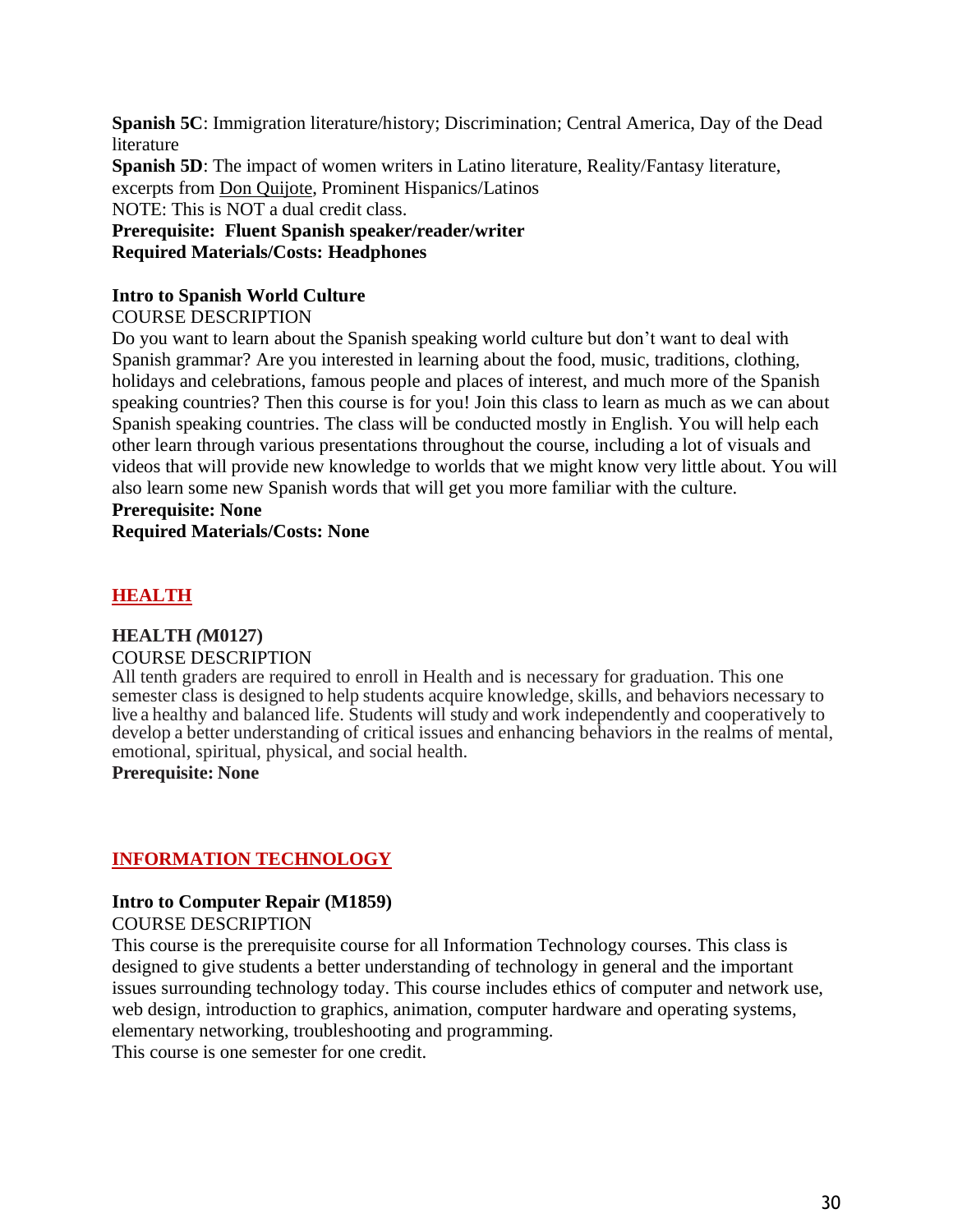### **Computer Repair and Maintenance A (M1877)**

COURSE DESCRIPTION

### THIS COURSE IS REQUISITE FOR COMPUTER REPAIR B.

As the number of computers in businesses and homes increases, so does the number of computers needing repair. Computer-repair technicians run diagnostic programs and use special testing equipment to find out why a computer isn't working. Students enrolled in the Computer Repair and Maintenance course receive training in administrating, installing and configuring computers; installing, implementing and utilizing software; and upgrading and troubleshooting personal computer hardware. After completion of this course, students will be prepared to work in the fields of PC maintenance and repair, help desk and software support.

### **Prerequisite: Intro to Computer Repair**

**Classroom Video: [Computer Repair and Maintenance](https://www.minidokaschools.org/cms/lib/ID49000027/Centricity/Domain/8/Course%20Descriptions-Computer%20Repair.mp4)**

### **Computer Repair and Maintenance B (M1878)**

COURSE DESCRIPTION

Welcome to the PC Pro Course. In this course, we are going to have a lot of fun. This course is delivered through a virtual reality platform. We talk about how computer systems work, as well as how to maintain and repair computers. The purpose of this course is to provide you with the equivalent knowledge of an entry-level computer technician with about 12 months of on the job experience.

Topics covered: how computers and operating systems work, job roles of a computer tech, what a computer tech does on a day in and day out basis. We discuss the components that comprise a computer system, i.e., storage, mother boards, processors, memory, and so on. We discuss specifically how to manage Windows desktop operating systems. And throughout the course, you'll learn how to troubleshoot common computer problems.

### **Prerequisite: Computer Repair and Maintenance A**

### **TST Internship (M1880/M1881)**

### COURSE DESCRIPTION

This course is designed to allow students to practice skills learned in the initial levels of the program by performing the duties of an assistant to the Computer Specialist at Minico. Students will plan, design, administer and troubleshoot a variety of instances of application systems including, but not limited to database, desktop o/s support, and various applications support utilizing existing business o/s and programs in a variety of hardware settings. Duties will be performed in conjunction with adults in the school district. In addition, students provide training on appropriate equipment to school personnel and serve as system technicians.

### **Prerequisite: Computer Repair and Maintenance A and B**

### **Co-Op IT (M1890)**

### COURSE DESCRIPTION

A cooperative education/work experience where students are given academic credit for on-thejob experience using information technology related skills acquired in other IT courses and training. The students will be released from school to gain training while working with a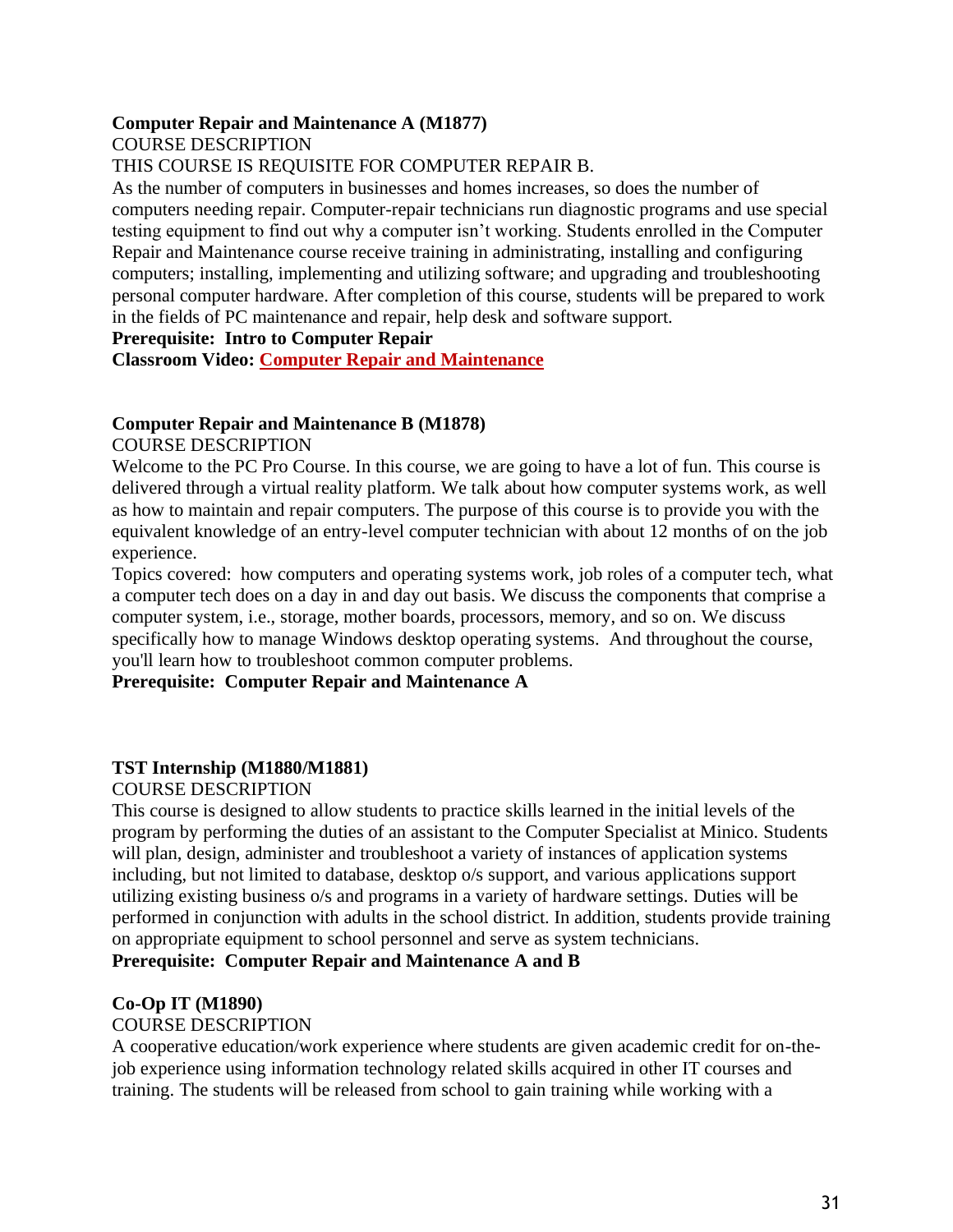cooperating business for three-four hours per day. They must be paid at least Federal minimum wage.

### **Prerequisite: Computer Repair and Maintenance A and B, TST Intern**

### **Web Design and Development I (M1871)**

### COURSE DESCRIPTION

Are you curious? Are you creative? Starting to think about possible careers? Do you think about a career in the broad field of the web? Are you interested in seeing how you create interactive web experiences with virtual reality, web games, 360, voice-controlled apps, websites, and pages? This course prepares students for college and ultimately future careers in an ever changing, technological world. This curriculum contains the latest information on popular subjects such as mobile app development, video game design and web technologies. The course contains the latest information to help you keep up with the concepts in the ever-changing world of STEM.

### **Prerequisite: Intro to Computer Repair**

**Classroom Video: [Web Design and Development](https://www.minidokaschools.org/cms/lib/ID49000027/Centricity/Domain/8/Course%20Descriptions-Web%20Design.mp4)**

### **Web Design and Development II (M1872)**

### COURSE DESCRIPTION

This course is designed to teach the student the process of creating, designing, and publishing a web page. Students enrolled in this course will learn the fundamentals of Hypertext Markup Language (HTML) and Cascading Style Sheets (CSS) and their vital relationship to each other. Students will distinguish the use of HTML and CSS as to content and presentation. Students will demonstrate knowledge of W3C compliant websites. Web page media will be developed for the World Wide Web using Industry Standard development tools. The course will take the student from the initial design to the launching of the accessible web site.

### **Prerequisite: Web Design and Development I**

### **Web Design and Development III (M1873)**

### COURSE DESCRIPTION

It is the nature of the web to be flexible, and it should be our role as designers and developers to embrace this flexibility, and produce pages which, by being flexible, are accessible to all. This course is designed to be a capstone experience for the student where they will apply knowledge and skills learned throughout their course of study as they apply advanced web design and development topics. Students in this course will also investigate current and emerging technologies. You will focus on creating websites that engage your clients' customers, grow their business and build their marketing narrative on the web. An optional Industry Certification Exam is available to students who complete this course, meet minimum requirements and subscribe to the exam.

### **Prerequisite: Web Design and Development II**

### **Annual A/B (M0308/M0309)**

### COURSE DESCRIPTION

PUBLISHING A YEARBOOK is a complicated, creative, time-consuming process. It is the only complete record of a particular school year that will ever be published. This course incorporates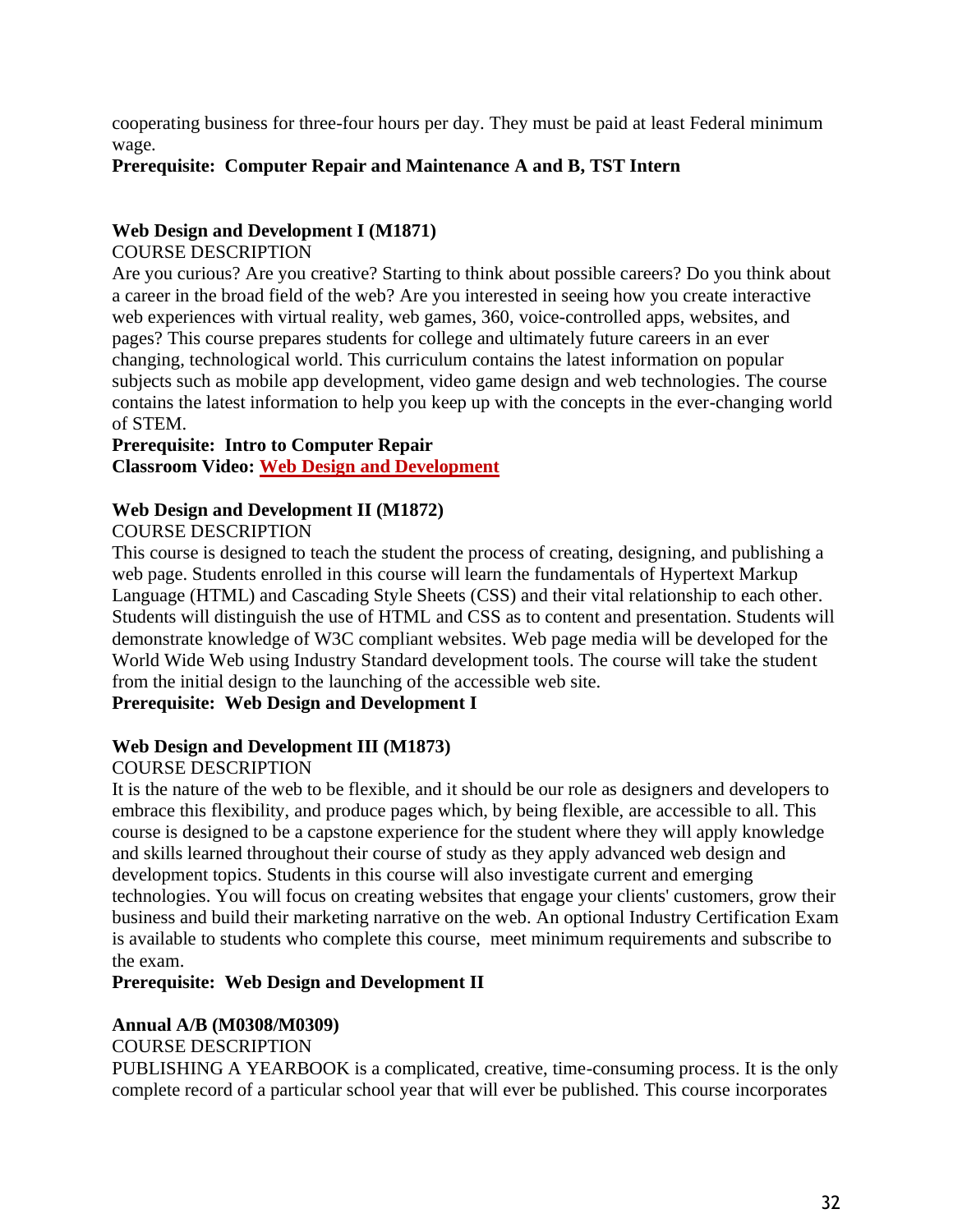practical approaches to yearbook journalism. Students are responsible for publishing the school yearbook. As a student you will be asked to: be prepared, participate to the best of your ability and take responsibility for your learning

### **Prerequisite: Instructor Approval**

### **Computer Science A/B (M0762/M0763)**

### COURSE DESCRIPTION

Have you ever thought of being a hacker for the CIA? This course is designed to offer an introduction to computer science. Students will learn the basics of computer programming along with the basics of computer science. The material emphasizes computational thinking and helps develop the ability to solve complex problems. We cover the basic building blocks of programming along with other central elements of computer science. You will gain a foundation in the tools used in computer science and be prepared for further study in computer science. The course will consist of video lectures, daily programming exercises, longer coding assignments, regular quizzes, projects, and exams. This is a yearlong course.

Language: Python

**Prerequisite: Algebra I preferred.**

### **Career Readiness Skills (M1875)**

COURSE DESCRIPTION

This course is designed to teach the student the values and behaviors of work ethic that are prerequisites for success in any field, any job, and every industry. It helps to build valuable customer service, problem-solving, time management and communication skills. These skills are important for any career you may choose later in life.

**Prerequisite: For Juniors and Seniors**

### <span id="page-32-0"></span>**MATH**

### **Integrated Algebra 1A/1B (M0772/M0773)**

COURSE DESCRIPTION

Integrated I (Algebra 1) aims to deepen and extend student understanding built in previous courses by focusing on developing fluency with solving linear equations, inequalities, and systems. These skills are extended to solving simple exponential equations, exploring linear and exponential functions graphically, numerically, symbolically, and as sequences, and by using regression techniques to analyze the fit of models to distributions of data.

On a daily basis, students in Core Connections Integrated I use problem-solving strategies, questioning, investigating, analyzing critically, gathering and constructing evidence, and communicating rigorous arguments justifying their thinking. Students learn in collaboration with others while sharing information, expertise, and ideas.

The course is well balanced among procedural fluency (algorithms and basic skills), deep conceptual understanding, strategic competence (problem solving), and adaptive reasoning (extension and application). The lessons in the course meet all of the content standards, of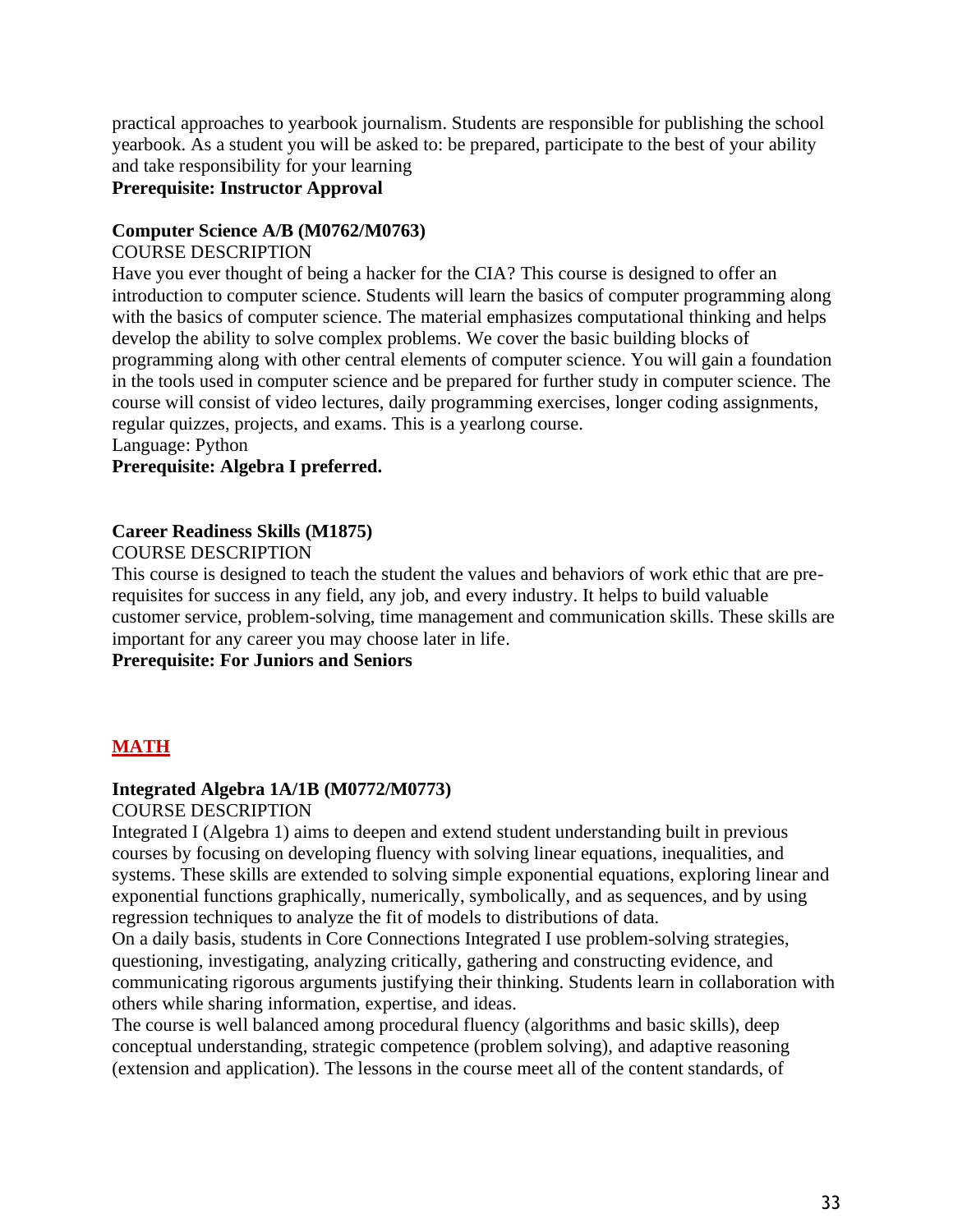Appendix A of the Common Core State Standards for Mathematics. The course embeds the CCSS Standards for Mathematical Practice as an integral part of the lessons in the course. **Prerequisite: None**

### **Integrated Geometry A/B (M0776/M0777)**

### COURSE DESCRIPTION

This course is designed to teach basic geometry concepts and the properties of lines, triangles, quadrilaterals, and circles, and to introduce students to the process of logical thinking by proving theorems.

### **Prerequisite: Integrated Algebra A and B**

### **Honors Integraded Geometry A/B (M0778/M0779)** COURSE DESCRIPTION

This course is designed for incoming freshmen to teach basic geometry concepts and the properties of lines, triangles, quadrilaterals, and circles, and to introduce students to the process of logical thinking by proving theorems. Content will be covered at a fast pace. **Prerequisite: Teacher placement.**

### **Integrated Algebra 2A/2B (M0780/M0781)**

COURSE DESCRIPTION

Integrated 3(Algebra 2) aims to deepen and extend student understanding built in previous courses by focusing on functions and their inverses, statisitics, logarithms, trigonometry, polynomials and rational expressions. This is a great course if you are college bound. **Prerequisite: Students who have earned at least a C or better in Integrated 1- Algebra 1**  *and* **Integrated 2 – Geometry**

### **Seminar**

### COURSE DESCRIPTION

An elective course designed to support and complement Integrated Algebra 1 and/or Integrated Geometry by working through daily homework (Practice) assignments as guided practice. Designed for students who are motivated to learn but struggle (or are not confident) in mathematics. Pass/Fail course, graded only on student participation in class **Prerequisite: Students are placed in Seminar by teacher recommendation only. Based on the teacher's observations of a student's struggle learning and results of test scores.**

### **Business Math A/B (M0707/M0708)**

COURSE DESCRIPTION

**Part A** is designed to help students understand how their personal finances work. It will cover income, checking/savings accounts, credit cards, loans, transportation and housing cost and insurance.

**Prerequisite: This class is for Seniors only.**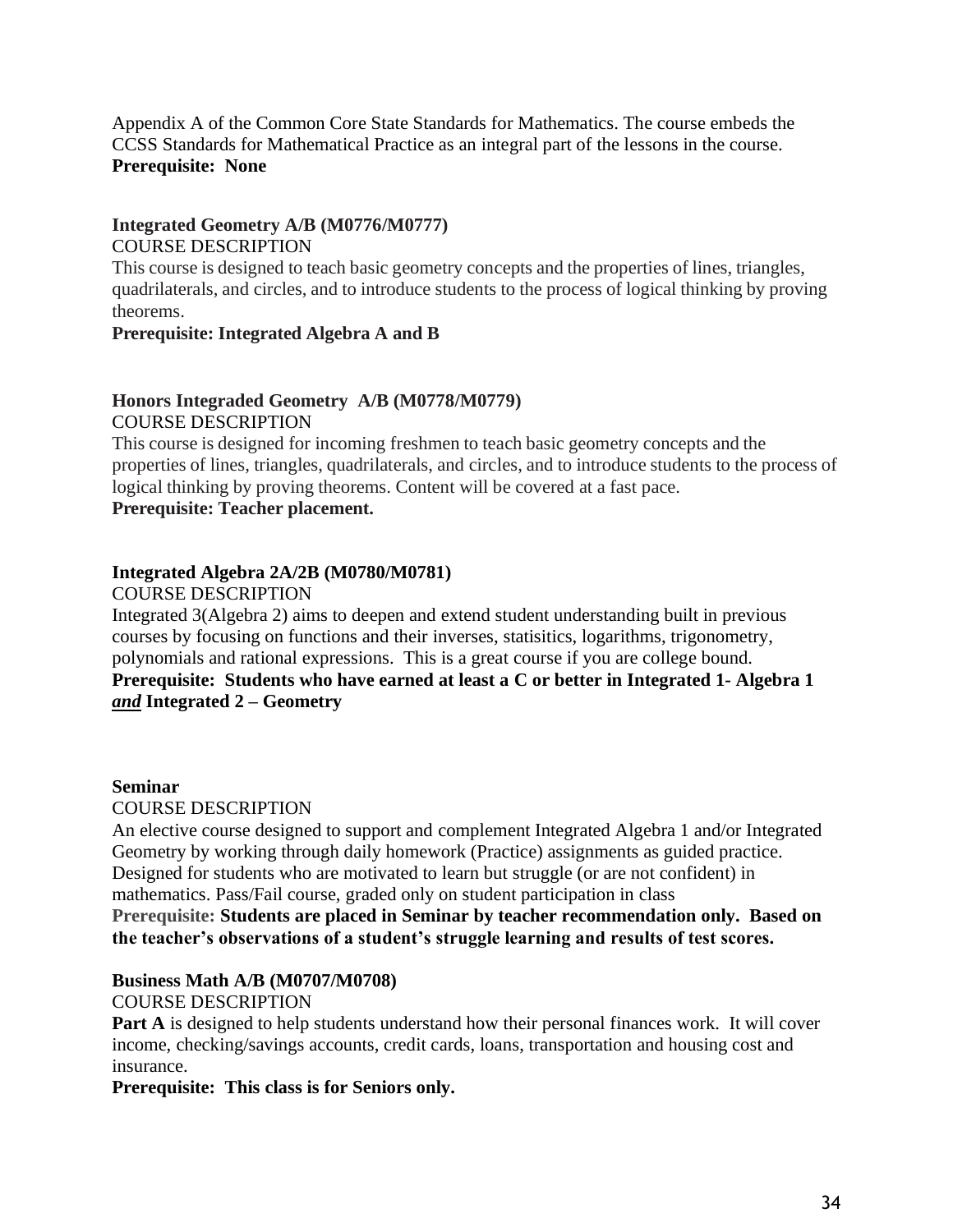**Part B** is designed to introduce students to the business world. It will cover recordkeeping, personnel, production, purchasing, marketing, distribution, services, and basic accounting. **Prerequisite: This class is for Seniors only.**

# **Applied Mathmatics 1A/1B(M0722/M0723)**

### COURSE DESCRIPTION

The overall course includes carrying out arithmetic operation with calculators, solving problems, using algebraic formulas, estimating answers, drawing and reading graphs, developing measurements skills, statistics, and geometry. This course is a hands-on approach and is for those who are planning on vocational-technical careers.

### **Prerequisite: This class is for Seniors only**

### **Pre-Calculus A (College Algebra) (M0753)**

### COURSE DESCRIPTION

The course includes a review and more in-depth work with topics studied in Algebra II, including polynomials, logarithms, exponential functions, quadratic equations, lines, functions, complex numbers, systems of equations, and rational functions. This class may be taken as a dual credit class for juniors and seniors (3 credits) from the college of Northwest Nazarene University.

### **Prerequisite: For Juniors and Seniors that have passed Algebra II (C- or better) Required Materials: Calculator TI-30 XIIS or equivalent. Some tests you will not be able to use a Casio or a Sharp calculator.**

**Additional Information: NNU may impose additional requirements. (**example: You must get a C- to receive university credit.)

### **Pre-Calculus B (Trigonometry) (M0754)**

### COURSE DESCRIPTION

Students will be introduced to the Unit Circle, angles, right triangle trigonometry, trig functions of any angle of a triangle, graphs of trig functions, verifying equations with trig functions, and polar coordinates.

This class may be taken as a dual credit class for juniors and seniors (3 credits) from the college of Northwest Nazarene University.

### **Prerequisite: For Juniors and Seniors that have passed Pre-Calculus Part A (C- or better) Required Materials: Calculator TI-30 XIIS or equivalent. Some tests you will not be able to use a Casio or a Sharp calculator.**

**Additional Information: NNU may impose additional requirements. (**example: You must get a C- to receive university credit.)

### **Introduction to Calculus A (M1755) / B (M1756)**

### COURSE DESCRIPTION

The course includes a review of topics studied in Pre-calculus. In addition, the students will study limits, derivatives and integrals and their applications to a variety of functions. These functions include polynomials, trigonometric, logarithmic, exponential, and other transcendental functions. Topics studied also include techniques of integration.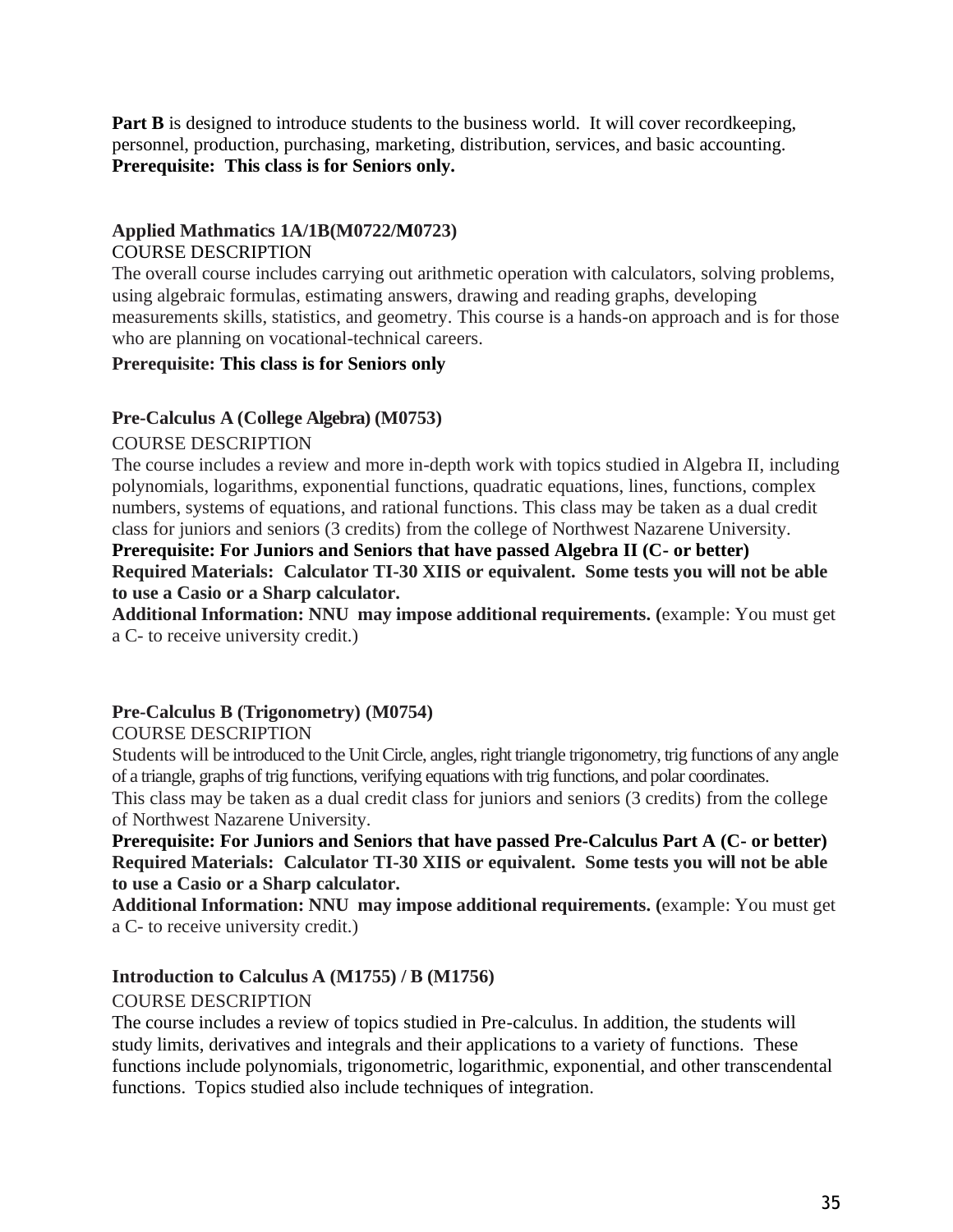This is a yearlong course not for dual credit. We take our time and study techniques in depth so when you do take calculus in college you will be prepared with the basics of calculus.

**Prerequisite: Pre-calculus Parts A and B (C- or better)**

### <span id="page-35-0"></span>**MUSIC DEPARTMENT**

### **Chamber Orchestra A/B (M0378/M0379)**

### COURSE DESCRIPTION

Are you looking for a chance to push yourself on your string instrument? Would you like the opportunity to perform at even more concerts and community events? Then it's time to audition and continue to push your skills to the limits. Chamber is available to all  $9-12<sup>th</sup>$  graders.

### **Prerequisite: Audition and Instructor Approval**

### **Required Materials/Costs: Instructor Approved Outfit, Instrument (school instruments limited availability)**

### **Concert Orchestra A/B (M0395/M0397)**

### COURSE DESCRIPTION

Do you love playing your string instrument? Are you looking forward to playing even more awesome orchestral music? Do you want to have the opportunity to attend clinics, festivals, and Disneyland?! Let's continue to make beautiful music and share our talents with our families and friends. Concert orchestra is available to all  $11<sup>th</sup>$  and  $12<sup>th</sup>$  grade students.

### **Prerequisite: Plays the violin, viola, cello, or string bass**

### **Required Materials/Costs: Instructor Approved Outfit, Instrument (school instruments limited availability)**

### **Sinfonia Orchestra A/B (M0369/M0370)**

### COURSE DESCRIPTION

Do you love playing your string instrument? Are you looking forward to playing even more awesome orchestral music? Do you want to have the opportunity to attend clinics, festivals, and Disneyland?! Let's continue to make beautiful music and share our talents with our families and friends. Sinfonia orchestra is available to all  $9<sup>th</sup>$  and  $10<sup>th</sup>$  grade students.

### **Prerequisite: Plays the violin, viola, cello, or string bass**

### **Required Materials/Costs: Instructor Approved Outfit, Instrument (school instruments limited availability)**

### **Marching Band (M0337)**

### COURSE DESCRIPTION

An instrumental music course of brass, woodwind and percussion instruments where we put on an outdoor field show for football games and travel to regional marching band competitions. To participate in color guard, sign up for Marching Band. 1st semester only.

### **Prerequisite: any Jr. High or High School band class or teacher permission**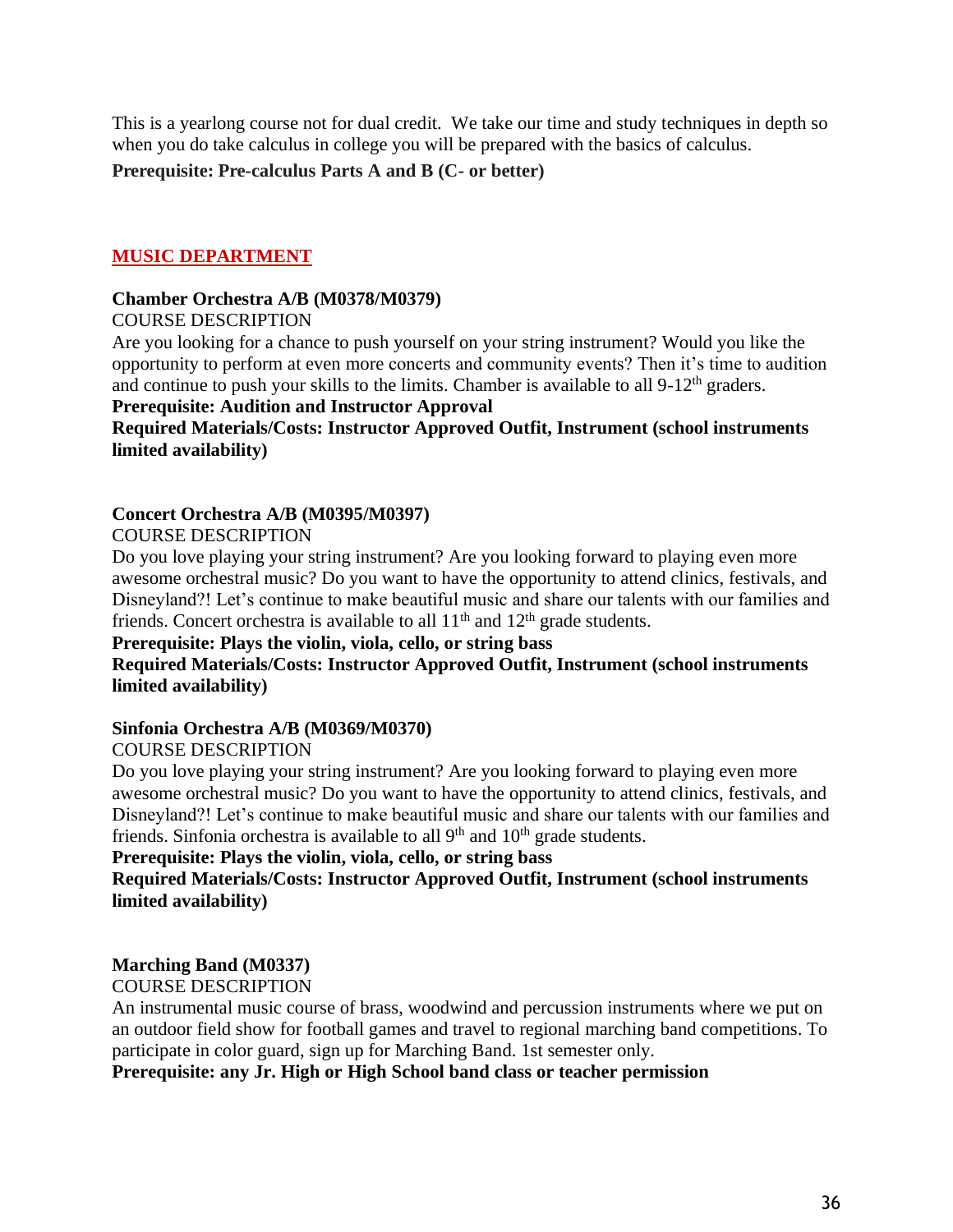### **Symphonic Band (M0320)**

COURSE DESCRIPTION

An instrumental music course of brass, woodwind and percussion instruments where we play band music, put on concerts, and play pep band for basketball. 2nd semester only. **Prerequisite: any Jr. High or High School band class or teacher permission**

### **Jazz Band (M0324)**

COURSE DESCRIPTION An instrumental music course where we play jazz music. Zero hour. **Co-requisite: Marching band, Symphonic band and audition**

### **Beginning Guitar (M0390)**

COURSE DESCRIPTION If you've never played the guitar before and want to, this is the course for you. We play east one note melodies and three and four chord popular songs. **Prerequisite: none**

### **Intermediate Guitar (M0391)**

COURSE DESCRIPTION Power chords, barre chords and more complex guitar playing. **Prerequisite: Beginning guitar or audition**

### **Advanced Guitar (M0392)**

COURSE DESCRIPTION Students that have a good understanding of basic and intermediate guitar skills can put those skills together with other students in an ensemble or solo format in advanced guitar. **Prerequisite: Intermediate guitar, or audition**

### **History of Modern Music (M0305)**

COURSE DESCRIPTION Survey of 20th and 21st century popular music including jazz, rock and others. There will be no performing in this class. **Prerequisite: none**

### **Music Technology (M2341)**

COURSE DESCRIPTION Creating music via electronic media. Electronic music, music notation softwares, audio recording and editing, podcasting. **Prerequisite: none**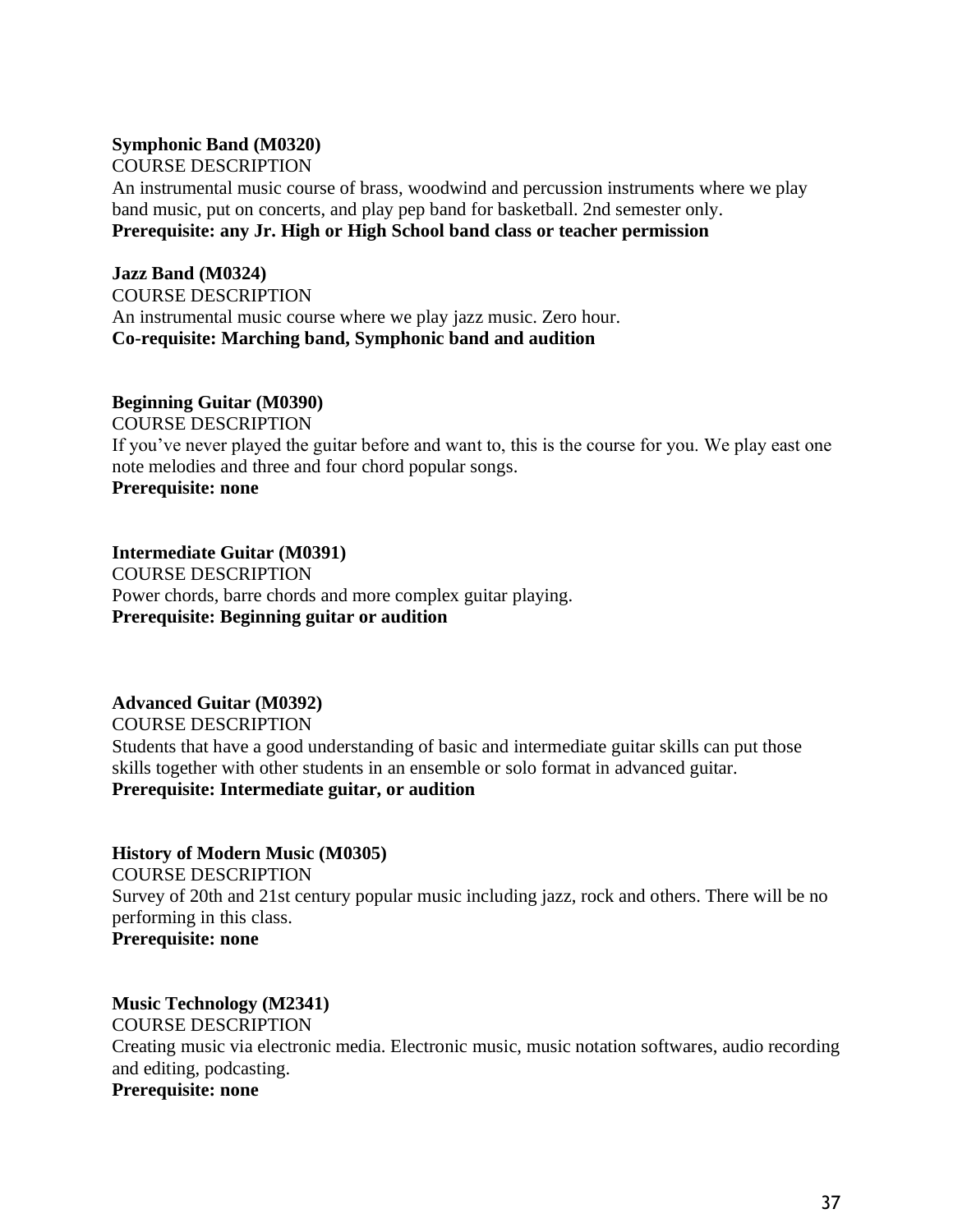### **Serenity Sounds (M0394/M0396)**

### COURSE DESCRIPTION

This is the beginning girl's choir (treble choir) at Minico and is a year long class. If you have sung in a choir or played an instrument before or if you are brand new to music this is the place to come! You will be given the chance to learn how to read music, sing in parts, strengthen your voice and perform. The only requirement is that you are willing to try. There are 4-5 evening performances during the year. Being in choir does not conflict with other sports, clubs, or activities. Students from every sport and activity are involved in choir.

### **Prerequisite: None**

**Required Materials/Costs: The performance dress is approximately \$70. This dress is used for both years of Serenity Sounds, the Orchestra, and Reflections. Everyone is required to buy an activity card. We will have a fundraiser to help pay for the fees.**

### **Minico Men's Choir (M0291/M0292)**

### COURSE DESCRIPTION

This is the beginning men's choir (tenor/bass choir) at Minico and is a year long class. Whether you have sung in a choir or played an instrument before or if you are brand new to music this is the place to come! You will be given the chance to learn how to read music, sing in parts, strengthen your voice and perform. The only requirement is that you are willing to try. There are 4-5 evening performances during the year. Being in choir does not conflict with other sports, clubs, or activities. Students from every sport and activity are involved in choir.

### **Prerequisite: None**

### **Required Materials/Costs: The Men's Choir performance outfit is rented to you for \$25. Everyone is required to buy an activity card. We will have a fundraiser to help pay for these fees.**

### **Spartan Singers (M0335/ M0336)**

### COURSE DESCRIPTION

This is the Junior/Senior choir for Minico High School and is a year long class. Students in this choir have sung in choir before or have played an instrument and already know how to read music. In this choir you will learn how to read music even better. The pace of rehearsal in this choir is much faster than the beginning choirs in order to perform a higher level of music. Spartan Singers travels outside of Idaho on a choir tour with Reflections every other year. **Prerequisite: Serenity Sounds or Men's Choir or by permission from the instructor. Required Materials/Costs: There is a \$25 robe rental fee.** 

### **Reflections (M0334)**

### COURSE DESCRIPTION

This choir is available by audition to those that are in another choir, band, or orchestra. Auditions are held during the last week of school the previous year. Singers in this choir are taught to perform in a small ensemble and how to sing independently. By far, they perform the highest level of songs at Minico High School. This group attends and performs at many different events during the year including, Reflections Retreat, ISU Choral Invitational, Large Group Festival, Minico assemblies, community events during November/December, and all of the home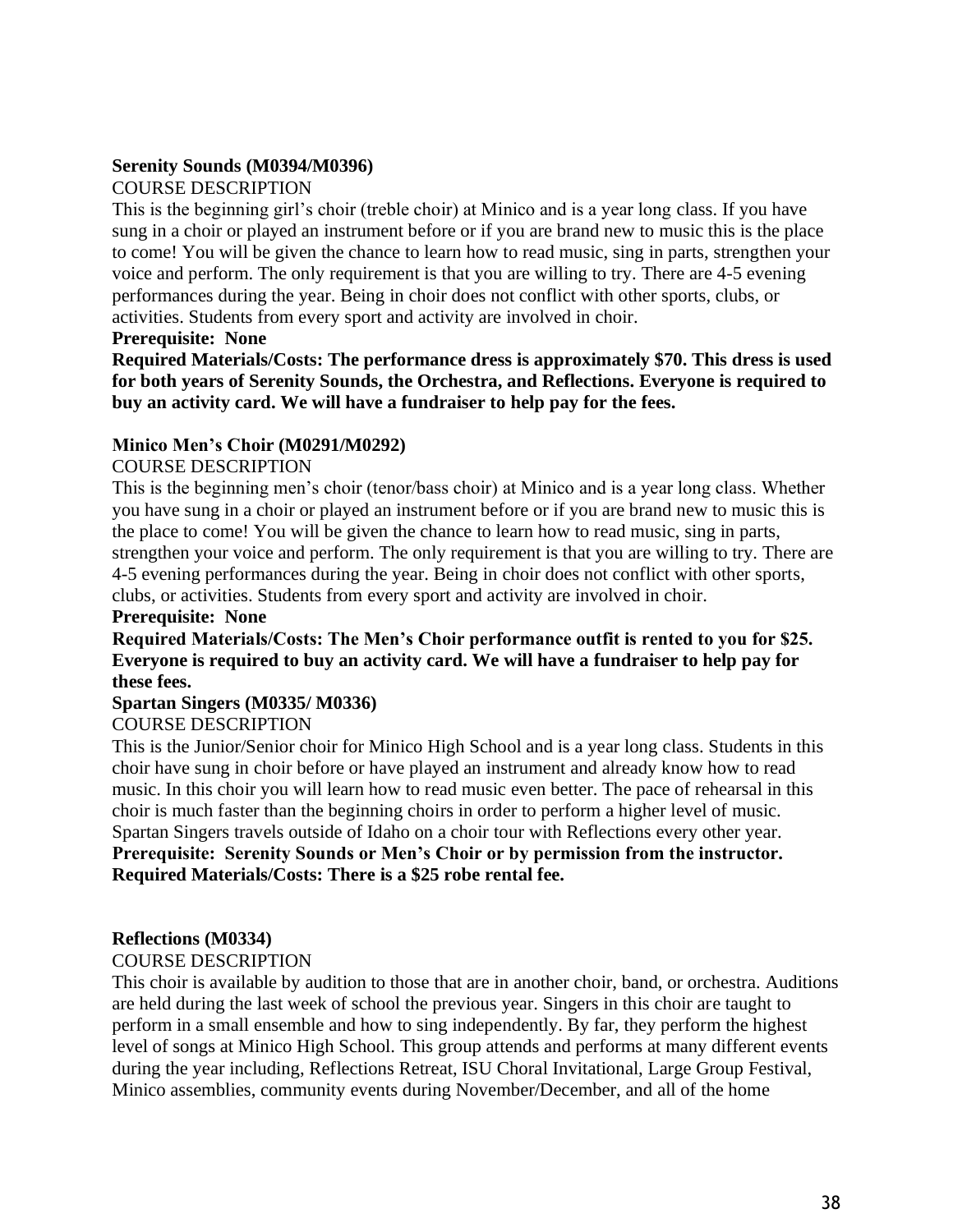concerts. Students are expected to have good grades in all of their other classes. Rehearsals are held from 6:45-8:00am and students are responsible for obtaining their own transportation to these rehearsals.

### **Prerequisite: By Audition, must also be enrolled in another music ensemble at Minico. Required Materials/Costs: \$50-200 (Folder, Jacket, and Performance Attire)**

### **Honors Music Theory (M5932)**

### COURSE DESCRIPTION

This is an honors level class to study how music works. You must have a knowledge of note values and be able to identify the letter names of the notes. We will study how notes and rhythm are put together to make music. We will study scales and chords. We will learn how to arrange music and do some basic composing of music. This is a great class for anyone who wants to take the next step in music or is preparing to do music on the college level.

### **Prerequisite: Music Reading Skills (note values and letter names) Required Materials/Costs: None**

### **Stage Technology(M0333)**

### COURSE DESCRIPTION

This class teaches how to use the sound and lighting equipment in the auditorium. It is a "hands on" class. You will learn by actually using the equipment. Students will be taught how to run this equipment for events in the auditorium and then they will run these events during the school day and during the evening. Students will also help to build the set for the school musical. You do not need any prior knowledge to take this class. You just need a willingness to work and learn. **Prerequisite: Permission of Instructor**

**Required Materials/Costs: None**

### **Advanced Stage Technology (M0331)**

### COURSE DESCRIPTION

This class is for those that have already taken Stage Technology. Students will be taught advanced techniques of how to use the light and sound boards. They will also have the chance to explore deeper into the parts of stage tech that they are interested in. Students will run events in the auditorium and also will be the sound and lighting technicians for the musical.

### **Prerequisite: Stage Technology**

**Required Materials/Costs: None**

### <span id="page-38-0"></span>**PHYSICAL EDUCATION**

### **Aerobics (M0116)**

### COURSE DESCRIPTION

Want a class that allows you to work out and play games at the same time. This is the course for you. Aerobics consists of a variety of exercises such as Pilates/yoga, ab workouts, Just dance workouts, and cardiovascular games. This class can be counted as a PE credit and also counts as your elective credit.

**Prerequisite: None**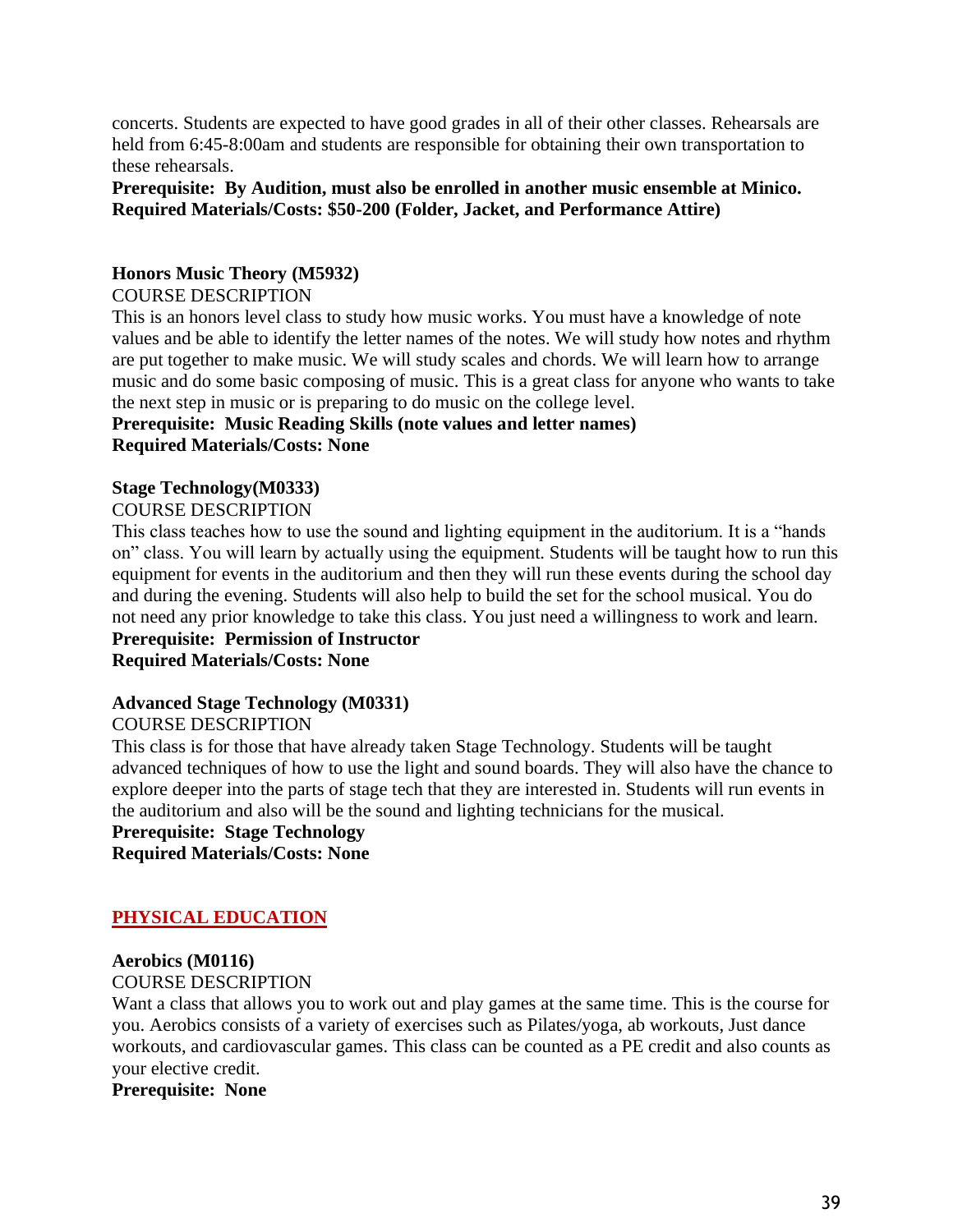### **Boys PE (M0115)**

### COURSE DESCRIPTION

The class will consist of students being physically active and raising their cardiovascular endurance while developing motor skills, flexibility, strength, agility, coordination, and teamwork. Students will participate in a variety of traditional and nontraditional activities and sports. This class can be taken to fulfill the P.E. requirement for graduation or as an elective Open to Students grades 9-11.

### **Prerequisite: NONE**

### **Required Materials/Costs: Appropriate activity attire/ \$20 Bowling Fee**

### **Girls PE (M0114)**

### COURSE DESCRIPTION

The class will consist of students being physically active and raising their cardiovascular endurance while learning skills, flexibility, strength, agility, coordination, and teamwork. Students will participate in a variety of traditional and nontraditional activities and sports. This class can be taken to fulfill the P.E. requirement for graduation or as an elective Open to Students grades 9-11.

### **Prerequisite: NONE**

### **Required Materials/Costs: Appropriate activity attire/ \$20 Bowling Fee**

### **Fit for Life (M0110)**

### COURSE DESCRIPTION

Are you wanting to take control of your body? Do you want to look and feel even better? Well in this class, knowledge is power. This P.E. class is designed for students like you who want to learn to take charge of their body (and mind) so that you can reach your full potential. No dieting or other fads, but understanding and learning life style changes that will help you to become your healthiest self. We will be focusing on strength, endurance, flexibility, muscle mass, percentage of body fat, body mass index, and nutrition. Activities in this class will focus on exercise and an in-depth study of the relationship of nutrition, fitness, and healthy habits that make the whole person. Students will develop critical thinking ability and broad perspectives in nutrition, food chemistry, metabolism and public health nutrition. Students will also explore career opportunities in the areas of nutrition and fitness. Students will be expected to dress appropriately and participate in all activities each day. This is a 1 semester class for 1 credit. **Prerequisite: Commitment to a fitness goal.**

### **Life Sports (M0107)**

### COURSE DESCRIPTION

The class is an elective and will consist of participation in different sports and activities that can be participated in for a lifetime, such as Bowling, Fly Fishing, Golf, and Tennis. The class is open to **SENIORS ONLY**. There is a fee of \$65 to cover the cost of materials and equipment. **Prerequisite: Seniors only**

**Required Materials/Costs:** \$65 for materials**.** Proper exercise attire.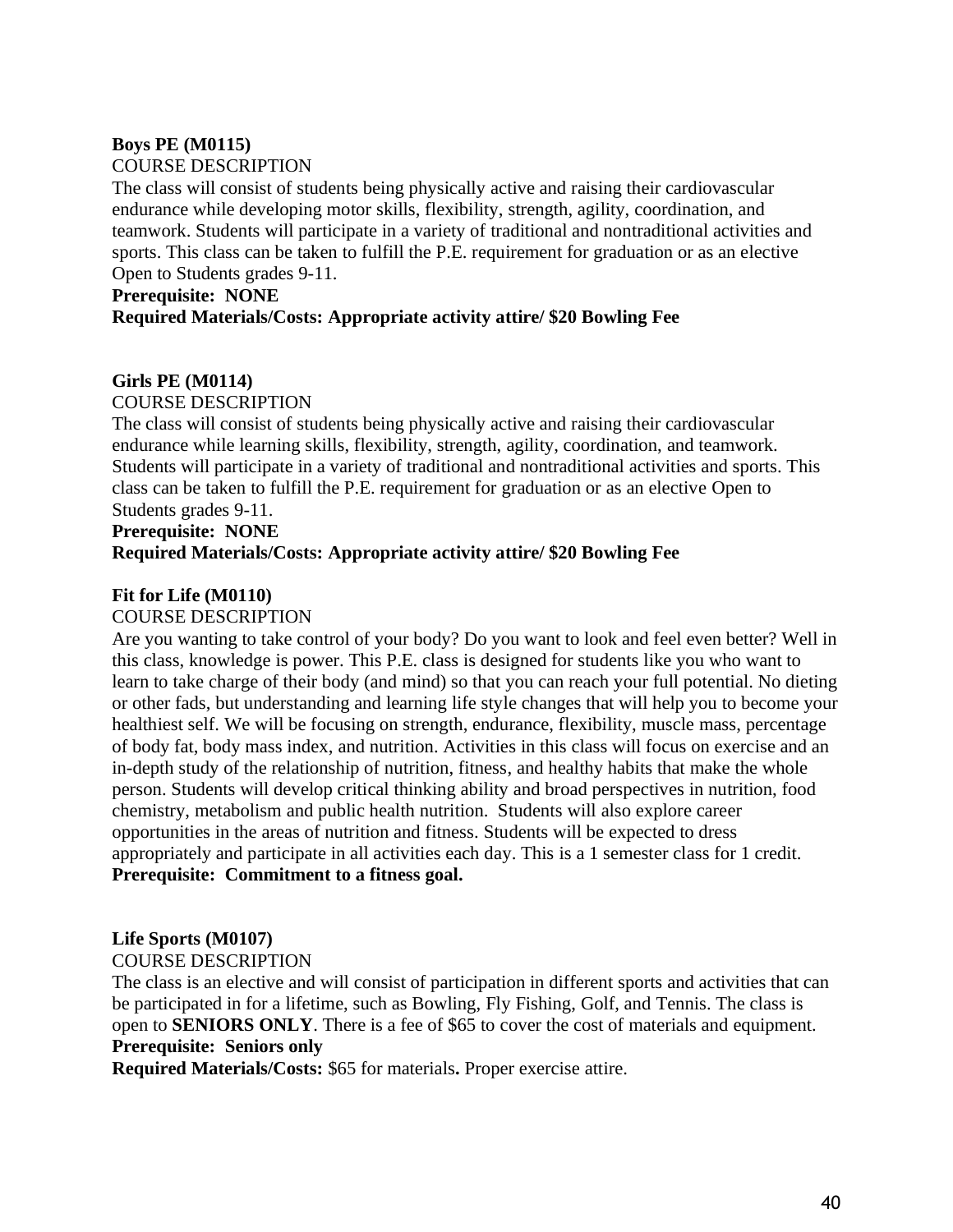# **Team Sports (M0119)**

### COURSE DESCRIPTION

The class will consist of learning the rules of, and playing various sports in a team setting such as Floor Hockey, Volleyball, Softball, Flag Football, and Lacrosse. This class fulfills the PE graduation requirement or can be used as an elective.

### Open to grades 9-12.

### **Prerequisite: none**

**Required Materials/Costs:** Proper exercise attire.

### **Outdoor Recreation (M0120)**

### COURSE DESCRIPTION

This is a new elective class that will focus on different aspects of recreation in the outdoors such as archery, fly fishing, Dutch oven cooking, and camping basics, as well as orienteering. Outdoor survival skills will also be covered. The class will be open to **SENIORS ONLY**, and there is a fee for the class.

### **Prerequisite: Seniors only**

**Required Materials/Costs:** \$65 fee for materials

### **Girls Weights and Conditioning (M0129G)**

### COURSE DESCRIPTION

This class is specifically designed to help women shed excess weight while building muscle and endurance. This class includes circuit training, cardio exercise, body weight exercises, and core training.

### **Prerequisite: None**

# **Required Materials/Costs: Physical/Questionnaire Intro Weights/Conditioning (M0117)**

### COURSE DESCRIPTION

This course is a coed PE class that focuses on the fundamentals of weight lifting and different kinds of conditioning exercises. Intro Weights/Conditioning also focuses on safety and proper weight room etiquette. This class should only be taken by students who are new to weight lifting and who also haven't taken a weights class at Minico. This course will prepare the student for a more advanced class later on if they choose. Activities that will be used during the duration of this class will include: Plyometrics (conditioning through jumping), speed drills (speed ladders, sprints), aerobic exercise (running longer distances), muscular endurance (lifts with light weight and multiple reps) and muscular strength (lifts with low reps and heavy weight). **Pre-requisite: A physical and or interim-questionnaire** 

# **Advanced Weights A/ B (M0132/M0133)**

### COURSE DESCRIPTION

This course is a coed PE class that focuses on more intense and advanced weight training and conditioning. Advanced Weights should be taken by upper classmen that are serious about getting stronger and being in better shape. During the duration of this class a student will be expected to push themselves through various running, lifting, jumping and other strenuous workouts.

**Pre-requisite: Must have taken Intro Weights/Conditioning and must have a physical or interim-questionnaire on file.**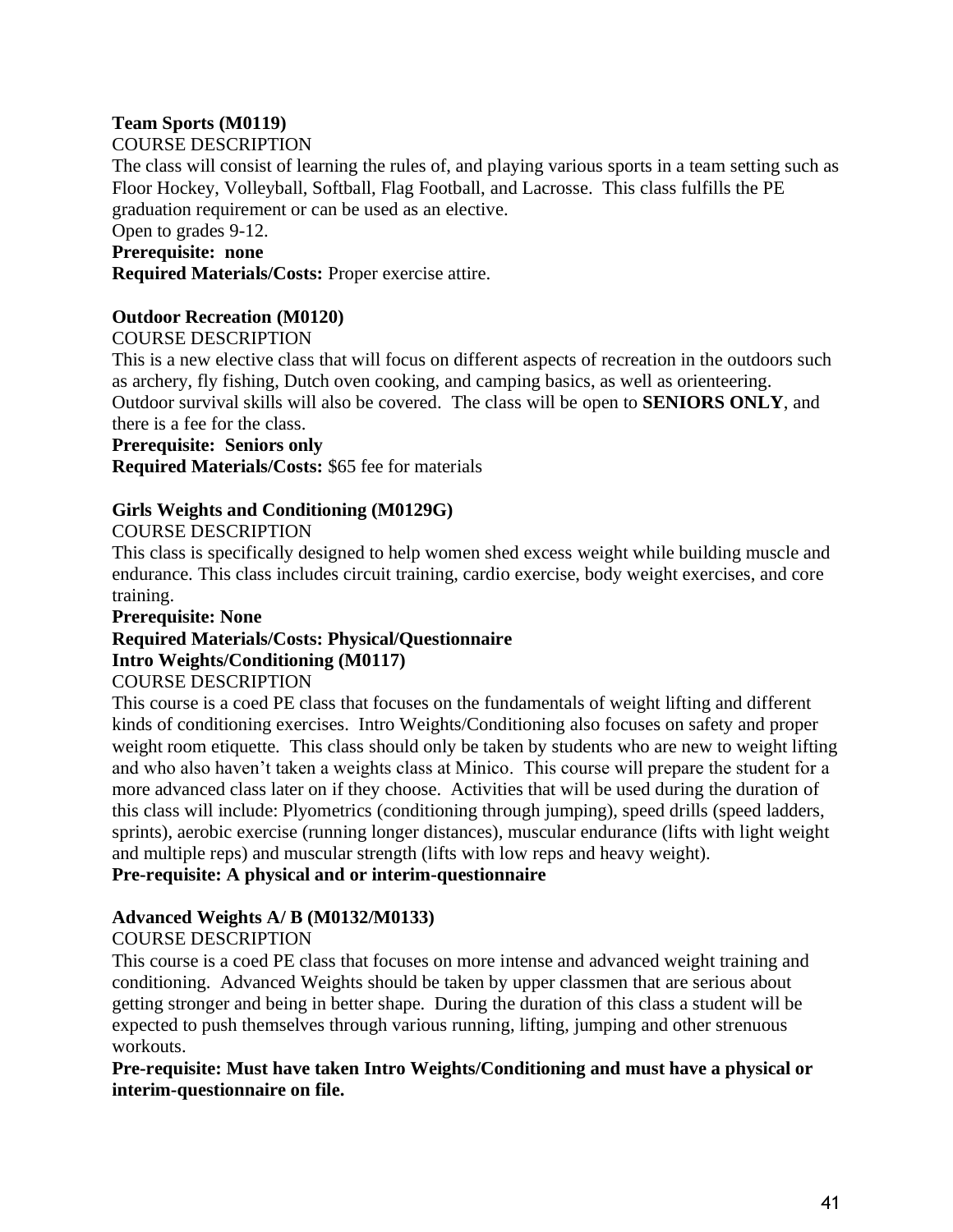### **Coaching/Sports Performance (M0104)**

### COURSE DESCRIPTION

This course should be offered to any students  $10-12<sup>th</sup>$  grade. This course will cover the importance of: Amateur kinesiology, motivational processes, ethics in sports and exercise, psychology of athletic injury, different coaching philosophies, sports in American culture and stress in sports and exercise. Coaching/Sports Psychology is a great opportunity for students who are interested in team/individual sports, coaching and examining basic athletic training. **Pre-requisite: Must have completed 9th grade.** 

### <span id="page-41-0"></span>**SCIENCE**

### **Astronomy A/B (MO651/M0652) Astronomy A/B Dual Credit (MO651DC/M0652DC)** COURSE DESCRIPTION

Astronomy is the study of the universe. Topics for Astronomy include: the night sky, constellations, moon phases, eclipses, seasons, classical astronomy, light & telescopes, the sun, types of stars, star life cycles, cosmology, galaxies, star formation, the solar system, the planets, the moon, comets, meteoroids & asteroids, the search for life in the universe, space exploration, dark matter & dark energy.

These classes may be taken out of sequence. However, you MUST take both  $A \& B$  sections *within the same year* to receive Dual Credit through CSI. Dual credit students are in the same class as non-dual credit students. They simply complete a few extra assignments to earn the college credits. See the instructor for details.

\*Students will have the opportunity to attend a 'star party' and look at objects in the night sky using a telescope AND to attend shows at the planetarium in Twin Falls during both semesters. They are also required to make observations of the night sky on their own during both semesters.

### **Prerequisite: Must be in grades 10-11-12 and have passed Physical Science A & B Biology A/B (M0620/M0621)**

### COURSE DESCRIPTION

**Biology A** will focus on Biology as a Science, Ecology, Biomes, and Ecosystems, Chemistry in Biology, Cell Structure, Function, Energy, and Reproduction, and Genetics. This is a laboratory investigation based class.

**Biology B** will focus on the History and Evolution of Life, Classification of Life, Bacteria and Viruses, Protists, Fungi, and Plants, Introduction to Animals, and Animal Behavior and Diversity. This is a laboratory investigation based class.

### **Prerequisite: none**

### **Chemistry A/B (M0630/M0631)**

### COURSE DESCRIPTION

Chemistry is the study of the structure and composition of matter that makes up living things and their environment. This class cover topics such as matter, chemical reactions, solutions, and nuclear chemistry. It is an inquiry- based course that examines matter and the changes it undergoes. This course includes the application and exploration of these principles and techniques in the laboratory. This class is a class requiring some out of school readings and videos. This class is designed for those considering careers in engineering, science, health care and some areas of agriculture.

**Prerequisite Physical science A and B as well as Biology A and B**.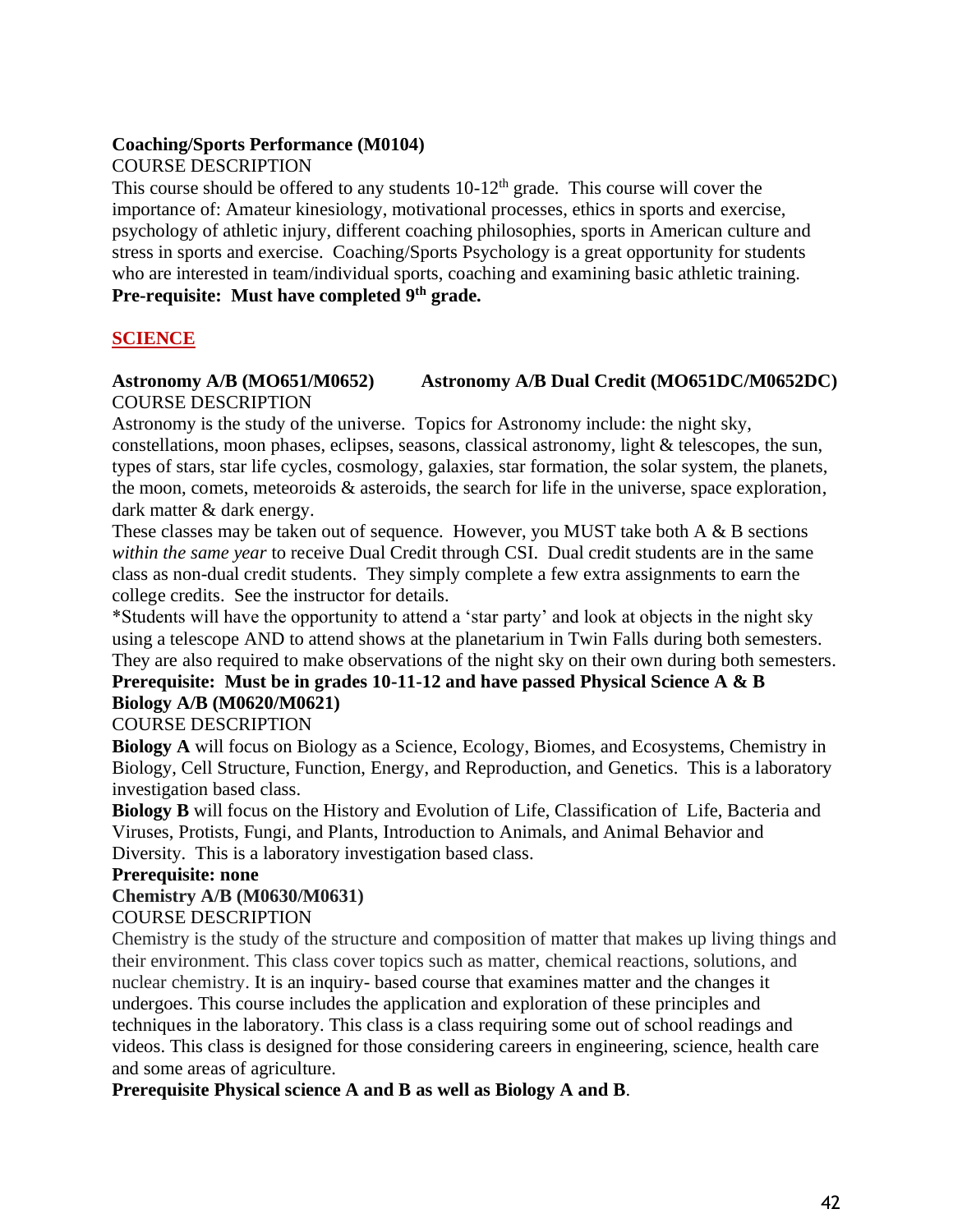### **Earth Science A/B (M0646/M0647) Earth Science A/B Dual Credit (M0646DC/M0647DC)** COURSE DESCRIPTION

**Earth Science A** will focus on the Principle of Uniformitarianism, Plate Tectonics, the Earth's minerals, the Rock Cycle, Volcanism, Weathering and Erosion, and Soil Formation and Testing. This is a laboratory investigation-based class.

**Earth Science B** will focus on Historical Geology and Fossils, Earthquakes, the Earth's Interior and Mountain Building, The Earth's Water, Glaciers, Landslides, and Deserts. This is a laboratory investigation-based class.

These classes may be taken out of sequence if you are taking them for high school credit only. You must take both the A & B sections in the same school year to receive Dual Credit from NNU. Dual Credit students and non-dual credit students are in the same class and expected to do the same assignments.

**Prerequisite: Must be in grades 10-11-12 and have passed Physical Science A & B**

### **Forensic Science A (M0655)**

### COURSE DESCRIPTION

This course surveys key topics in forensic science, including the application of the scientific process to forensic analysis, procedures and principles of crime scene investigation, physical and trace evidence, and the law and courtroom procedures from the perspective of the forensic scientist. This course is a study of investigative processes used by crime scene investigators, forensic pathologists, and medical examiners. Through live and online lessons, virtual and hands-on labs, and analysis of crime scenarios, students learn about observational skills, evidence collection, hair and textiles, fingerprinting practices, DNA fingerprinting, and blood splatter analysis. Forensic Science courses can be taken out of sequence,

### **Prerequisite: Must have passed Biology A & B Forensic Science B (M0656)** COURSE DESCRIPTION

This course continues the study of investigative processes by those involved with solving crimes. Using live and online lessons, virtual and hands-on labs, and analysis of case studies we will explore the role of toxicology, handwriting analysis, death, soil examination, forensic

anthropology, glass evidence, cast and tool marks, as well as ballistics in modern forensic science.

**Prerequisite: Must have passed Biology A & B**

### **Human Anatomy and Physiology A/B (M0628/M0629)**

### COURSE DESCRIPTION

Do you ever marvel at how the human body functions? Are you fascinated by the miracles our bodies perform daily, or the vast magnitude and complexity of the brain? Do you ponder why we react to certain situations in particular physiological ways, or maybe you just desire to understand and appreciate your body more. Human Anatomy and Physiology is a course designed to investigate, discover, and dissect the structure and functions of the human body. This course is perfect for students who want to dive into each organizational layer of the human body; working our way up from the chemical level to the organism as a whole. This course is also ideal for students who are interested in or looking to pursue a career in any medical field. This curriculum supports the latest information on the ever- changing field of medical science, and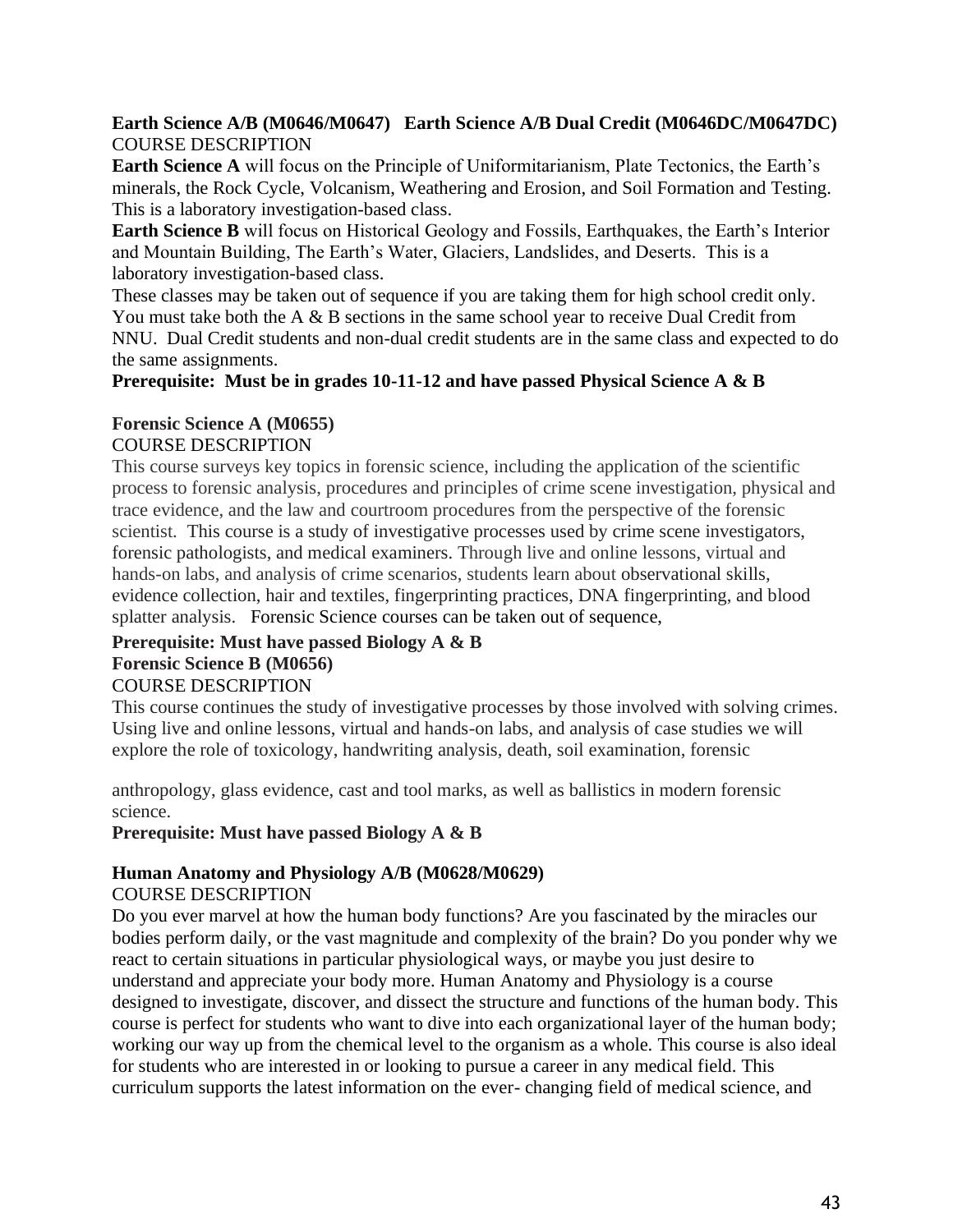will ensure the process of critical thinking about the many topics which are encompassed in the dynamic field of Anatomy and Physiology. Let us learn about who we are, on the inside and out! **Prerequisite: Physical Science and Biology; two years of mandatory science classes. Required Materials/Costs: N/A**

### **Physical Science A/B (MO615/M0616)**

### COURSE DESCRIPTION

These courses are required for graduation. Physical Science is an investigative course describing the physical and chemical world. One semester will cover topics related to physics and one semester will cover topics related to chemistry. Topics include: the states of matter, the periodic table, atomic structure of the elements & the relationship between atomic structure and chemical activity & properties, motion & forces, work & energy, waves, light & sound, electricity, and magnetism.

### **Prerequisites: none**

### <span id="page-43-0"></span>**SOCIAL STUDIES**

### **American Government 12A/12B (M0525/M0526)**

### COURSE DESCRIPTION

American Government is a two-term course for  $12<sup>th</sup>$  graders and is the study of structures, processes, and issues of national, state, and local government. It also familiarizes students with legal issues facing citizens in everyday life. The course emphasizes the responsibilities and rights of citizens. The origins and structures of government are the focus of the term. Political behavior, the courts and practical law are the emphasis of the second term. The requirement for Senior students to pass the Idaho State Civics exam is addressed in this course.

# **Prerequisite: None**

**Required Materials/Costs: None**

### **Honors American Government 12A/12B (M0528/M0529)** COURSE DESCRIPTION

This 12<sup>th</sup> grade course offers a challenging, in-depth survey that will require more reading and critical thinking than the general class. Position papers and participation in class discussions is required for course completion. Dual credit is available from CSI. Students may also earn 3 college credits from CSI, (dual credit) as well as meet the state standards for graduation. The requirement for Senior students to pass the Idaho State Civics exam is addressed in this course.

### **Prerequisite: US History-with a grade of B or higher .**

### **U.S. History 9A/9B (M0507/M0508)**

COURSE DESCRIPTION

**PartA** This required course for 9th graders deals with beginning American History from the time of Christopher Columbus to 1877, or Post Civil War period.Ahistory project is required.

### **Prerequisite: None**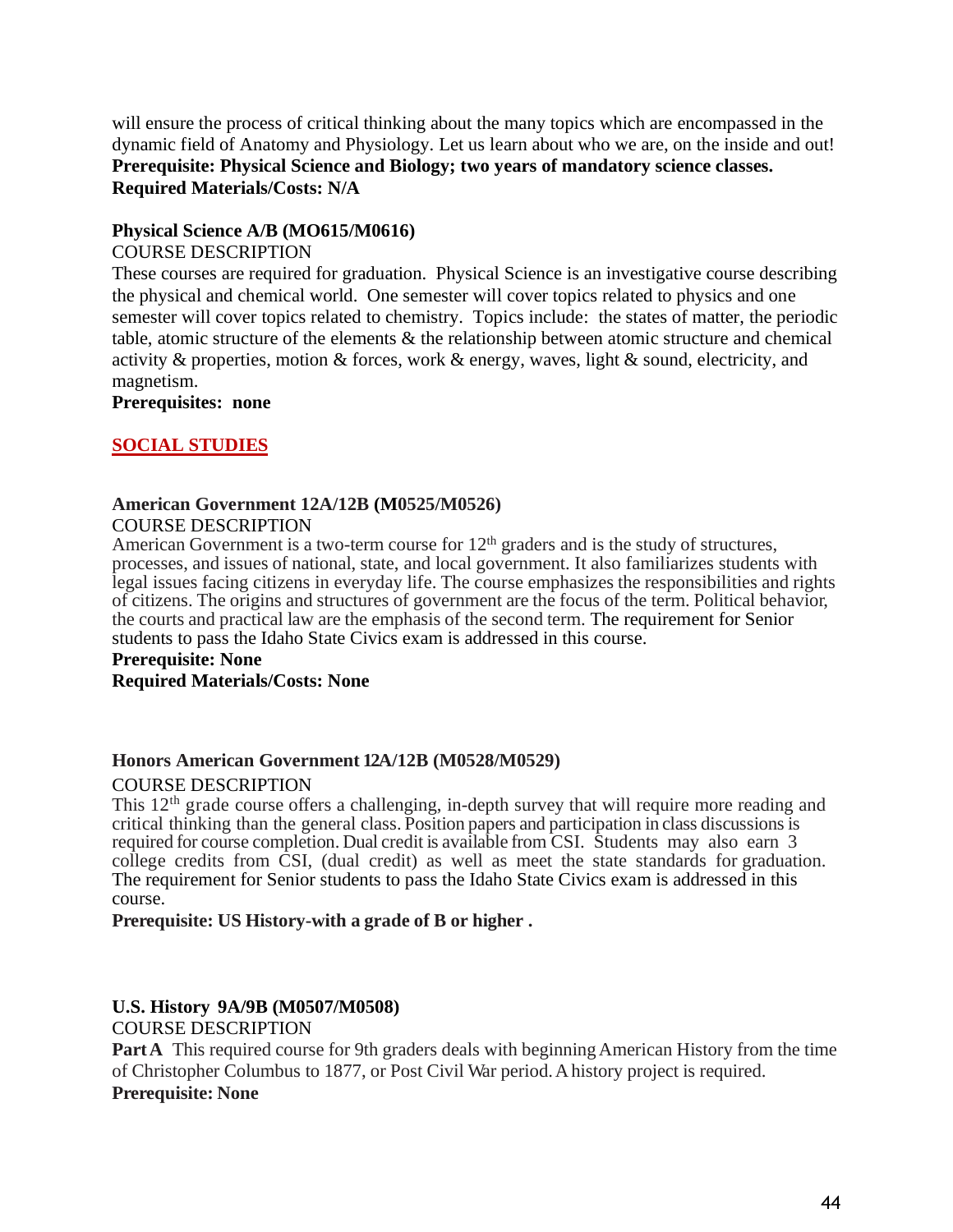Part B This required course for 9<sup>th</sup> graders deals with beginning American History class covers the discovery ofAmerica and its development, including the Revolutionary War and exploration of the west to the Civil War and reconstruction. Ahistory project is required.

### **Prerequisite: None**

### **U.S. History 11A/11B (M0520/M0521)**

### COURSE DESCRIPTION

**Part A** is for 11<sup>th</sup> graders and begins with a brief review of the discovery of the nation, its growth, and development of government structure. The major emphasis is being placed on the events shaping the west, the Industrial Revolution, the nation's rise to world power, including the causes and events of World War I.

### **Prerequisite: None**

**Part B** is for 11<sup>th</sup> graders and studies the Great Depression and recovery, the causes and events of World War II, the power struggle of the Cold War, the continued struggle of social justice and racial equality, and other significant events that continue to shape the American Nation. **Prerequisite: None**

### **US History 11A /B HONORS (M0518/M0519)**

### COURSE DESCRIPTION

Honors History is a two-term course for  $11<sup>th</sup>$  graders covering the entire range of American History from the age of exploration to present. This course offers students an opportunity for a challenging, in-depth examination of critical historical themes, issues, and problems.Agreater than average amount of outside class time is required for college level reading, research, and composition. Students who complete this course will be encouraged to take the College Board's Advanced Placement Examination in the subject. A successful performance on the AP exam may enable students to enter college with credit in the subject already achieved. *Dual credit available. 3 hours of college credits for each course are available through College of Southern Idaho.* **Prerequisite: Good English skills and 3.0 GPAor instructor's permission.**

# **AP United States Government (M0529) (CSI Dual Credit Poli Sci 101)**

### COURSE DESCRIPTION

What does it mean to be a citizen in a constitutional system; what is the social contract; what are our civic duties and responsibilities? The concept of American citizen is one of the most soughtafter aspirations of billions throughout the world *i.e., American citizenship is a good gig!* In this course we will survey the foundations of democracy and republicanism associated with the Greeks and *Platonic thought;* Roman *stoicism* and the glory of duty; Christian theory; the British Constitutions; Renaissance; etc. leading into *the United States Constitutional system,* with a focus on a government predicated by law empowered by *We the People.*

### **Marketing Economics (M1892) (CSI Dual Credit FINA 102)**

### COURSE DESCRIPTION

Do you like hockey; do you like replicable systems; do you ever think about basic probabilities associated with life; why are morticians pretty much guaranteed lifetime employment? If you answered yes to any of these questions, this course may be for you. Yes, economics & personal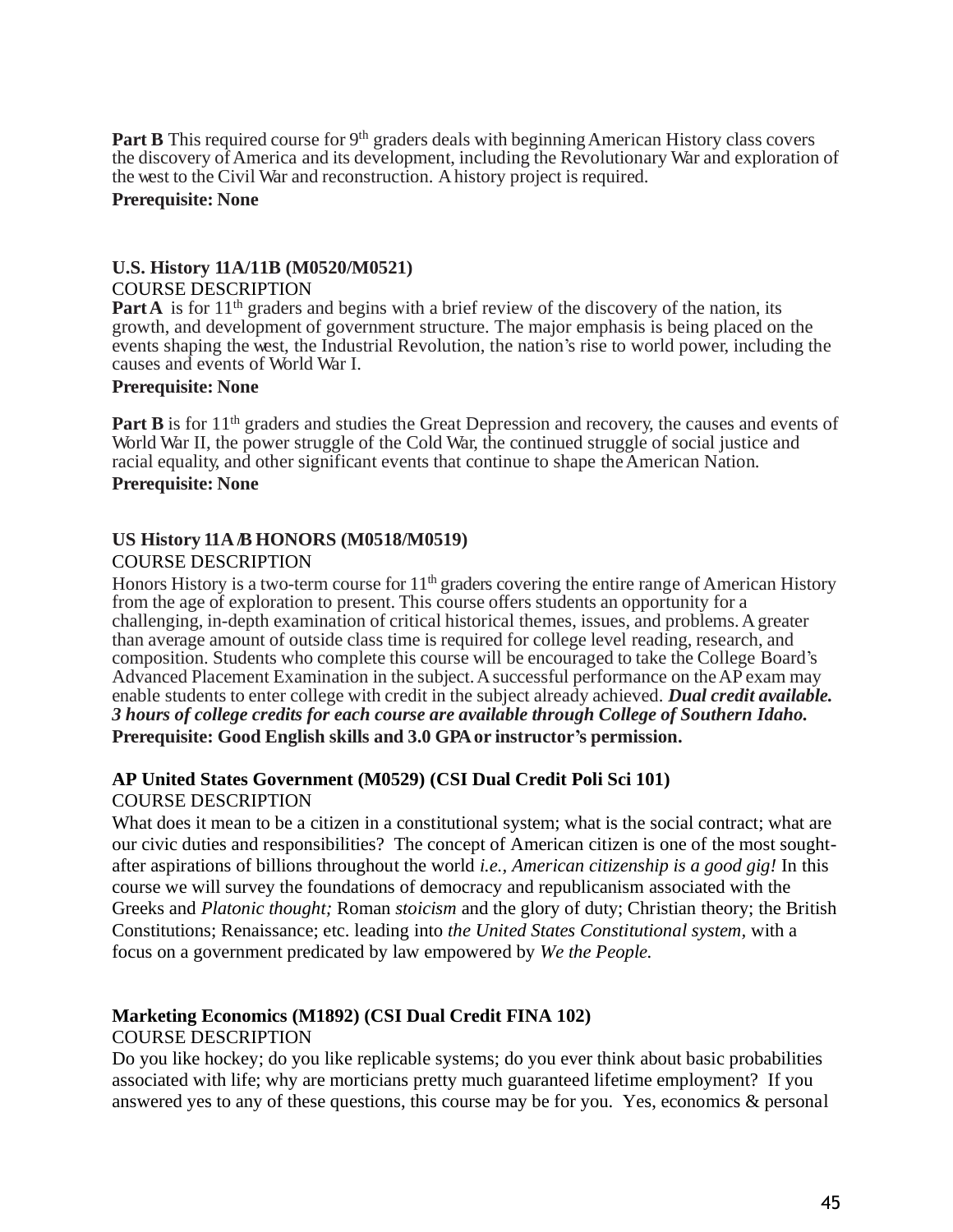finance is about money but more importantly, these concepts are about *decisioning and choice management.* In this course, we will study how *analytics* measure our actions and how we may proactively manage ourselves for best outcomes even when life happens. Yes, hockey & all athletics, replicable systems, basic probabilities, etc. are all applicable models that provide insight to personal choice success.

### **Prerequisite: None Required Materials/Costs: None**

### **World History A/B (M0522/M0523)**

### COURSE DESCRIPTION

This course is a comprehensive study of World History, which includes the broad history of humankind. Students are introduced to cultural, economic, political and social developments that played a fundamental role in shaping the world in which they now live. Students may take this class for a Humanities or Elective Credit.

### **Psychology A/B (M0530/M0531)**

### Course Description

The study of behavior and mental processes. This course surveys the major subdisciplines of the field, including such topics as the brain and neuroscience, behavioral genetics, cognitive and social development, perception, learning, memory, consciousness, emotions, motivation, psychological disorders, social identity, personality, interpersonal interactions and group and cultural processes

**Prerequisite: Juniors and Seniors Only Materials/Costs: none** 

### **Psychology of Sports (M0532) POSSIBLE AVAILABILITY**

### COURSE DESCRIPTION

This course is intended to teach students the mental skills needed to help with performance. Most examples will be related to a sport but students do not need to be an athlete to take this class. Topics covered include positive self-talk, visualization, routine, controlling the controllable, resetting after a mistake, communication, etc. There will be guest speakers, podcasts, and documentaries related to the subject of sports psychology.

**Requisite: for 11th and 12th graders only.**

### **Social Issues (Sociology) (M0555) POSSIBLE AVAILABILITY**

### COURSE DESCRIPTION

This course introduces students to the field of sociology. Sociology is a broad discipline that studies society. The focus will be on problems that influence citizens within a society. Topics covered are race, ethnicity, gender, education, religion, aging, economics, culture, crime, and social injustice. We will look at leaders of change and Noble Peace Prize winners in particular. **Requisite: for 11th and 12th graders only.**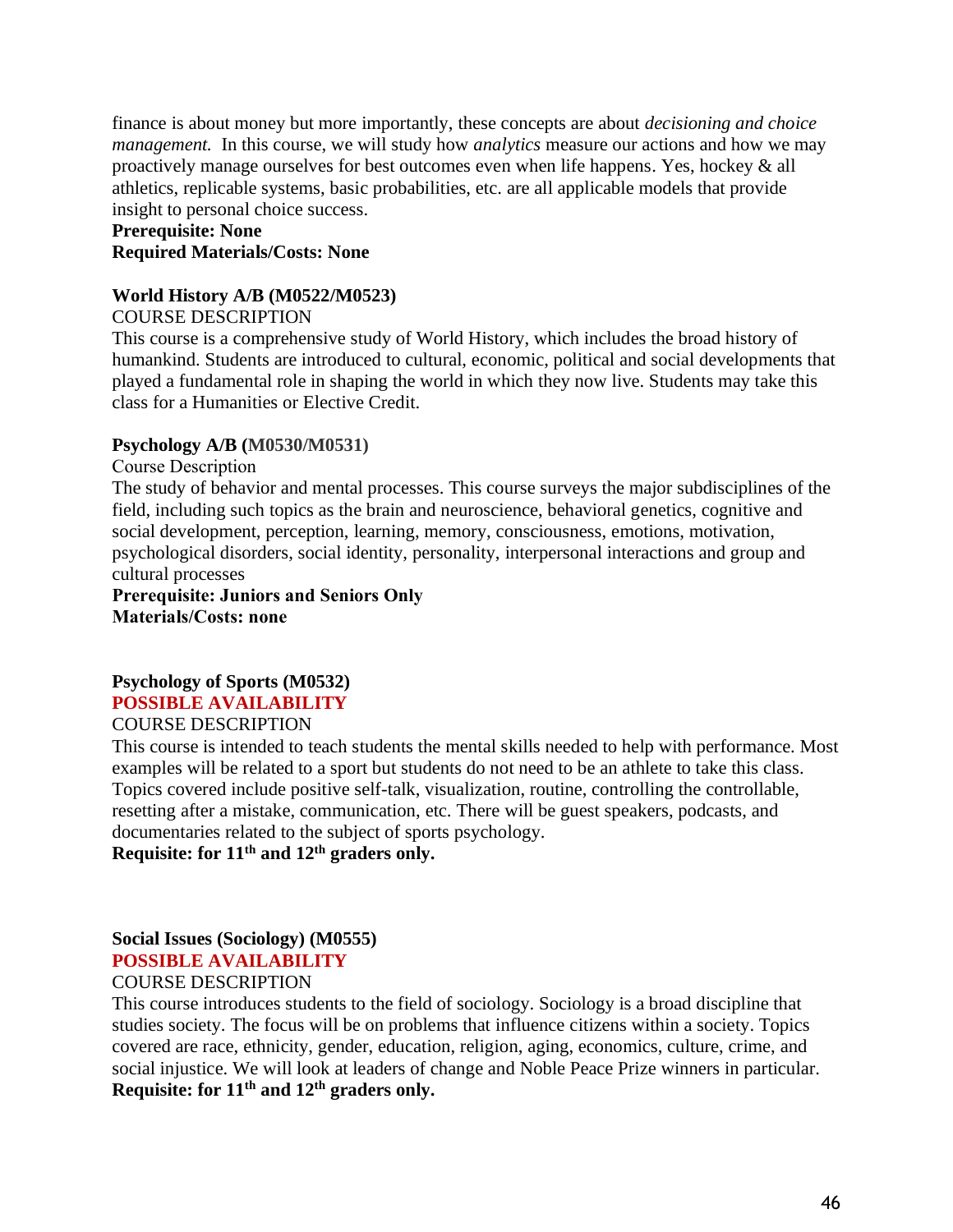### <span id="page-46-0"></span>**SPEECH**

### **Speech (M0300)**

### COURSE DESCRIPTION

Are you a little nervous to get up in front of people? This class will help you with that. This course is a one semester course emphasizing responsible communications, how to become a better speaker and a discriminate listener. You will learn about how to be a better presenter and how to prepare for presentations.

**Prerequisite: None**

### **Advanced Speech (M0302)**

COURSE DESCRIPTION

\*College Credit Available This is a dual credit class with college credit available. Get a jump start on your college credits. This class will have fewer students than you will have if you take it in a college setting. This class will fulfill the Speech class requirement for most colleges requiring a speech class for graduation. This course is for the student who desires to go beyond basic speech. The emphasis is on the communication process, public address, small and large group discussion, listening skills, advertising, and critiquing of various addresses and performances.

### **Prerequisite: Speech**

**Required Materials/Costs: Cost of 3 college credits and Textbook**

### <span id="page-46-1"></span>**TUTORS**

### **Peer Tutoring (M5923)** COURSE DESCRIPTION

Do you want a change of pace from your everyday classes? Come join us and help students master their abilities. Peer Tutoring guarantees a smile, a laugh, and forever friends. As a Peer Tutor, students will learn about different disabilities and methods to properly help a student with disabilities. Peer Tutors may accompany students to other classes, or stay in the classroom and assist with core academics. Having a Peer Tutor encourages students to open up and explore the social aspect of high school. This class is 1 semester for 1 elective credit.